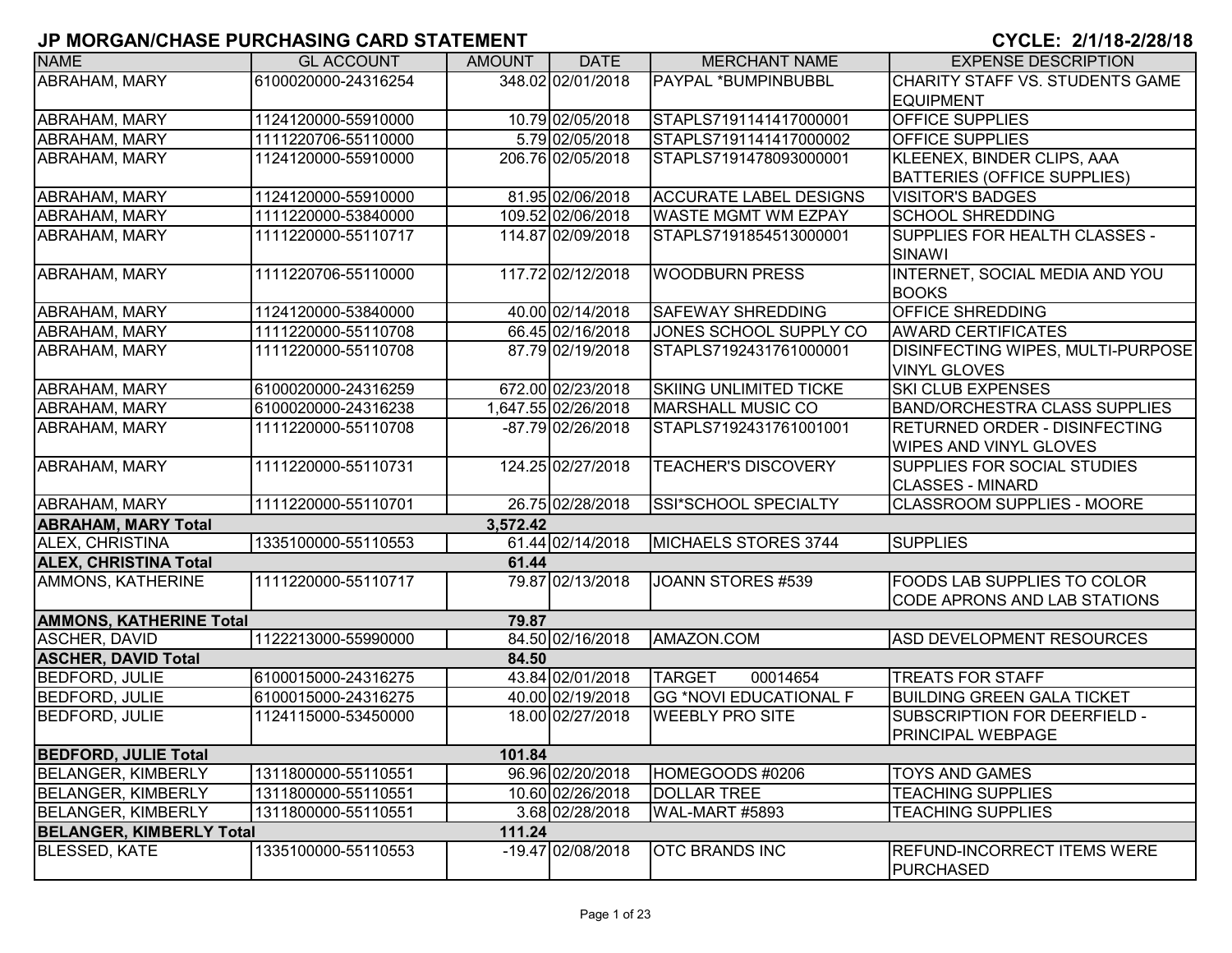| <b>NAME</b>                         | <b>GL ACCOUNT</b>   | <b>AMOUNT</b> | <b>DATE</b>         | <b>MERCHANT NAME</b>          | <b>EXPENSE DESCRIPTION</b>                                                          |  |  |  |  |
|-------------------------------------|---------------------|---------------|---------------------|-------------------------------|-------------------------------------------------------------------------------------|--|--|--|--|
| <b>BLESSED, KATE</b>                | 1335100000-55110553 |               | 69.38 02/26/2018    | <b>OTC BRANDS, INC.</b>       | <b>CRAFT SUPPLIES AND PRIZES</b>                                                    |  |  |  |  |
| <b>BLESSED, KATE Total</b><br>49.91 |                     |               |                     |                               |                                                                                     |  |  |  |  |
| <b>BOEDEKER, ERIN</b>               | 6100022000-24316189 |               | 17.68 02/13/2018    | RITE AID STORE - 4467         | THANK YOUS FOR TEACHERS AND<br><b>SECRETARIES HELPING WITH</b><br><b>SCHEDULING</b> |  |  |  |  |
| <b>BOEDEKER, ERIN Total</b>         |                     | 17.68         |                     |                               |                                                                                     |  |  |  |  |
| <b>BOURGEAU, BENJAMIN</b>           | 1126160000-55992000 |               | 1,016.21 02/02/2018 | <b>COCHRANE SUPPLY AND EN</b> | OH STOCK ACTUATORS                                                                  |  |  |  |  |
| <b>BOURGEAU, BENJAMIN</b>           | 1126160000-55992000 |               | 2,915.68 02/02/2018 | COCHRANE SUPPLY AND EN        | HS, DF, OH, PV STOCK ACTUATORS,<br><b>VALVE LINKAGE KITS</b>                        |  |  |  |  |
| <b>BOURGEAU, BENJAMIN</b>           | 1126160000-55992000 |               | 13.52 02/06/2018    | <b>WW GRAINGER</b>            | <b>VO AIR FILTERS</b>                                                               |  |  |  |  |
| <b>BOURGEAU, BENJAMIN</b>           | 1126160000-55992000 |               | 6.93 02/07/2018     | <b>WW GRAINGER</b>            | OH RM 130 ADAPTER                                                                   |  |  |  |  |
| <b>BOURGEAU, BENJAMIN</b>           | 1126160000-55980000 |               | 408.41 02/09/2018   | <b>WW GRAINGER</b>            | <b>MTCE IR PHONE ADAPTER</b>                                                        |  |  |  |  |
| <b>BOURGEAU, BENJAMIN</b>           | 1126122000-54110000 |               | 57.04 02/15/2018    | <b>GALCO INDUSTRIAL ELECT</b> | HS POOL CONTROLLER REPAIR                                                           |  |  |  |  |
| <b>BOURGEAU, BENJAMIN</b>           | 1126160000-55992000 |               | 102.78 02/15/2018   | <b>WW GRAINGER</b>            | PV RM 122 EXHAUST FAN, PARTS                                                        |  |  |  |  |
| <b>BOURGEAU, BENJAMIN</b>           | 1126160000-55992000 |               | 57.67 02/19/2018    | TRANE SUPPLY-113415           | HS HALLWAY NEAR BLACK BOX<br><b>CABINET HEATER REPAIRS</b>                          |  |  |  |  |
| <b>BOURGEAU, BENJAMIN</b>           | 1126160000-55992000 |               | 92.81 02/19/2018    | <b>WW GRAINGER</b>            | PV RM 122 EXHAUST FAN                                                               |  |  |  |  |
| <b>BOURGEAU, BENJAMIN</b>           | 1126160000-55992000 |               | 165.67 02/19/2018   | <b>WW GRAINGER</b>            | <b>MTCE BOLT REPLACEMENTS</b>                                                       |  |  |  |  |
| <b>BOURGEAU, BENJAMIN</b>           | 1126160000-55992000 |               | 1,017.64 02/21/2018 | <b>COCHRANE SUPPLY AND EN</b> | <b>DF GYM &amp; OFFICE FIRE DAMPER</b><br><b>ACTUATOR</b>                           |  |  |  |  |
| <b>BOURGEAU, BENJAMIN</b>           | 1126160000-55992000 |               | 708.03 02/21/2018   | THE HOME DEPOT 2737           | <b>ESB HOT WATER TANK</b>                                                           |  |  |  |  |
| <b>BOURGEAU, BENJAMIN</b>           | 1126160000-55992000 |               | 84.72 02/26/2018    | <b>WW GRAINGER</b>            | NM5 GYM AHU BELTS                                                                   |  |  |  |  |
| <b>BOURGEAU, BENJAMIN</b>           | 1126160000-55992000 |               | 11.55 02/26/2018    | <b>WW GRAINGER</b>            | HS BAND AREA CABINET HEATER                                                         |  |  |  |  |
| <b>BOURGEAU, BENJAMIN</b>           | 1126160000-55992000 |               | 488.15 02/27/2018   | <b>COCHRANE SUPPLY AND EN</b> | OH REBUILD OF UNIT & CABINET<br><b>HEATERS, VENTILATORS</b>                         |  |  |  |  |
| <b>BOURGEAU, BENJAMIN</b>           | 1126160000-55992000 |               | $-54.48$ 02/27/2018 | <b>WW GRAINGER</b>            | PV RETURN OF MOTOR                                                                  |  |  |  |  |
| <b>BOURGEAU, BENJAMIN</b>           | 1126160000-55992000 |               | 54.05 02/28/2018    | THE HOME DEPOT #2737          | <b>DF GYM &amp; OFFICE FIRE DAMPERS</b><br><b>REPAIRS</b>                           |  |  |  |  |
| <b>BOURGEAU, BENJAMIN Total</b>     |                     | 7,146.38      |                     |                               |                                                                                     |  |  |  |  |
| <b>BRASIL, SANDRA</b>               | 1124122000-55990000 |               | 47.82 02/08/2018    | AMAZON.COM                    | CARDS FOR ADMINISTRATIVE OFFICE                                                     |  |  |  |  |
| <b>BRASIL, SANDRA</b>               | 6100022000-24316108 |               | 43.46 02/09/2018    | DOMINO'S 1010                 | <b>LUNCH FOR HAVEN</b>                                                              |  |  |  |  |
| <b>BRASIL, SANDRA Total</b>         |                     | 91.28         |                     |                               |                                                                                     |  |  |  |  |
| <b>BRATNEY, BETHANY</b>             | 1122222000-55310000 |               | 223.93 02/02/2018   | <b>BOOKSAMILLION.COM</b>      | NEW RELEASE ITEMS FOR LMC                                                           |  |  |  |  |
| <b>BRATNEY, BETHANY</b>             | 1122222000-55310000 |               | 127.97 02/02/2018   | <b>BOOKSAMILLION.COM</b>      | NEW RELEASE ITEMS FOR LMC                                                           |  |  |  |  |
| <b>BRATNEY, BETHANY</b>             | 1122222000-55310000 |               | 15.19 02/05/2018    | <b>BOOKSAMILLION.COM</b>      | NEW RELEASE ITEMS FOR LMC                                                           |  |  |  |  |
| <b>BRATNEY, BETHANY</b>             | 1122222000-55310000 |               | 35.98 02/07/2018    | BOOKSAMILLION.COM             | NEW RELEASE ITEMS FOR LMC                                                           |  |  |  |  |
| <b>BRATNEY, BETHANY</b>             | 1122222000-55310000 |               | 15.99 02/14/2018    | <b>BOOKSAMILLION.COM</b>      | NEW RELEASE ITEMS FOR LMC                                                           |  |  |  |  |
| <b>BRATNEY, BETHANY</b>             | 1122222000-55310000 |               | 27.78 02/14/2018    | <b>BOOKSAMILLION.COM</b>      | NEW RELEASE ITEMS FOR LMC                                                           |  |  |  |  |
| <b>BRATNEY, BETHANY</b>             | 1122222000-55310000 |               | 15.99 02/20/2018    | <b>BOOKSAMILLION.COM</b>      | <b>NEW RELEASE ITEMS FOR LMC</b>                                                    |  |  |  |  |
| <b>BRATNEY, BETHANY</b>             | 1122222000-55310000 |               | 31.99 02/21/2018    | <b>BOOKSAMILLION.COM</b>      | <b>NEW RELEASE ITEMS FOR LMC</b>                                                    |  |  |  |  |
| <b>BRATNEY, BETHANY</b>             | 1122222000-55310000 |               | 20.09 02/21/2018    | <b>BOOKSAMILLION.COM</b>      | NEW RELEASE ITEMS FOR LMC                                                           |  |  |  |  |
| <b>BRATNEY, BETHANY</b>             | 1122222000-55310000 |               | 35.15 02/23/2018    | <b>BOOKOUTLET.COM</b>         | NEW ITEMS FOR LMC                                                                   |  |  |  |  |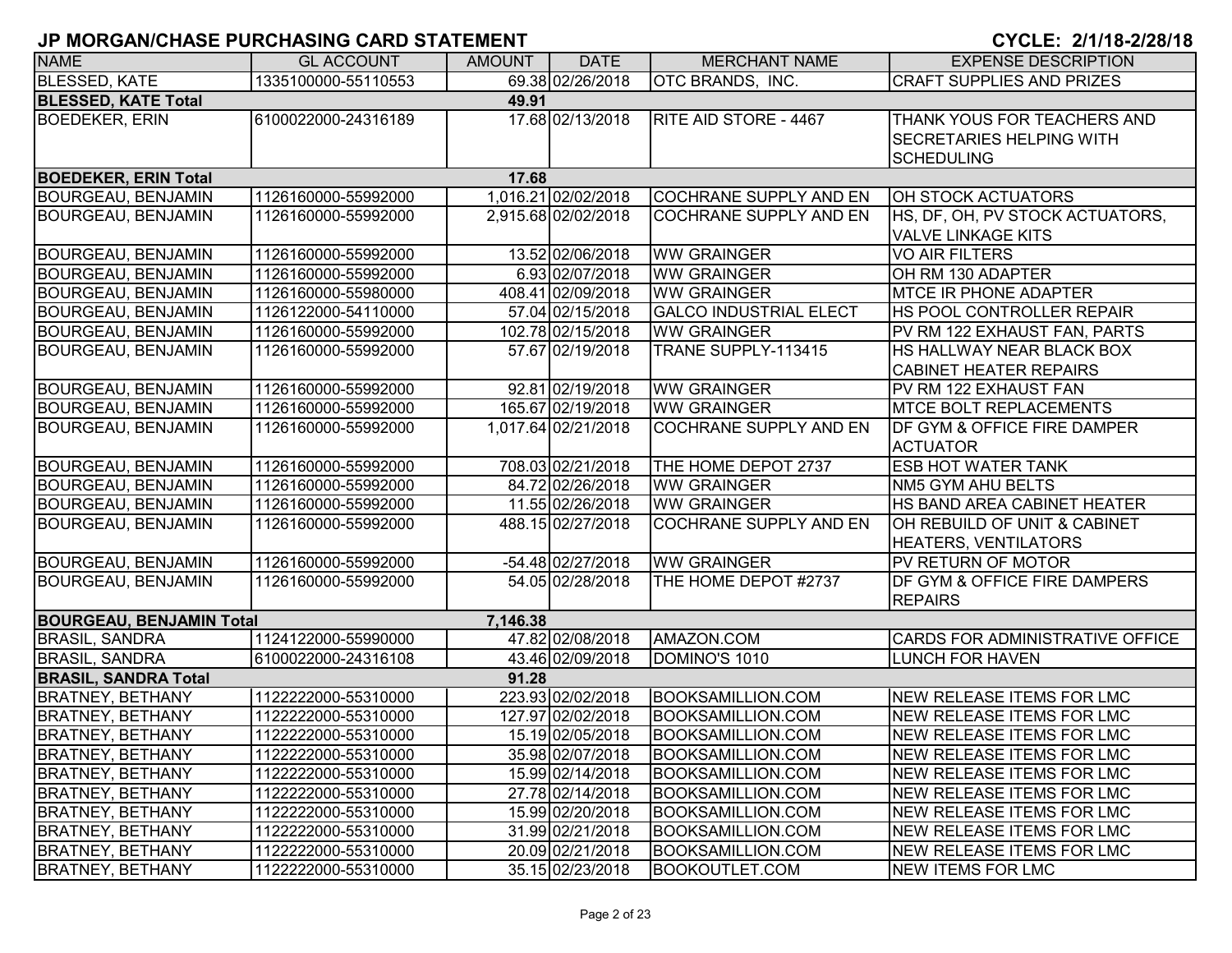| <b>NAME</b>                               | <b>GL ACCOUNT</b>   | <b>AMOUNT</b> | <b>DATE</b>         | <b>MERCHANT NAME</b>                        | <b>EXPENSE DESCRIPTION</b>                |  |  |  |
|-------------------------------------------|---------------------|---------------|---------------------|---------------------------------------------|-------------------------------------------|--|--|--|
| <b>BRATNEY, BETHANY</b>                   | 1122222000-55310000 |               | 63.98 02/23/2018    | <b>BOOKSAMILLION.COM</b>                    | <b>NEW RELEASE ITEMS FOR LMC</b>          |  |  |  |
| <b>BRATNEY, BETHANY</b>                   | 1122222000-55310000 |               | 572.31 02/28/2018   | <b>FOLLETT SCHOOL SOLUTIO</b>               | <b>NEW MATERIALS FOR LMC</b>              |  |  |  |
| <b>BRATNEY, BETHANY Total</b><br>1,186.35 |                     |               |                     |                                             |                                           |  |  |  |
| <b>BROWN, ALAINA</b>                      | 1722100000-53220614 |               | 317.60 02/02/2018   | <b>DELTA</b>                                | <b>FLIGHT FOR NICK COLE TO IB MATH</b>    |  |  |  |
|                                           |                     |               |                     |                                             | <b>TRAINING</b>                           |  |  |  |
| <b>BROWN, ALAINA Total</b>                |                     | 317.60        |                     |                                             |                                           |  |  |  |
| <b>BUNKER, JEFFREY</b>                    | 1126160000-55980000 |               | 19.54 02/05/2018    | THE HOME DEPOT #2737                        | <b>BOSCO SUPPLIES</b>                     |  |  |  |
| <b>BUNKER, JEFFREY</b>                    | 1126160000-55993000 |               | 84.09 02/09/2018    | <b>SITEONE LANDSCAPE S</b>                  | MTCE 2015 F-550 PLOW CUTTING EDGE         |  |  |  |
|                                           |                     |               |                     |                                             |                                           |  |  |  |
| <b>BUNKER, JEFFREY</b>                    | 1126160000-55993000 |               | 181.00 02/15/2018   | <b>HAROLDS FRAME SHOP INC</b>               | MTCE 2015 F0550 PLOW PARTS                |  |  |  |
| <b>BUNKER, JEFFREY</b>                    | 1126160000-55993000 |               | 123.80 02/16/2018   | <b>COUGAR SALES &amp; REN</b>               | HS POT HOLE PATCH MATERIAL                |  |  |  |
| <b>BUNKER, JEFFREY</b>                    | 1126160000-55993000 |               | 94.84 02/19/2018    | MARKS OUTDOOR POWER EQ IPV SNOWBLOWER PARTS |                                           |  |  |  |
| <b>BUNKER, JEFFREY</b>                    | 1126160000-54120000 |               | 774.95 02/20/2018   | <b>BADER AND SONS CO.</b>                   | <b>MTCE GATOR REPAIRS</b>                 |  |  |  |
| <b>BUNKER, JEFFREY</b>                    | 1126160000-55980000 |               | 39.94 02/21/2018    | THE HOME DEPOT #2737                        | <b>BOSCO BATTERY TENDERS FOR NEW</b>      |  |  |  |
|                                           |                     |               |                     |                                             | <b>MOWERS</b>                             |  |  |  |
| <b>BUNKER, JEFFREY Total</b>              |                     | 1,318.16      |                     |                                             |                                           |  |  |  |
| <b>BURKHARDT, LORETTA</b>                 | 6100020000-24316415 |               | 52.94 02/01/2018    | <b>STAPLES</b><br>00115659                  | SUPPLIES FOR ONE ACT SHOW AT              |  |  |  |
|                                           |                     |               |                     |                                             | <b>NMS</b>                                |  |  |  |
| <b>BURKHARDT, LORETTA</b>                 | 6100025000-24316301 |               | 160.20 02/07/2018   | SAMS CLUB #6657                             | SUPPLIES FOR ADULT ED                     |  |  |  |
| <b>BURKHARDT, LORETTA</b>                 | 6100025000-24316301 |               | 69.52 02/28/2018    | SAMS CLUB #6657                             | <b>SUPPLIES FOR ADULT ED</b>              |  |  |  |
| <b>BURKHARDT, LORETTA</b>                 | 6100025000-24316301 |               | 82.15 02/28/2018    | SAMS CLUB #6657                             | <b>SUPPLIES FOR ADULT ED</b>              |  |  |  |
| <b>BURKHARDT, LORETTA Total</b>           |                     | 364.81        |                     |                                             |                                           |  |  |  |
| CALHOUN, STEPHANIE                        | 1335100000-55110553 |               | 17.97 02/20/2018    | WM SUPERCENTER #5893                        | <b>CLASSROOM SUPPLIES</b>                 |  |  |  |
| <b>CALHOUN, STEPHANIE Total</b>           |                     | 17.97         |                     |                                             |                                           |  |  |  |
| <b>CANALES, BETH</b>                      | 1111322000-55110718 |               | 46.05 02/19/2018    | GFS STORE #1985                             | <b>PIZZA LAB &amp; CLASSROOM SUPPLIES</b> |  |  |  |
| <b>CANALES, BETH Total</b>                |                     | 46.05         |                     |                                             |                                           |  |  |  |
| CHRISTOPOULOS, COURTNI1311800000-55110551 |                     |               | 21.00 02/05/2018    | <b>SCHOLASTIC READING CLU</b>               | <b>ORDER FOR A PARENT FROM EMILY'S</b>    |  |  |  |
|                                           |                     |               |                     |                                             | <b>CLASS</b>                              |  |  |  |
| <b>CHRISTOPOULOS, COURTNEY Total</b>      |                     | 21.00         |                     |                                             |                                           |  |  |  |
| CIANCIO, WANDA                            | 4445603000-56422958 |               | 1,632.00 02/01/2018 | <b>AMAZON MKTPLACE PMTS</b>                 | <b>HEADPHONES FOR TESTING</b>             |  |  |  |
| CIANCIO, WANDA                            | 1122500000-55990000 |               | 4.80 02/05/2018     | <b>AMAZON MKTPLACE PMTS</b>                 | <b>STEREO ADAPTER</b>                     |  |  |  |
| CIANCIO, WANDA                            | 1722100000-55910611 |               | 102.48 02/05/2018   | AMAZON.COM                                  | DYMO LABELWRITER 450                      |  |  |  |
| CIANCIO, WANDA                            | 1128300000-55910000 |               | 102.48 02/05/2018   | AMAZON.COM                                  | DYMO LABELWRITER 450                      |  |  |  |
| CIANCIO, WANDA                            | 1122500000-55990000 |               | 1,125.00 02/05/2018 | <b>COMPLETE BATTERY SOURC</b>               | UPS BATTERIES FOR HIGH SCHOOL             |  |  |  |
|                                           |                     |               |                     |                                             | <b>DATA CLOSET</b>                        |  |  |  |
| CIANCIO, WANDA                            | 4445622000-56422958 |               | 107.07 02/07/2018   | <b>AMAZON MKTPLACE PMTS</b>                 | 3 OF: RAVELLI ATD PROFESSIONAL            |  |  |  |
|                                           |                     |               |                     |                                             | TRIPOD DOLLY FOR CAMERA PHOTO             |  |  |  |
|                                           |                     |               |                     |                                             | <b>VIDEO FOR PADCASTERS</b>               |  |  |  |
| CIANCIO, WANDA                            | 4445601000-56423958 |               | 1,759.98 02/07/2018 | AMAZON.COM                                  | 2 OF: FUJITSU FI-7160 COLOR DUPLEX        |  |  |  |
|                                           |                     |               |                     |                                             | DOCUMENT SCANNER - WORKGROUP              |  |  |  |
|                                           |                     |               |                     |                                             | <b>SERIES- FOR NEW ESB SECRETARIES</b>    |  |  |  |
|                                           |                     |               |                     |                                             |                                           |  |  |  |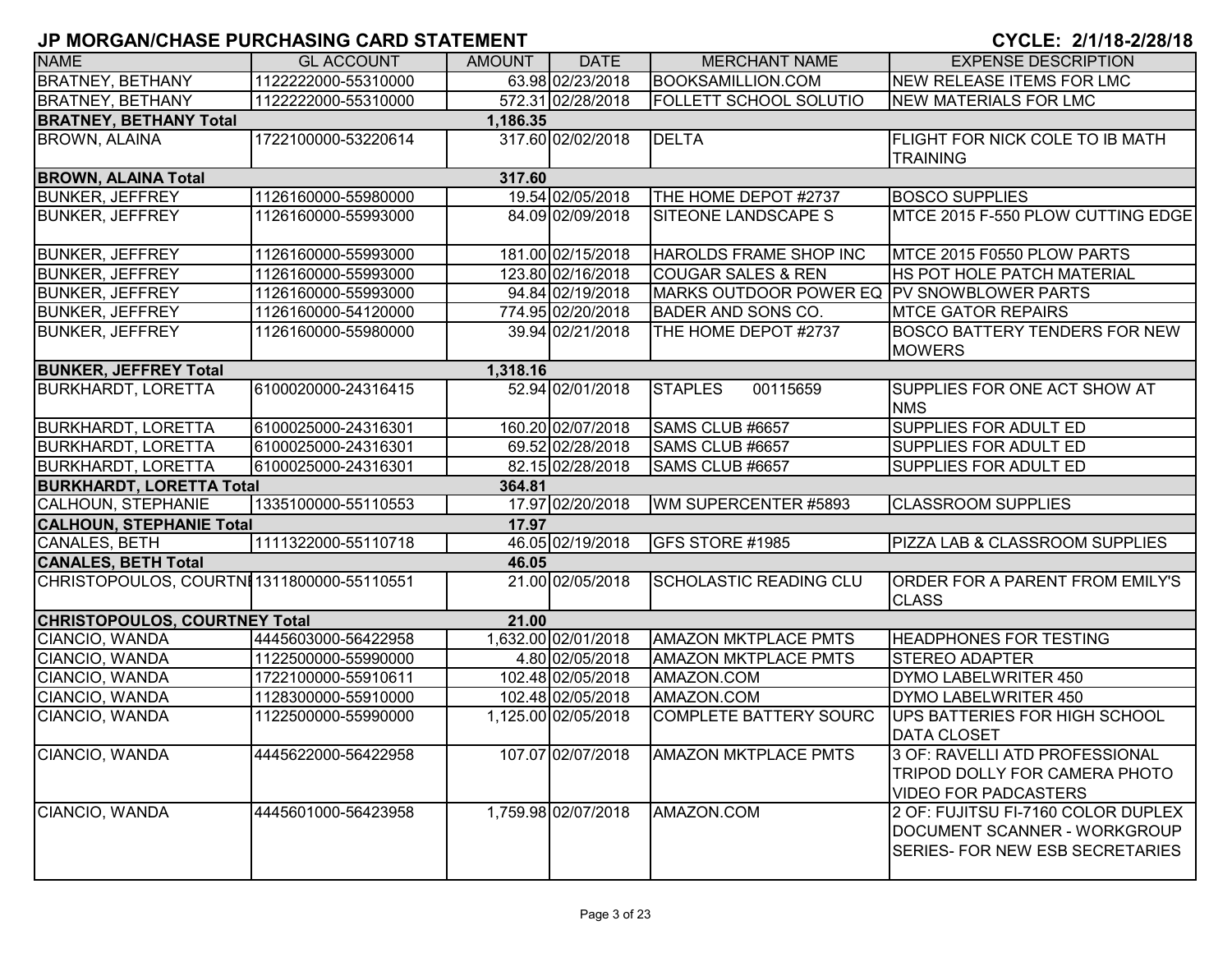| <b>NAME</b>                   | <b>GL ACCOUNT</b>   | AMOUNT   | <b>DATE</b>       | <b>MERCHANT NAME</b>      | <b>EXPENSE DESCRIPTION</b>   |
|-------------------------------|---------------------|----------|-------------------|---------------------------|------------------------------|
| CIANCIO, WANDA                | 1122500000-54120000 |          | 118.00 02/08/2018 | ISQ *SQ *POD DROP REPAI   | <b>REPAIR TO IPADS</b>       |
| CIANCIO, WANDA                | 1126103000-54120824 |          | 25.00 02/12/2018  | <b>SECURITY DESIGNS</b>   | ASSISTANCE WITH PROGRAMMING  |
|                               |                     |          |                   |                           | FOR DOOR SECURITY            |
| <b>CIANCIO, WANDA Total</b>   |                     | 4,976.81 |                   |                           |                              |
| CIANFERRA, LINDA              | 6100025000-24316301 |          | 50.00 02/07/2018  | <b>BENITOS PIZZA-NOVI</b> | <b>COUNT DAY</b>             |
| <b>CIANFERRA, LINDA</b>       | 6100025000-24316301 |          | 6.00 02/13/2018   | JERSEY MIKE'S 31020       | <b>COUNTDAY</b>              |
| CIANFERRA, LINDA              | 6100025000-24316301 |          | 6.00 02/13/2018   | JERSEY MIKE'S 31020       | <b>COUNT DAY</b>             |
| <b>CIANFERRA, LINDA</b>       | 6100025000-24316301 |          | 6.00 02/13/2018   | JERSEY MIKE'S 31020       | <b>COUNT DAY</b>             |
| <b>CIANFERRA, LINDA</b>       | 6100025000-24316301 |          | 6.00 02/13/2018   | JERSEY MIKE'S 31020       | <b>COUNT DAY</b>             |
| <b>CIANFERRA, LINDA</b>       | 6100025000-24316301 |          | 6.00 02/13/2018   | JERSEY MIKE'S 31020       | <b>COUNT DAY</b>             |
| <b>CIANFERRA, LINDA</b>       | 6100025000-24316301 |          | 6.00 02/13/2018   | JERSEY MIKE'S 31020       | <b>COUNT DAY</b>             |
| <b>CIANFERRA, LINDA</b>       | 6100025000-24316301 |          | 6.00 02/13/2018   | JERSEY MIKE'S 31020       | <b>COUNT DAY</b>             |
| <b>CIANFERRA, LINDA</b>       | 6100025000-24316301 |          | 18.00 02/13/2018  | JERSEY MIKE'S 31020       | <b>COUNT DAY</b>             |
| <b>CIANFERRA, LINDA</b>       | 6100025000-24316301 |          | 5.00 02/13/2018   | STARBUCKS STORE 02278     | <b>COUNT DAY</b>             |
| CIANFERRA, LINDA              | 6100025000-24316301 |          | 5.00 02/13/2018   | STARBUCKS STORE 02278     | <b>COUNT DAY</b>             |
| <b>CIANFERRA, LINDA</b>       | 6100025000-24316301 |          | 5.00 02/13/2018   | STARBUCKS STORE 02278     | COUNT DAY - FEB 2018         |
| CIANFERRA, LINDA              | 6100025000-24316301 |          | 5.00 02/13/2018   | STARBUCKS STORE 02278     | <b>COUNT DAY</b>             |
| <b>CIANFERRA, LINDA</b>       | 6100025000-24316301 |          | 5.00 02/13/2018   | STARBUCKS STORE 02278     | COUNT DAY - FEB 2018         |
| <b>CIANFERRA, LINDA</b>       | 6100025000-24316301 |          | 5.00 02/13/2018   | STARBUCKS STORE 02278     | <b>COUNT DAY</b>             |
| CIANFERRA, LINDA              | 6100025000-24316301 |          | 5.00 02/13/2018   | STARBUCKS STORE 02278     | <b>COUNT DAY</b>             |
| CIANFERRA, LINDA              | 6100025000-24316301 |          | 5.00 02/13/2018   | STARBUCKS STORE 02278     | <b>COUNT DAY</b>             |
| <b>CIANFERRA, LINDA</b>       | 6100025000-24316301 |          | 5.00 02/13/2018   | STARBUCKS STORE 02278     | <b>COUNT DAY</b>             |
| CIANFERRA, LINDA              | 6100025000-24316301 |          | 5.00 02/13/2018   | STARBUCKS STORE 02278     | <b>COUNT DAY</b>             |
| CIANFERRA, LINDA              | 6100025000-24316301 |          | 6.00 02/13/2018   | <b>WENDY'S 785</b>        | <b>COUNT DAY</b>             |
| <b>CIANFERRA, LINDA</b>       | 6100025000-24316301 |          | 6.00 02/13/2018   | <b>WENDY'S 785</b>        | COUNT DAY - FEB 2018         |
| <b>CIANFERRA, LINDA</b>       | 6100025000-24316301 |          | 6.00 02/13/2018   | <b>WENDY'S 785</b>        | <b>COUNT DAY</b>             |
| CIANFERRA, LINDA              | 6100025000-24316301 |          | 6.00 02/13/2018   | <b>WENDY'S 785</b>        | <b>COUNT DAY</b>             |
| <b>CIANFERRA, LINDA</b>       | 6100025000-24316301 |          | 6.00 02/13/2018   | <b>WENDY'S 785</b>        | <b>COUNT DAY</b>             |
| <b>CIANFERRA, LINDA</b>       | 6100025000-24316301 |          | 6.00 02/13/2018   | <b>WENDY'S 785</b>        | <b>COUNT DAY</b>             |
| <b>CIANFERRA, LINDA</b>       | 6100025000-24316301 |          | 6.00 02/13/2018   | <b>WENDY'S 785</b>        | <b>COUNT DAY</b>             |
| <b>CIANFERRA, LINDA</b>       | 6100025000-24316301 |          | 6.00 02/13/2018   | <b>WENDY'S 785</b>        | <b>COUNT DAY</b>             |
| CIANFERRA, LINDA              | 6100025000-24316301 |          | 6.00 02/13/2018   | <b>WENDY'S 785</b>        | COUNT DAY - FEB 2018         |
| CIANFERRA, LINDA              | 6100025000-24316301 |          | 6.00 02/13/2018   | <b>WENDY'S 785</b>        | <b>COUNT DAY</b>             |
| <b>CIANFERRA, LINDA</b>       | 6100025000-24316301 |          | 6.00 02/13/2018   | <b>WENDY'S 785</b>        | COUNT DAY - FEB 2018         |
| <b>CIANFERRA, LINDA</b>       | 6100025000-24316301 |          | 206.00 02/15/2018 | SHERATON                  | <b>COUNT DAY</b>             |
| CIANFERRA, LINDA              | 1331100000-57410000 |          | 220.00 02/22/2018 | NATL BRD FOR CERT COUN    | <b>CERTIFICATION RENEWAL</b> |
| CIANFERRA, LINDA              | 6100025000-24316301 |          | 495.00 02/26/2018 | <b>COABC</b>              | <b>COUNT DAY</b>             |
| <b>CIANFERRA, LINDA Total</b> |                     | 1,147.00 |                   |                           |                              |
| CLARK, KIM                    | 1122218000-55310000 |          | 27.20 02/05/2018  | <b>NICOLA'S BOOKS</b>     | <b>LIBRARY BOOKS</b>         |
| CLARK, KIM                    | 1122218000-55310000 |          | 40.92 02/06/2018  | AMAZON.COM                | <b>LIBRARY BOOKS</b>         |
| CLARK, KIM                    | 1122218000-55310000 |          | 32.00 02/08/2018  | AMAZON.COM                | <b>LIBRARY BOOKS</b>         |
| CLARK, KIM                    | 1122218000-55310000 |          | 10.48 02/08/2018  | AMAZON.COM                | <b>LIBRARY BOOK</b>          |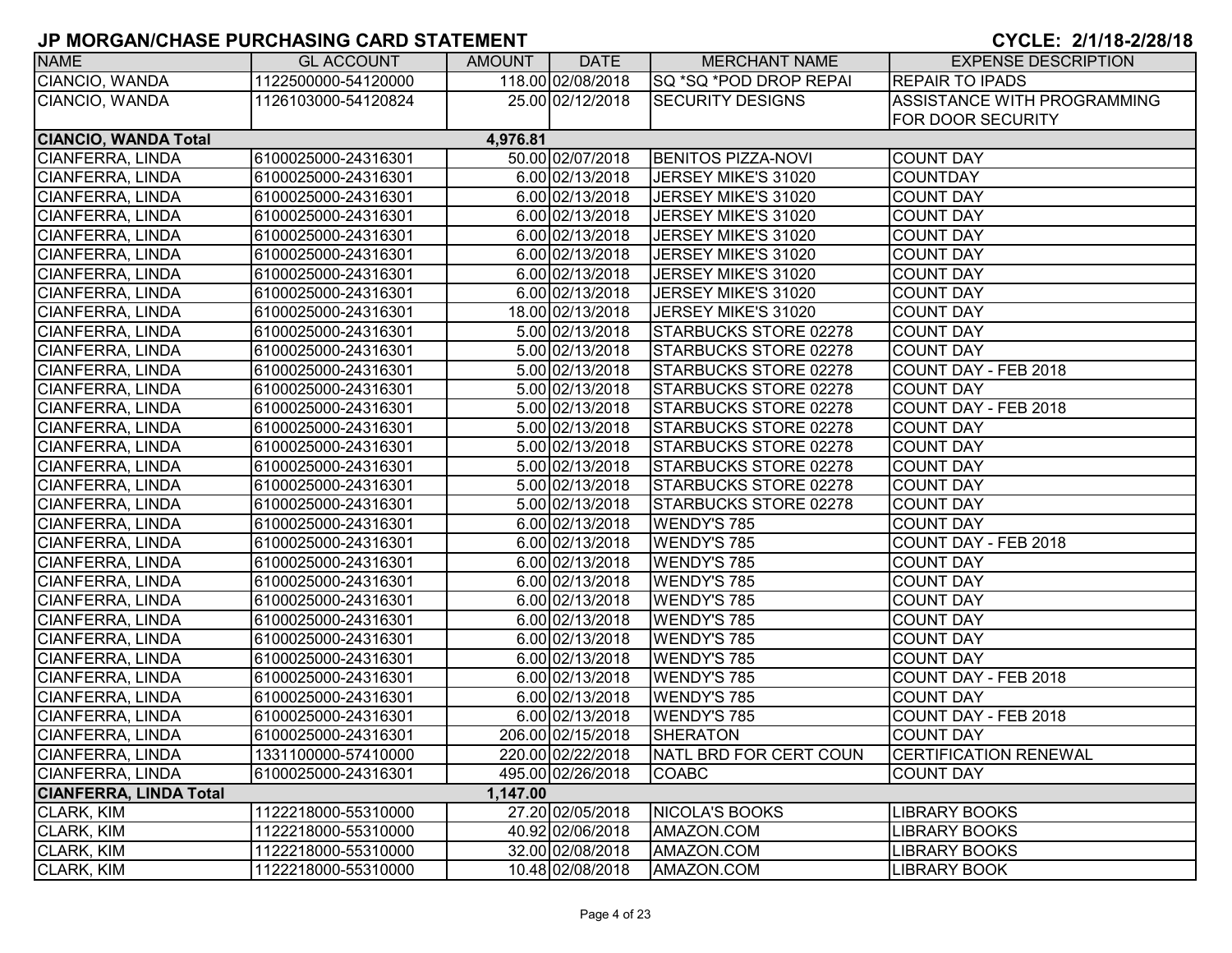| <b>NAME</b>                                                | <b>GL ACCOUNT</b>   | <b>AMOUNT</b> | <b>DATE</b>          | <b>MERCHANT NAME</b>          | <b>EXPENSE DESCRIPTION</b>                 |
|------------------------------------------------------------|---------------------|---------------|----------------------|-------------------------------|--------------------------------------------|
| <b>CLARK, KIM</b>                                          | 1122218000-55990000 |               | 30.93 02/09/2018     | AMAZON.COM                    | <b>LABELS</b>                              |
| CLARK, KIM                                                 | 1122218000-55990000 |               | 17.94 02/09/2018     | <b>FOLLETT SCHOOL SOLUTIO</b> | <b>BATTERY COVERS FOR PLAYAWAYS</b>        |
|                                                            |                     |               |                      |                               | (NEWER VERSIONS)                           |
| CLARK, KIM                                                 | 1122218000-55310000 |               | 59.00 02/13/2018     | <b>JUNIOR LIBRARY GUI</b>     | LIBRARY BOOKS - SCIENCE AWARD              |
|                                                            |                     |               |                      |                               | <b>WINNERS</b>                             |
| CLARK, KIM                                                 | 1122218000-55990000 |               | 10.95 02/15/2018     | <b>AMAZON MKTPLACE PMTS</b>   | <b>BULLETIN BOARD MATERIALS FOR</b>        |
|                                                            |                     |               |                      |                               | <b>MARCH IS READING MONTH</b>              |
| CLARK, KIM                                                 | 1122218000-55990000 |               | 17.94 02/19/2018     | <b>FOLLETT SCHOOL SOLUTIO</b> | BATTERY COVERS FOR PLAYAWAYS               |
|                                                            |                     |               |                      |                               | (OLDER VERSIONS)                           |
| CLARK, KIM                                                 | 1122218000-55990000 |               | 94.92 02/20/2018     | JOANN STORES #2004            | <b>BULLETIN BOARD MATERIALS</b>            |
| <b>CLARK, KIM</b>                                          | 1122218000-55410000 |               | 533.22 02/21/2018    | W T COX INFORMATION SE        | PERIODICAL SUBSCRIPTIONS FOR               |
|                                                            |                     |               |                      |                               | <b>BOTH LIBRARIES</b>                      |
| CLARK, KIM                                                 | 1122218000-55990000 |               | 50.95 02/26/2018     | <b>DEMCO INC</b>              | <b>BOOKMARKS AND BOOKMARK</b>              |
|                                                            |                     |               |                      |                               | <b>DISPENSERS</b>                          |
| <b>CLARK, KIM Total</b>                                    |                     | 926.45        |                      |                               |                                            |
| COMB, ANDREW                                               | 6100020000-24316770 |               | 19.57 02/01/2018     | KROGER #366                   | <b>VENDING FOR PD</b>                      |
| COMB, ANDREW                                               | 6100020000-24316770 |               | 37.61 02/08/2018     | KROGER #366                   | <b>VENDING FOR PD</b>                      |
| <b>COMB, ANDREW</b>                                        | 6100020000-24316770 |               | 34.13 02/15/2018     | KROGER #366                   | <b>VENDING FOR PD</b>                      |
| COMB, ANDREW                                               | 6100020000-24316770 |               | 26.97 02/16/2018     | DD/BR #336551                 | <b>VENDING FOR PD</b>                      |
| COMB, ANDREW                                               | 6100020000-24316416 |               | 967.75 02/26/2018    | <b>MUSIC THEATRE INTN L</b>   | <b>SPRING MUSICAL LICENSE AND</b>          |
|                                                            |                     |               |                      |                               | <b>MATERIALS</b>                           |
| <b>COMB, ANDREW Total</b>                                  |                     | 1,086.03      |                      |                               |                                            |
| <b>COOLMAN, ROBERT</b>                                     | 1126160000-55992000 |               | 90.00 02/01/2018     | <b>CONSERVA ELECTRIC SUPP</b> | <b>DF &amp; MTCE LED LAMPS</b>             |
| <b>COOLMAN, ROBERT</b>                                     | 1126160000-55992000 |               | 100.02 02/05/2018    | <b>COMPLETE BATTERY SOURC</b> | <b>MTCE GAS PUMP BATTERY</b>               |
| <b>COOLMAN, ROBERT</b>                                     | 1126160000-55992000 |               | 1,194.00 02/20/2018  | <b>CONSERVA ELECTRIC SUPP</b> | <b>MTCE STOCK T8 LAMPS</b>                 |
| <b>COOLMAN, ROBERT</b>                                     | 4126115951-54110000 |               | 633.48 02/23/2018    | <b>CONSERVA ELECTRIC SUPP</b> | DF ART ROOM REPLACEMENT                    |
| <b>COOLMAN, ROBERT</b>                                     | 1126160000-55992000 |               | 1,045.70 02/28/2018  |                               | <b>FIXTURES</b><br><b>MTCE STOCK LAMPS</b> |
|                                                            |                     |               |                      | <b>CONSERVA ELECTRIC SUPP</b> |                                            |
| <b>COOLMAN, ROBERT Total</b><br><b>DIATIKAR, CHRISTINE</b> | 6100020000-24316239 | 3,063.20      | 9,384.91 02/01/2018  | <b>CENTURY RESOURCES</b>      | <b>BAND FUNDRAISER</b>                     |
| <b>DIATIKAR, CHRISTINE</b>                                 | 6100020000-24316238 |               | 7,564.84 02/01/2018  | <b>CENTURY RESOURCES</b>      | <b>ORCHESTRA FUNDRAISER</b>                |
| <b>DIATIKAR, CHRISTINE</b>                                 | 6100020000-24316243 |               | 11,771.05 02/01/2018 | <b>CENTURY RESOURCES</b>      | <b>CHOIR FUNDRAISER</b>                    |
| <b>DIATIKAR, CHRISTINE</b>                                 | 1127170000-55710000 |               | 15,809.15 02/19/2018 | CORRIGAN OIL #2 - BRI         | DIESEL, 7508 GAL, 2.8.18                   |
| <b>DIATIKAR, CHRISTINE</b>                                 | 1122500000-54120000 |               | 1,023.00 02/23/2018  | <b>CHAMPION ONE</b>           | <b>FIREWALL MODULES</b>                    |
| <b>DIATIKAR, CHRISTINE</b>                                 | 1125200000-53220000 |               | 460.00 02/26/2018    | <b>MSBO</b>                   | MINNICK-MSBO CONFERENCE                    |
|                                                            |                     |               |                      |                               | <b>REGISTRATION</b>                        |
| <b>DIATIKAR, CHRISTINE</b>                                 | 1125200000-55910000 |               | 88.48 02/26/2018     | STAPLS7192736572000001        | <b>OFFICE SUPPLIES</b>                     |
| <b>DIATIKAR, CHRISTINE</b>                                 | 1722100000-55910611 |               | 31.69 02/26/2018     | STAPLS7192736572000001        | <b>OFFICE SUPPLIES</b>                     |
| <b>DIATIKAR, CHRISTINE</b>                                 | 1125200000-55910000 |               | 5.95 02/26/2018      | STAPLS7192736572000002        | <b>OFFICE SUPPLIES</b>                     |
| <b>DIATIKAR, CHRISTINE Total</b>                           |                     | 46,139.07     |                      |                               |                                            |
| <b>DINKELMANN, KATY</b>                                    | 1111322735-55110000 |               | 17.98 02/15/2018     | DD/BR #336551                 | BREAKFAST TREATS FOR STUDENT               |
|                                                            |                     |               |                      |                               | <b>MEETING</b>                             |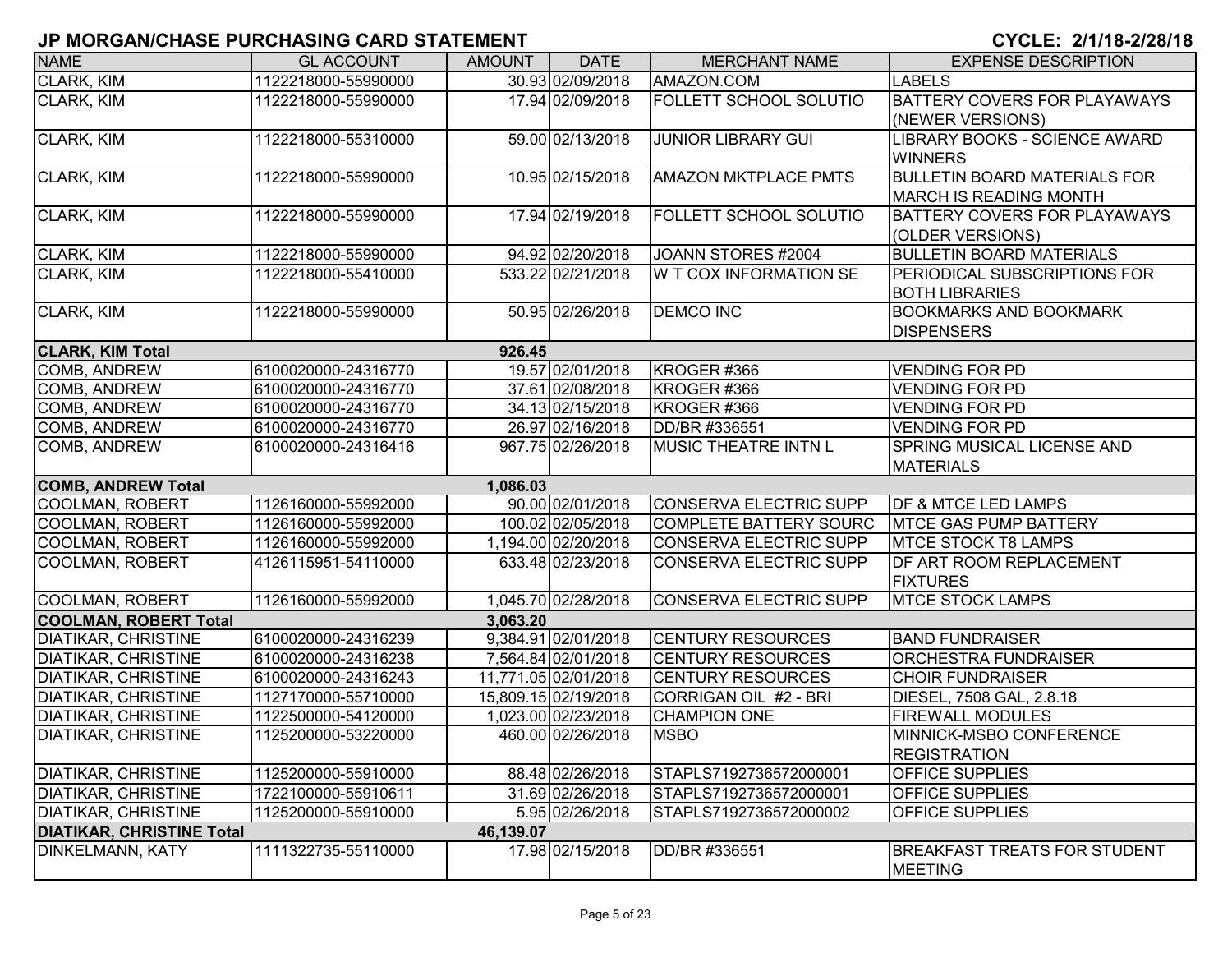| <b>NAME</b>                   | <b>GL ACCOUNT</b>   | <b>AMOUNT</b> | <b>DATE</b>         | <b>MERCHANT NAME</b>                   | <b>EXPENSE DESCRIPTION</b>                         |
|-------------------------------|---------------------|---------------|---------------------|----------------------------------------|----------------------------------------------------|
| <b>DINKELMANN, KATY</b>       | 6100022000-24316175 |               | 2,781.90 02/19/2018 | <b>CUSTMLANYARDLANYARDS</b>            | <b>NEW STUDENT LANYARDS (NEEDED</b>                |
|                               |                     |               |                     |                                        | FOR NEW SECURITY MEASURES)                         |
| <b>DINKELMANN, KATY Total</b> |                     | 2,799.88      |                     |                                        |                                                    |
| DONOVAN, KATHRYN              | 1128300000-57410000 |               | 350.00 02/06/2018   | <b>EASTERN MICHIGAN UNIV.</b>          | <b>EMU JOB FAIR REGISTRATION</b>                   |
| DONOVAN, KATHRYN              | 1128300000-53220000 |               | 220.00 02/07/2018   | <b>MICHIGAN ASSOCIATION O</b>          | <b>SUPPORT STAFF CONF/DONOVAN &amp;</b>            |
|                               |                     |               |                     |                                        | <b>ABRAHAM</b>                                     |
| DONOVAN, KATHRYN              | 1128300000-57410000 |               | 520.00 02/07/2018   | <b>MSU PAYMENTS</b>                    | <b>MSU JOB FAIR REGISTRATION</b>                   |
| DONOVAN, KATHRYN              | 1128300000-57410000 |               | 225.00 02/07/2018   | THE CAREER CENTER                      | <b>UOFM JOB FAIR REGISTRATION</b>                  |
| <b>DONOVAN, KATHRYN Total</b> |                     | 1,315.00      |                     |                                        |                                                    |
| DRAGOO, MICHAEL               | 1126120000-54110000 |               | 406.00 02/02/2018   | <b>BASS</b>                            | <b>MS AHU 4 &amp; 5SCRAMBLED</b>                   |
|                               |                     |               |                     |                                        | <b>CONTROLLERS</b>                                 |
| DRAGOO, MICHAEL               | 1126122000-54110000 |               | 247.00 02/02/2018   | <b>BASS</b>                            | <b>HS POOL CONTROLLER</b>                          |
| DRAGOO, MICHAEL               | 1126122000-54110000 |               | 406.00 02/02/2018   | <b>BASS</b>                            | HS NO COMM TO 2ND FLOOR VAV'S,                     |
|                               |                     |               |                     |                                        | AHU-33                                             |
| DRAGOO, MICHAEL               | 4126112951-54110000 |               | 1,358.00 02/02/2018 | <b>BASS</b>                            | OH KITCHEN MUA CONTROLLER                          |
| <b>DRAGOO, MICHAEL Total</b>  |                     | 2,417.00      |                     |                                        |                                                    |
| <b>FULAR, JAMES</b>           | 1126160000-55993000 |               | 41.04 02/01/2018    | <b>BADER AND SONS CO.</b>              | HS GATOR LAMP, MTCE GATOR LAMP                     |
|                               |                     |               |                     |                                        | <b>STOCK</b>                                       |
| <b>FULAR, JAMES</b>           | 1126160000-55980000 |               | 399.99 02/02/2018   | <b>COMMERCIAL LAWNMOWER</b>            | MTCE WALK BEHIND SPREADER                          |
| <b>FULAR, JAMES</b>           | 1126160000-54130000 |               | 149.14 02/08/2018   | HAROLDS FRAME SHOP INC                 | MTCE 2009 F-350 PLOW REPAIR                        |
| FULAR, JAMES                  | 1126160000-55980000 |               | 480.00 02/08/2018   | MARKS OUTDOOR POWER EQ MTCE SNOWBLOWER |                                                    |
| <b>FULAR, JAMES</b>           | 1126160000-54120000 |               | 51.00 02/16/2018    | <b>COUGAR SALES &amp; REN</b>          | <b>MTCE SAW REPAIRS</b>                            |
| FULAR, JAMES                  | 1126160000-55993000 |               | 60.84 02/19/2018    | J THOMAS DISTRIBUTORS                  | <b>IMTCE PARTS FOR GROUNDS</b>                     |
|                               |                     |               |                     |                                        | <b>EQUIPMENT</b>                                   |
| <b>FULAR, JAMES</b>           | 1126113000-54120000 |               | 164.14 02/19/2018   |                                        | MARKS OUTDOOR POWER EQ NW #2 SNOW THROWER REPAIR   |
| <b>FULAR, JAMES</b>           | 1126113000-54120000 |               | 58.50 02/19/2018    |                                        | MARKS OUTDOOR POWER EQ NW #1 SNOW THROWER REPAIR   |
| <b>FULAR, JAMES</b>           | 1126160000-55993000 |               | 219.73 02/19/2018   |                                        | MARKS OUTDOOR POWER EQ MTCE SUMMER EQUIPMENT PARTS |
| <b>FULAR, JAMES Total</b>     |                     | 1,624.38      |                     |                                        |                                                    |
| FURLOW, SETH                  | 1111322730-55110000 |               | 8.14 02/01/2018     | <b>BUSCH'S #1032</b>                   | <b>DNA EXTRACTION LAB, GENETICS</b>                |
| <b>FURLOW, SETH</b>           | 1711322000-55110614 |               | 145.24 02/05/2018   | <b>CAROLINA BIOLOGIC SUPP</b>          | <b>IB BIOLOGY IA EXAM MATERIALS</b>                |
| <b>FURLOW, SETH</b>           | 1711322000-55110614 |               | 429.00 02/14/2018   | <b>BIO RAD LABORATORIES</b>            | IB BIOLOGY GENETICS UNIT                           |
|                               |                     |               |                     |                                        | <b>CONSUMABLES</b>                                 |
| FURLOW, SETH                  | 1711322000-55110614 |               | 181.00 02/14/2018   | <b>CAROLINA BIOLOGIC SUPP</b>          | <b>IB BIOLOGY EXAM INTERNAL</b>                    |
|                               |                     |               |                     |                                        | ASSESSMENT                                         |
| FURLOW, SETH                  | 1711322000-55110614 |               | 602.83 02/16/2018   | <b>FLINN SCIENTIFIC, I</b>             | <b>IB BIOLOGY EXAM INTERNAL</b>                    |
|                               |                     |               |                     |                                        | ASSESSMENT                                         |
| FURLOW, SETH                  | 1711322000-55110614 |               | 47.70 02/21/2018    | <b>CAROLINA BIOLOGIC SUPP</b>          | <b>IB BIOLOGY EXAM INTERNAL</b>                    |
|                               |                     |               |                     |                                        | ASSESSMENT                                         |
| FURLOW, SETH                  | 1711322000-55110614 |               | 18.91 02/23/2018    | SPEEDWAY 08820 PLY                     | WALT'S CRAWLERS (WORMS) FOR IB                     |
|                               |                     |               |                     |                                        | <b>BIOLOGY INTERNAL ASSESSMENT</b>                 |
| FURLOW, SETH                  | 1711322000-55110614 |               | 66.46 02/28/2018    | <b>FLINN SCIENTIFIC, I</b>             | <b>IB BIOLOGY EXAM INTERNAL</b>                    |
|                               |                     |               |                     |                                        | <b>ASSESSMENT</b>                                  |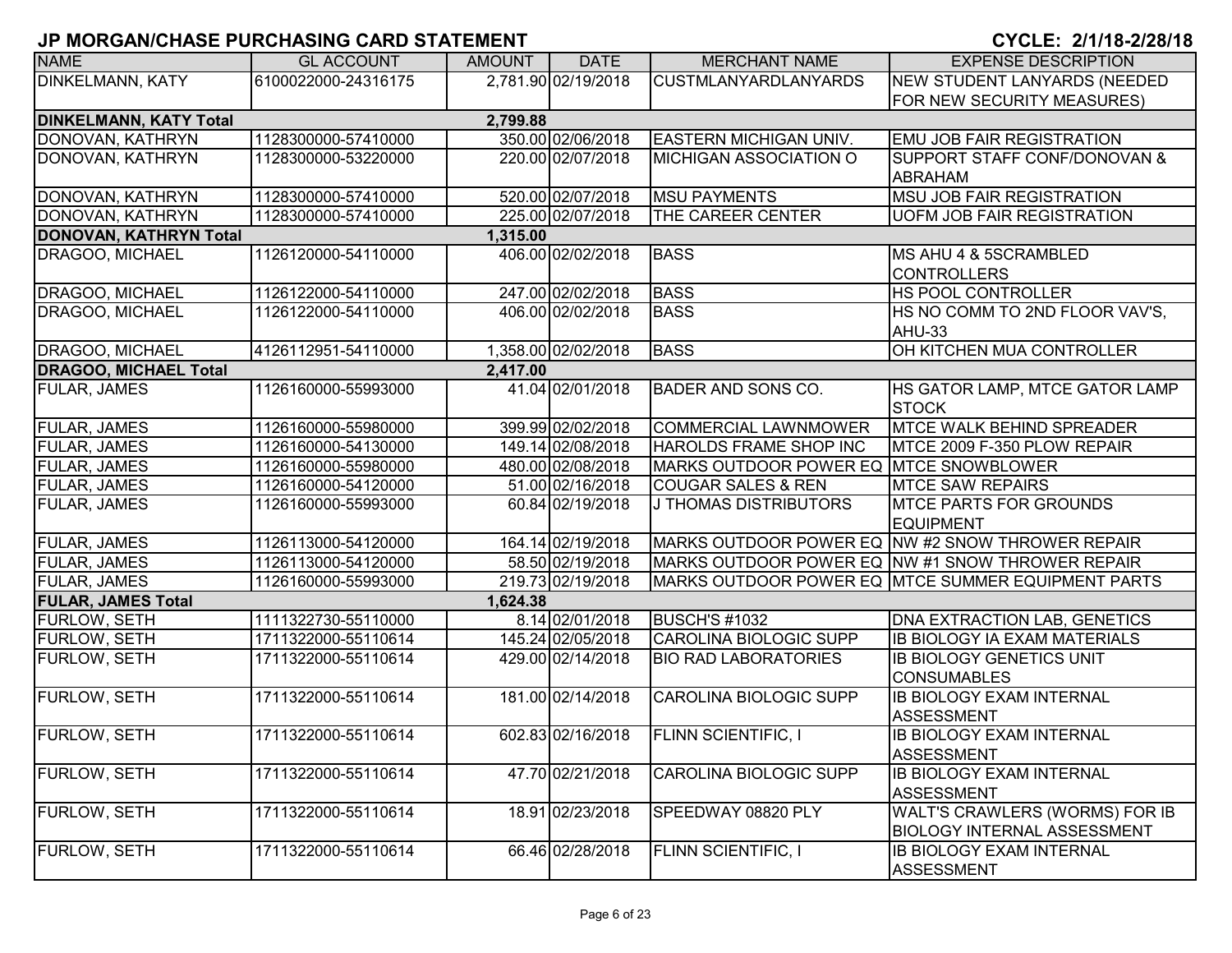| <b>NAME</b>                               | <b>GL ACCOUNT</b>   | <b>AMOUNT</b> | <b>DATE</b>         | <b>MERCHANT NAME</b>              | <b>EXPENSE DESCRIPTION</b>                                                                                                             |
|-------------------------------------------|---------------------|---------------|---------------------|-----------------------------------|----------------------------------------------------------------------------------------------------------------------------------------|
| <b>FURLOW, SETH Total</b>                 |                     | 1,499.28      |                     |                                   |                                                                                                                                        |
| <b>GILCHRIST, BETHANY</b>                 | 1335100000-55990553 |               | 43.34 02/26/2018    | HOBBY-LOBBY #645                  | ARTS AND CRAFTS SUPPLIES FOR<br><b>CARE</b>                                                                                            |
| <b>GILCHRIST, BETHANY Total</b>           |                     | 43.34         |                     |                                   |                                                                                                                                        |
| GONZALEZ-SHEERAN, MAR06100020000-24316257 |                     |               | 138.90 02/16/2018   | WRISTBAND.COM                     | <b>WRISTBANDS TO SELL FOR STUDENT</b><br><b>COUNCIL FUNDRAISER - RAISING</b><br>MONEY TO PAY FOR 8TH GRADE<br><b>FAREWELL ACTIVITY</b> |
| GONZALEZ-SHEERAN, MAR06100020000-24316263 |                     |               | 90.00 02/22/2018    | SEFMD (SCIENCE FAIR)              | <b>ENTRY FEE FOR DETROIT SCIENCE &amp;</b><br><b>ENGINEERING FAIR - HELD MARCH 15,</b><br>2018                                         |
| <b>GONZALEZ-SHEERAN, MARGARET Total</b>   |                     | 228.90        |                     |                                   |                                                                                                                                        |
| <b>GORDON, BRIAN</b>                      | 6100061000-24316104 |               | 13.94 02/05/2018    | SQU*SQ *KNAPP'S DONUTS            | <b>DONUTS MHSAA</b>                                                                                                                    |
| <b>GORDON, BRIAN</b>                      | 6100061000-24316104 |               | 19.73 02/07/2018    | PANERA BREAD #667                 | <b>BAGELS FOR KLAA</b>                                                                                                                 |
| <b>GORDON, BRIAN</b>                      | 6100061000-24316116 |               | 870.20 02/07/2018   | THE EXECUTIVE ADVERTIS            | <b>CHEER MERCHANDISE</b>                                                                                                               |
| <b>GORDON, BRIAN</b>                      | 1429300000-55990000 |               | 1,500.84 02/12/2018 | <b>LIFEGUARD STORE - ONLI</b>     | <b>POOL SUPPLIES</b>                                                                                                                   |
| <b>GORDON, BRIAN</b>                      | 1429300000-57410000 |               | 11.65 02/14/2018    | <b>AMAZONPRIME MEMBERSHIP</b>     | <b>AMAZON MEMBERSHIP</b>                                                                                                               |
| <b>GORDON, BRIAN</b>                      | 1429300000-55990000 |               | 2,157.23 02/14/2018 | SCP LINCOLN-CONCORD 26            | LANE MARKERS, STORAGE CARTS                                                                                                            |
| <b>GORDON, BRIAN</b>                      | 6100061000-24316104 |               | 13.94 02/16/2018    | SQU*SQ *KNAPP'S DONUTS            | <b>DONUTS KLAA</b>                                                                                                                     |
| <b>GORDON, BRIAN</b>                      | 6100061000-24316104 |               | 38.43 02/23/2018    | <b>BENITOS PIZZA-NOVI</b>         | PIZZA FOR WRESTLING MEETING                                                                                                            |
| <b>GORDON, BRIAN</b>                      | 6100061000-24316128 |               | 443.00 02/26/2018   | <b>BOYNE MOUNTAIN</b>             | <b>STATE SKI MEET</b>                                                                                                                  |
| GORDON, BRIAN                             | 6100061000-24316104 |               | -42.00 02/26/2018   | <b>BOYNE MOUNTAIN</b>             | <b>STATE SKI MEET</b>                                                                                                                  |
| <b>GORDON, BRIAN</b>                      | 6100061000-24316128 |               | 132.00 02/26/2018   | <b>BOYNE MOUNTAIN</b>             | <b>STATE SKI MEET</b>                                                                                                                  |
| GORDON, BRIAN                             | 6100061000-24316128 |               | -23.00 02/26/2018   | <b>BOYNE MOUNTAIN</b>             | <b>STATE SKI MEET</b>                                                                                                                  |
| <b>GORDON, BRIAN</b>                      | 6100061000-24316104 |               | 36.15 02/26/2018    | STARBUCKS STORE 13380             | <b>BREAKFAST FOR SEMLOC MEETING</b>                                                                                                    |
| <b>GORDON, BRIAN Total</b>                |                     | 5,172.11      |                     |                                   |                                                                                                                                        |
| <b>GREENE, NEIL</b>                       | 1126160000-55992000 |               | 36.80 02/15/2018    | <b>REDFORD LOCK COMPANY I</b>     | <b>ECEC &amp; ESB REPLACEMENT KEYS</b>                                                                                                 |
| <b>GREENE, NEIL Total</b>                 |                     | 36.80         |                     |                                   |                                                                                                                                        |
| HANSEN, ANN                               | 1335100000-53220553 |               | 44.00 02/07/2018    | <b>APPELBAUM TRAINING INS</b>     | <b>CARE TRAINING</b>                                                                                                                   |
| HANSEN, ANN                               | 1311800000-53220551 |               | 24.00 02/08/2018    | <b>APPELBAUM TRAINING INS</b>     | <b>PRESCHOOL TEACHER TRAINING</b>                                                                                                      |
| HANSEN, ANN                               | 1335100000-53220553 |               | 20.00 02/26/2018    | <b>APPELBAUM TRAINING INS</b>     | <b>CARE AIDE TRAINING</b>                                                                                                              |
| HANSEN, ANN                               | 1335100000-53220553 |               | 12.00 02/28/2018    | APPELBAUM TRAINING INS            | <b>CARE LEADER TRAINING</b>                                                                                                            |
| <b>HANSEN, ANN Total</b>                  |                     | 100.00        |                     |                                   |                                                                                                                                        |
| HARBAR, ERIN                              | 1111322000-55110702 |               | 15.28 02/02/2018    | THE HOME DEPOT #2737              | <b>COPPER PIPE FOR JEWELRY</b>                                                                                                         |
| HARBAR, ERIN                              | 1711322000-55110614 |               | 5.16 02/05/2018     | <b>DBC*BLICK ART MATERIAL</b>     | <b>MARKERS</b>                                                                                                                         |
| HARBAR, ERIN                              | 1111322000-55110702 |               | 153.04 02/05/2018   | <b>DBC*BLICK ART MATERIAL</b>     | <b>CERAMIC GLAZE &amp; TOOLS</b>                                                                                                       |
| HARBAR, ERIN                              | 1111322000-55110702 |               | 125.92 02/07/2018   | SSI*SCHOOL SPECIALTY              | <b>DRAWING PAPER &amp; CHARCOAL</b>                                                                                                    |
| HARBAR, ERIN                              | 1111322000-55110708 |               | 150.02 02/07/2018   | SSI*SCHOOL SPECIALTY              | JEWELRY SUPPLY                                                                                                                         |
| HARBAR, ERIN                              | 6100022000-24316130 |               | 809.97 02/15/2018   | TRAFFIC JAM & SNUG                | <b>ART DEPT FIELD TRIP LUNCH</b><br>FOR 54 PEOPLE ON 2/13                                                                              |
| HARBAR, ERIN                              | 1111322000-55110702 |               | 224.86 02/19/2018   | <b>NASCO FORT ATKINSON</b>        | CERAMICS TOOLS AND GLAZE                                                                                                               |
| HARBAR, ERIN                              | 1111322000-55110708 |               | 155.00 02/22/2018   | <b>ARMSTRONG TOOL &amp; SUPPL</b> | <b>JEWELRY SUPPLY</b>                                                                                                                  |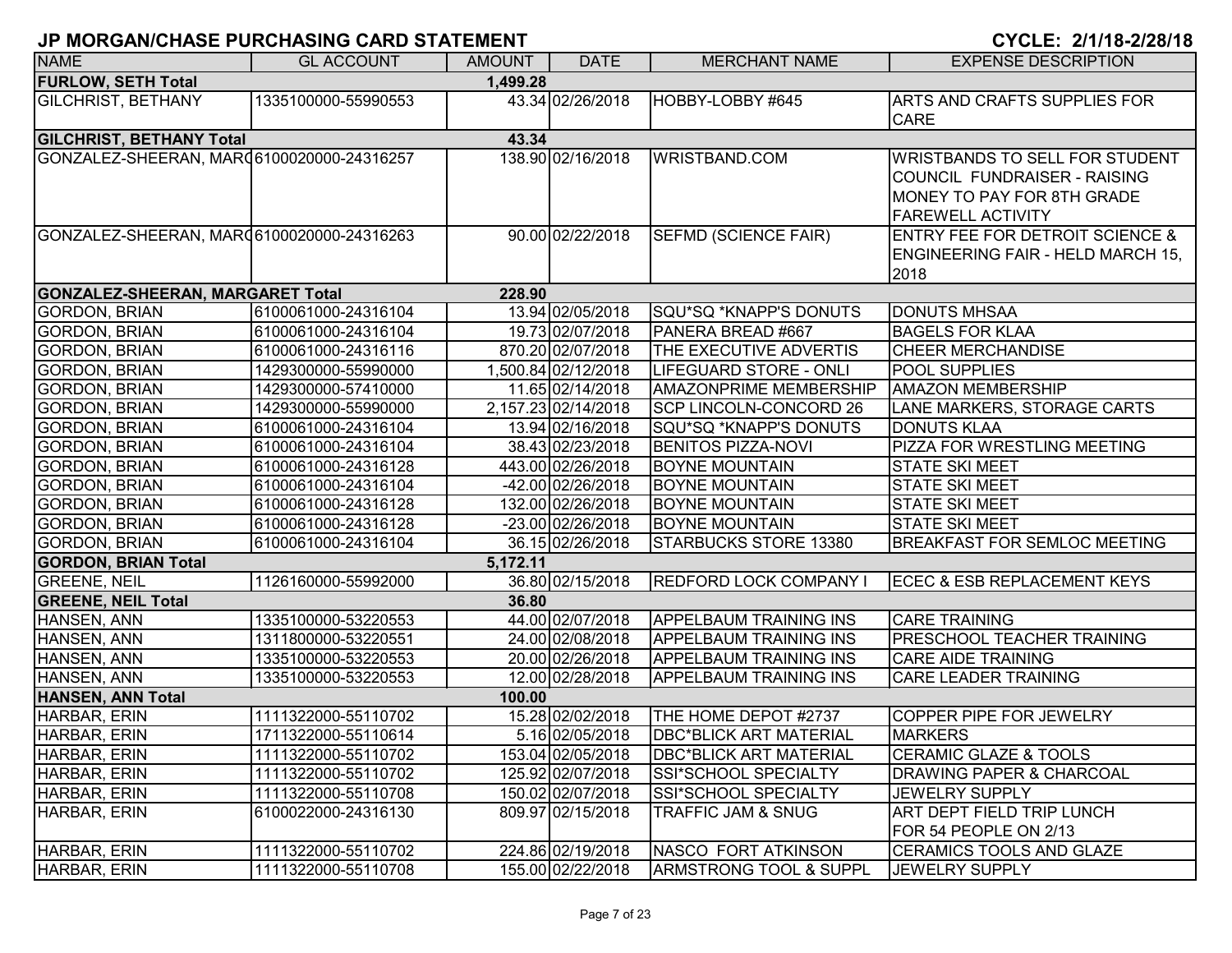| <b>NAME</b>                           | <b>GL ACCOUNT</b>   | <b>AMOUNT</b> | <b>DATE</b>       | <b>MERCHANT NAME</b>          | <b>EXPENSE DESCRIPTION</b>                                                               |  |  |  |
|---------------------------------------|---------------------|---------------|-------------------|-------------------------------|------------------------------------------------------------------------------------------|--|--|--|
| HARBAR, ERIN                          | 1111322000-55110702 |               | 28.60 02/22/2018  | <b>NASCO FORT ATKINSON</b>    | CERAMICS TOOLS AND GLAZE                                                                 |  |  |  |
| HARBAR, ERIN                          | 1111322000-55110708 |               | 111.42 02/26/2018 | <b>DBC*BLICK ART MATERIAL</b> | <b>JEWELRY SUPPLY</b>                                                                    |  |  |  |
| <b>HARBAR, ERIN Total</b><br>1,779.27 |                     |               |                   |                               |                                                                                          |  |  |  |
| <b>HARRIS, CHRISTINE</b>              | 1311800000-55110551 |               | 3.57 02/27/2018   | KROGER #632                   | DR. SEUSS WEEK TEACHING SUPPLIES                                                         |  |  |  |
| <b>HARRIS, CHRISTINE Total</b>        |                     | 3.57          |                   |                               |                                                                                          |  |  |  |
| <b>HAWKINS, STEPHANIE</b>             | 1311800000-55110551 |               | 5.77 02/07/2018   | WM SUPERCENTER #5048          | <b>ENVELOPES FOR POST OFFICE</b><br><b>DRAMATIC PLAY</b>                                 |  |  |  |
| HAWKINS, STEPHANIE                    | 1311800000-55110551 |               | 14.00 02/14/2018  | <b>DOLLAR TREE</b>            | <b>CLASSROOM STORAGE BASKETS</b>                                                         |  |  |  |
| <b>HAWKINS, STEPHANIE</b>             | 1311800000-55110551 |               | 7.98 02/28/2018   | 00115659<br><b>STAPLES</b>    | AIR DRY CLAY                                                                             |  |  |  |
| <b>HAWKINS, STEPHANIE Total</b>       |                     | 27.75         |                   |                               |                                                                                          |  |  |  |
| HAYNES, DEBORAH                       | 1335100000-55110553 |               | 31.51 02/02/2018  | <b>TARGET</b><br>00014654     | <b>TEACHING SUPPLIES</b>                                                                 |  |  |  |
| HAYNES, DEBORAH                       | 1335100000-55110553 |               | 76.67 02/05/2018  | MICHAELS STORES 3744          | <b>TEACHING SUPPLIES</b>                                                                 |  |  |  |
| HAYNES, DEBORAH                       | 1335100000-55110553 |               | 80.44 02/23/2018  | JOANN STORES #1933            | <b>TEACHING SUPPLIES</b>                                                                 |  |  |  |
| HAYNES, DEBORAH Total                 |                     | 188.62        |                   |                               |                                                                                          |  |  |  |
| <b>HENDERSON, BETH</b>                | 1125200000-55910000 |               | 26.77 02/05/2018  | STAPLS7191476090000001        | <b>BUSINESS OFFICE SUPPLIES</b>                                                          |  |  |  |
| <b>HENDERSON, BETH</b>                | 1125200000-55910000 |               | 7.74 02/05/2018   | STAPLS7191476090000002        | <b>BUSINESS OFFICE SUPPLIES</b>                                                          |  |  |  |
| <b>HENDERSON, BETH</b>                | 1125200000-55910000 |               | 26.97 02/05/2018  | STAPLS7191478702000001        | <b>BUSINESS OFFICE SUPPLIES</b>                                                          |  |  |  |
| <b>HENDERSON, BETH</b>                | 1125200000-55910000 |               | 74.47 02/08/2018  | STAPLS7191780025000001        | <b>BUSINESS OFFICE SUPPLIES</b>                                                          |  |  |  |
| <b>HENDERSON, BETH</b>                | 1125200000-57410000 |               | 60.00 02/21/2018  | <b>MSBO</b>                   | <b>MSBO CERTIFICATION APPLICATION</b><br><b>FEE</b>                                      |  |  |  |
| <b>HENDERSON, BETH</b>                | 1125200000-53220000 |               | 300.00 02/26/2018 | <b>MSBO</b>                   | <b>MSBO ANNUAL CONFERENCE</b><br><b>REGISTRATION-HENDERSON, BETH</b>                     |  |  |  |
| HENDERSON, BETH                       | 1125200000-53220000 |               | 460.00 02/26/2018 | <b>MSBO</b>                   | <b>MSBO ANNUAL CONFERENCE</b><br>REGISTRATION-MALBON, JODY                               |  |  |  |
| <b>HENDERSON, BETH Total</b>          |                     | 955.95        |                   |                               |                                                                                          |  |  |  |
| <b>HOLLY, SHEILA</b>                  | 1123200000-53220000 |               | 5.00 02/02/2018   | NOVI CHAMBER OF COMME         | STATE OF THE CITY ADDRESS -<br><b>WINTER BUSINESS MIXER</b>                              |  |  |  |
| HOLLY, SHEILA                         | 1128200000-53490000 |               | 73.00 02/05/2018  | REV.COM                       | <b>CLOSED CAPTIONING FOR THE</b><br><b>REGULAR BOARD MEETING OF</b><br>FEBRUARY 1, 2018  |  |  |  |
| HOLLY, SHEILA                         | 1128300000-55990000 |               | 155.00 02/07/2018 | <b>CONTEMPORARY INDUSTRIE</b> | 35 YEARS OF SERVICE AWARD, DENISE<br><b>KARKASHIAN</b>                                   |  |  |  |
| HOLLY, SHEILA                         | 1128300000-55990000 |               | 89.88 02/07/2018  | <b>STAPLES</b><br>00115659    | TEACHER OF THE YEAR POSTERS                                                              |  |  |  |
| HOLLY, SHEILA                         | 1128200000-53490000 |               | 203.00 02/08/2018 | REV.COM                       | <b>CLOSED CAPTIONING FOR THE</b><br><b>REGULAR BOARD MEETING OF</b><br>DECEMBER 7, 2017  |  |  |  |
| <b>HOLLY, SHEILA</b>                  | 1123200000-55410000 |               | 79.00 02/09/2018  | <b>EDUCATION WEEK</b>         | EDUCATION WEEK MAGAZINE<br><b>SUBSCRIPTION</b>                                           |  |  |  |
| HOLLY, SHEILA                         | 1128200000-53490000 |               | 120.00 02/19/2018 | REV.COM                       | <b>CLOSED CAPTIONING FOR THE</b><br><b>REGULAR BOARD MEETING OF</b><br>FEBRUARY 15, 2018 |  |  |  |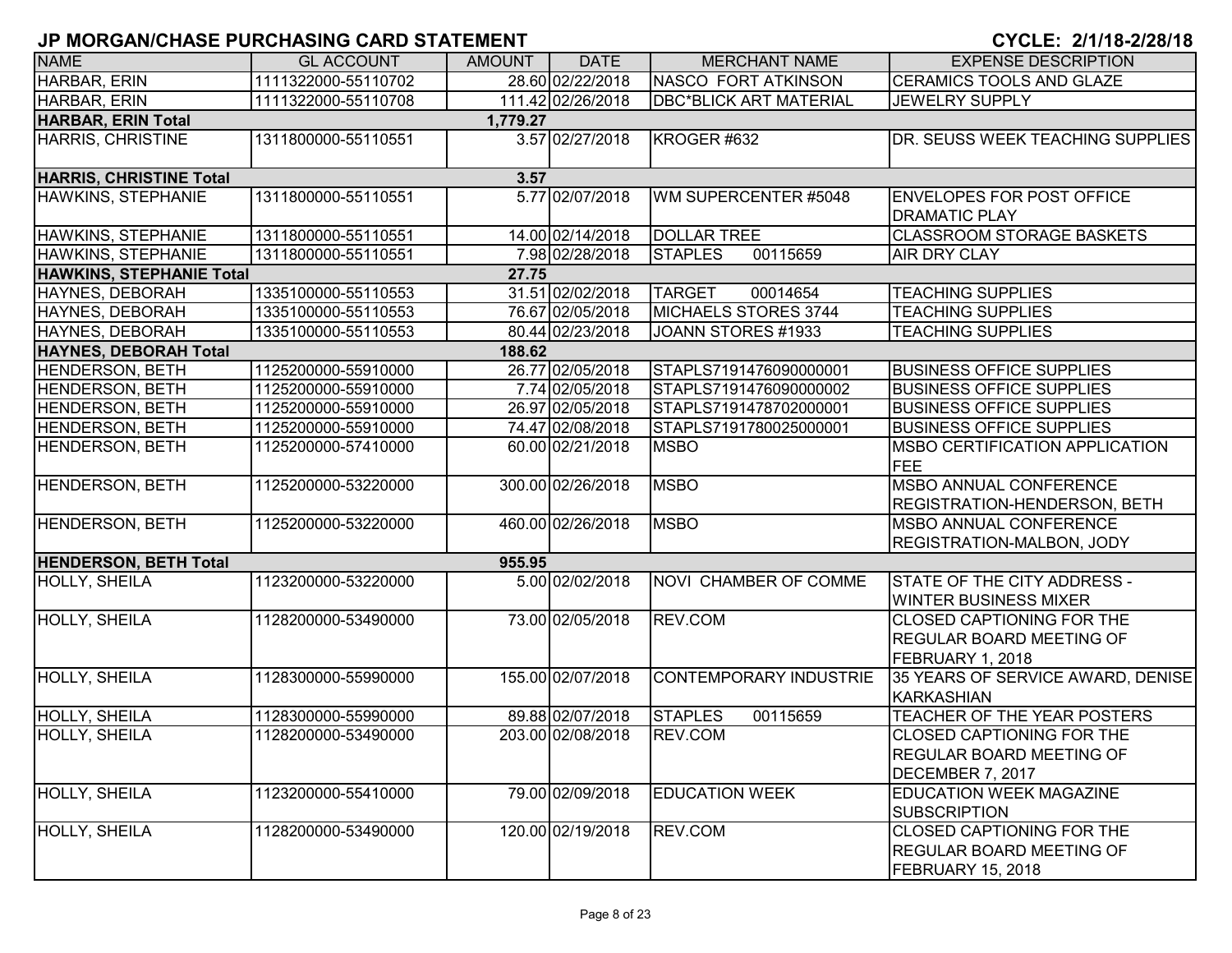| <b>NAME</b>                     | <b>GL ACCOUNT</b>   | <b>AMOUNT</b> | <b>DATE</b>          | <b>MERCHANT NAME</b>          | <b>EXPENSE DESCRIPTION</b>                                                                                                     |
|---------------------------------|---------------------|---------------|----------------------|-------------------------------|--------------------------------------------------------------------------------------------------------------------------------|
| <b>HOLLY, SHEILA</b>            | 1123200000-53220000 |               | -30.00 02/22/2018    | OAKLAND SCHOOLS-RC INT        | OS WORKSHOP REFUND                                                                                                             |
| <b>HOLLY, SHEILA</b>            | 1123200000-53220000 |               | 90.00 02/23/2018     | <b>MASB</b>                   | MASB BOARD/SUPERINTENDENT<br>WORKSHOP, FEB. 23, 2018, LANSING, S.<br><b>MATTHEWS AND B. MURPHY</b>                             |
| <b>HOLLY, SHEILA</b>            | 1123100000-53220000 |               | 90.00 02/23/2018     | <b>MASB</b>                   | MASB BOARD/SUPERINTENDENT<br>WORKSHOP, FEB. 23, 2018, LANSING, S.<br><b>MATTHEWS AND B. MURPHY</b>                             |
| <b>HOLLY, SHEILA</b>            | 1123200000-53220000 |               | 50.00 02/23/2018     | MICH ASSOC OF SCH ADMI        | <b>WEBINAR: SCHOOL THREATS AND</b><br>STUDENT PROTESTS, MARCH 1, 2018,<br>STEVE MATTHEWS, NICOLE CARTER,<br><b>GARY KINZER</b> |
| <b>HOLLY, SHEILA</b>            | 1128200000-53490000 |               | 18,250.00 02/28/2018 | <b>APPTEGY APPTEGY</b>        | NEW WEBSITE DESIGN AND HOSTING,<br>MOBILE APP DEVELOPMENT, ALERTS,<br>& THRILLSHARE; PARTIAL PAYMENT                           |
| <b>HOLLY, SHEILA Total</b>      |                     | 19,174.88     |                      |                               |                                                                                                                                |
| <b>HOPPENSTEDT, DARBY</b>       | 1722100000-53220611 |               | 135.00 02/12/2018    | OAKLAND SCHOOLS-RC INT        | <b>RESTORATIVE PRACTICE</b><br><b>PROFESSIONAL LEARNING-OAKLAND</b><br><b>SCHOOLS</b>                                          |
| HOPPENSTEDT, DARBY              | 1722100000-53220611 |               | 90.00 02/12/2018     | OAKLAND SCHOOLS-RC INT        | <b>RESTORATIVE PRACTICES</b><br>PROFESSIONAL LEARNING-OAKLAND<br><b>SCHOOLS</b>                                                |
| <b>HOPPENSTEDT, DARBY</b>       | 1711114000-55110611 |               | 9.54 02/15/2018      | <b>STAPLES</b><br>00115659    | PURCHASE OF A FLASH DRIVE FOR<br><b>RECORDING OF SECTION 504 MEETING</b>                                                       |
| <b>HOPPENSTEDT, DARBY Total</b> |                     | 234.54        |                      |                               |                                                                                                                                |
| <b>HOSKINS, DIANE</b>           | 6100025000-24316301 |               | 160.00 02/01/2018    | <b>VENDTEK WHOLESALE E</b>    | <b>VENDING MACHINE SERVICE CALL</b>                                                                                            |
| <b>HOSKINS, DIANE</b>           | 1111324511-55110000 |               | 331.51 02/02/2018    | STAPLS7191372132000002        | OFFICE/TEACHER SUPPLY                                                                                                          |
| HOSKINS, DIANE                  | 1613100361-55110000 |               | 80.70 02/05/2018     | AMAZON.COM                    | <b>ESL BOOKS</b>                                                                                                               |
| HOSKINS, DIANE                  | 6100025000-24316301 |               | 136.43 02/07/2018    | PANERA BREAD #608009          | <b>STUDENT DINNER</b>                                                                                                          |
| <b>HOSKINS, DIANE</b>           | 6100025000-24316301 |               | 56.90 02/07/2018     | <b>PARTY CITY</b>             | <b>COUNT DAY SUPPLIES</b>                                                                                                      |
| HOSKINS, DIANE                  | 1528200331-55990000 |               | -42.94 02/08/2018    | <b>AMAZON MKTPLACE PMTS</b>   | <b>REFUND BOOK RETURNED</b>                                                                                                    |
| HOSKINS, DIANE                  | 1111324511-55110000 |               | 9.89 02/08/2018      | STAPLS7191372132000001        | <b>OFFICE/TEACHER SUPPLY</b>                                                                                                   |
| <b>HOSKINS, DIANE</b>           | 1613100361-55110000 |               | 26.90 02/09/2018     | AMAZON.COM                    | <b>ESL BOOKS</b>                                                                                                               |
| <b>HOSKINS, DIANE</b>           | 6100025000-24316301 |               | 117.45 02/13/2018    | PANERA BREAD #608009          | <b>STUDENT DINNER</b>                                                                                                          |
| <b>HOSKINS, DIANE</b>           | 1513200331-55210000 |               | 119.45 02/14/2018    | <b>AMAZON MKTPLACE PMTS</b>   | <b>GEOMETRY BOOKS</b>                                                                                                          |
| <b>HOSKINS, DIANE</b>           | 6100025000-24316301 |               | 98.01 02/14/2018     | SAMSCLUB #6657                | <b>COUNT DAY</b>                                                                                                               |
| <b>HOSKINS, DIANE</b>           | 6100025000-24316301 |               | 40.76 02/15/2018     | <b>BUSCH'S #1205</b>          | COUNT DAY ICE CREAM BAR                                                                                                        |
| <b>HOSKINS, DIANE</b>           | 6100025000-24316301 |               | 148.40 02/15/2018    | THE GRAND DINER               | <b>STUDENT DINNER COUNT DAY</b>                                                                                                |
| <b>HOSKINS, DIANE</b>           | 6100025000-24316301 |               | 140.98 02/16/2018    | <b>MARIA S ITALIAN BAKERY</b> | <b>COUNT DAY DINNER</b>                                                                                                        |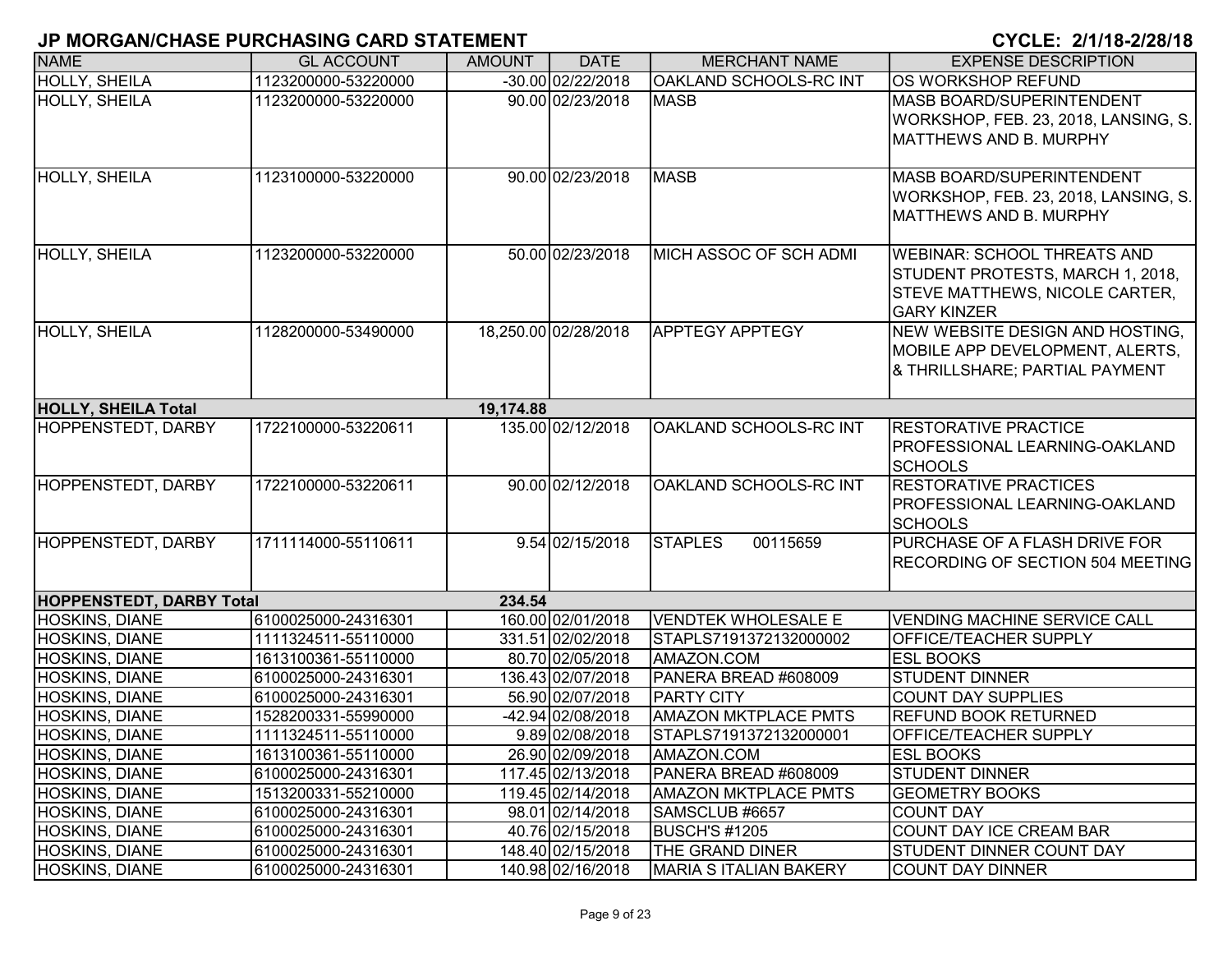| <b>NAME</b>                             | <b>GL ACCOUNT</b>   | <b>AMOUNT</b> | <b>DATE</b>        | <b>MERCHANT NAME</b>          | <b>EXPENSE DESCRIPTION</b>                                                                                                                                     |  |  |  |  |
|-----------------------------------------|---------------------|---------------|--------------------|-------------------------------|----------------------------------------------------------------------------------------------------------------------------------------------------------------|--|--|--|--|
| <b>HOSKINS, DIANE</b>                   | 6100025000-24316301 |               | 106.22 02/28/2018  | <b>BENITOS PIZZA-NOVI</b>     | <b>STUDENT DINNER</b>                                                                                                                                          |  |  |  |  |
| <b>HOSKINS, DIANE Total</b><br>1,530.66 |                     |               |                    |                               |                                                                                                                                                                |  |  |  |  |
| <b>HOURIGAN, MARK</b>                   | 1111322000-55110723 |               | 38.99 02/23/2018   | J W PEPPER AND SON INC        | 3 JUDGES SCORES FOR BAND<br><b>FESTIVAL</b>                                                                                                                    |  |  |  |  |
| <b>HOURIGAN, MARK</b>                   | 1111322000-55110723 |               | 21.17 02/26/2018   | THE HOME DEPOT #2737          | MOVING DOLLY TO MOVE NEW<br>CONDUCTING PODIUMS FROM ROOM<br>TO STAGE AND BACK                                                                                  |  |  |  |  |
| <b>HOURIGAN, MARK Total</b>             |                     | 60.16         |                    |                               |                                                                                                                                                                |  |  |  |  |
| <b>HOWARD, SARAH</b>                    | 1311800000-55110551 |               | 2.99 02/08/2018    | HOBBY LOBBY #417              | <b>CRAFT SUPPLIES</b>                                                                                                                                          |  |  |  |  |
| <b>HOWARD, SARAH Total</b>              |                     | 2.99          |                    |                               |                                                                                                                                                                |  |  |  |  |
| JANTZ, ANGELA                           | 1124115000-55990000 |               | 10.31 02/02/2018   | <b>BUILDASIGN.COM</b>         | SIGN FOR BRAVO BOX-PBIS                                                                                                                                        |  |  |  |  |
| JANTZ, ANGELA                           | 1124115000-55990000 |               | 39.98 02/05/2018   | <b>AMAZON MKTPLACE PMTS</b>   | <b>BALLOT BOX TO HOLD BRAVO</b><br><b>AWARDS FOR PBIS</b>                                                                                                      |  |  |  |  |
| JANTZ, ANGELA                           | 1111115000-55110708 |               | 124.56 02/08/2018  | STAPLS7191604273000001        | CONSTRUCTION PAPER AND COLORED<br><b>PAPER</b>                                                                                                                 |  |  |  |  |
| JANTZ, ANGELA                           | 1124115000-55910000 |               | 153.28 02/08/2018  | STAPLS7191743246000001        | <b>COLORED FOLDER FOR</b><br>IEPS/504S/MTSS; POSTER BOARD AND<br><b>SENTENCE STRIPS</b>                                                                        |  |  |  |  |
| <b>JANTZ, ANGELA</b>                    | 1111115000-55110799 |               | $-1.20$ 02/12/2018 | 275487316                     | <b>REFUND OF TAX CHARGES ON STOOLS</b><br><b>FROM IKEA FOR STUDENTS</b>                                                                                        |  |  |  |  |
| JANTZ, ANGELA                           | 1124115000-55910000 |               | 23.99 02/15/2018   | STAPLS7191743246000002        | <b>COLORED FOLDER FOR</b><br>IEPS/504S/MTSS; POSTER BOARD AND<br><b>SENTENCE STRIPS</b>                                                                        |  |  |  |  |
| <b>JANTZ, ANGELA</b>                    | 6100015000-24316501 |               | 39.98 02/15/2018   | <b>WALMART.COM</b>            | <b>DELUXE FOLDING CART FOR LUNCH</b><br><b>BOXES</b>                                                                                                           |  |  |  |  |
| JANTZ, ANGELA                           | 1122215000-55310000 |               | 259.21 02/19/2018  | AMAZON.COM                    | <b>BOOKS FOR THE LIBRARY-MULTIPLE</b><br>PATHWAYS TO LITERACY, BADER<br>READING AND LANGUAGE INVENTORY,<br><b>DIFFERENTIATED READING</b><br><b>INSTRUCTION</b> |  |  |  |  |
| JANTZ, ANGELA                           | 6100015000-24316275 |               | 100.45 02/26/2018  | PANERA BREAD #600667          | PRINCIPAL BOUGHT LUNCH FOR STAFF<br>PLANNING MEETING-PBIS                                                                                                      |  |  |  |  |
| JANTZ, ANGELA                           | 6100015000-24316501 |               | 705.85 02/27/2018  | <b>WALMART.COM</b>            | DELUXE FOLDING CART FOR LUNCH<br><b>BOXES</b>                                                                                                                  |  |  |  |  |
| JANTZ, ANGELA                           | 6100015000-24316501 |               | 277.13 02/28/2018  | <b>AMAZON MKTPLACE PMTS</b>   | <b>DELUXE FOLDING CART FOR LUNCH</b><br><b>BOXES</b>                                                                                                           |  |  |  |  |
| JANTZ, ANGELA Total                     |                     | 1,733.54      |                    |                               |                                                                                                                                                                |  |  |  |  |
| JOB, STACEY                             | 1335100000-53220553 |               | 24.00 02/13/2018   | <b>APPELBAUM TRAINING INS</b> | <b>CARE TRAINING</b>                                                                                                                                           |  |  |  |  |
| JOB, STACEY                             | 1335100000-57410553 |               | 125.00 02/13/2018  | <b>STATE OF MICHIGAN OCAL</b> | <b>LICENSING FEE</b>                                                                                                                                           |  |  |  |  |
| JOB, STACEY                             | 1335100000-57410553 |               | 125.00 02/15/2018  | <b>STATE OF MICHIGAN OCAL</b> | <b>LICENSING FEES</b>                                                                                                                                          |  |  |  |  |
| JOB, STACEY                             | 1100000000-11920000 |               | 200.00 02/20/2018  | SQU*SQ *CHRIS CAKES OF        | CARE SUMMER IN HOUSE                                                                                                                                           |  |  |  |  |
| JOB, STACEY                             | 1335100000-53220553 |               | 20.00 02/22/2018   | <b>APPELBAUM TRAINING INS</b> | <b>CARE TRAINING</b>                                                                                                                                           |  |  |  |  |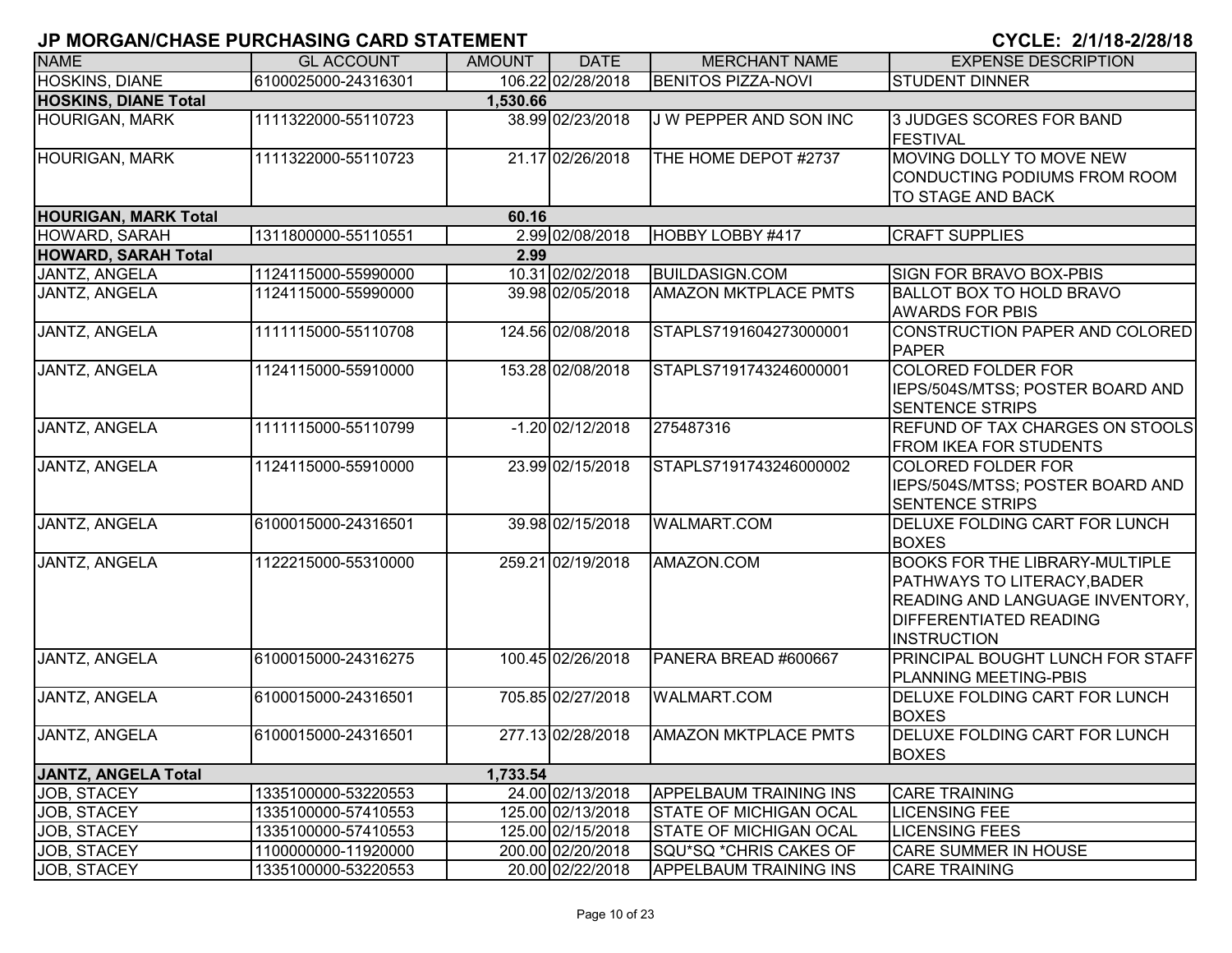| <b>NAME</b>                      | <b>GL ACCOUNT</b>   | <b>AMOUNT</b> | <b>DATE</b>         | <b>MERCHANT NAME</b>          | <b>EXPENSE DESCRIPTION</b>               |  |  |  |  |  |  |
|----------------------------------|---------------------|---------------|---------------------|-------------------------------|------------------------------------------|--|--|--|--|--|--|
| <b>JOB. STACEY</b>               | 1311800000-53220551 |               | 32.00 02/27/2018    | <b>APPELBAUM TRAINING INS</b> | <b>C. SMITH PS TRAINING</b>              |  |  |  |  |  |  |
| <b>JOB, STACEY Total</b>         | 526.00              |               |                     |                               |                                          |  |  |  |  |  |  |
| JUOPPERI, JOHN                   | 1126160000-55980000 |               | 623.52 02/01/2018   | <b>REDFORD LOCK COMPANY I</b> | <b>HS HOLDER ARMS &amp; HARDWARE</b>     |  |  |  |  |  |  |
| JUOPPERI, JOHN                   | 1126160000-55992000 |               | 60.00 02/06/2018    | REDFORD LOCK COMPANY I        | IHS STAFF BATHROOM THUMB PIECE           |  |  |  |  |  |  |
| JUOPPERI, JOHN                   | 1126160000-55992000 |               | 30.00 02/13/2018    | <b>REDFORD LOCK COMPANY I</b> | <b>HS RM 169 REKEY</b>                   |  |  |  |  |  |  |
| JUOPPERI, JOHN                   | 1126160000-55992000 |               | 114.00 02/16/2018   | <b>REDFORD LOCK COMPANY I</b> | HS GIRLS LOCKER ROOM CYLINDER            |  |  |  |  |  |  |
|                                  |                     |               |                     |                               | <b>REPLACEMENT</b>                       |  |  |  |  |  |  |
| <b>JUOPPERI, JOHN</b>            | 1126160000-54230000 |               | 120.00 02/21/2018   | CHETS RENT ALL NOVI           | MTCE MOVE LIFT FROM MS TO PV             |  |  |  |  |  |  |
| JUOPPERI, JOHN                   | 1126160000-54230000 |               | -52.80 02/21/2018   | CHETS RENT ALL NOVI           | <b>REFUND FROM TRAILER RENTAL TO</b>     |  |  |  |  |  |  |
|                                  |                     |               |                     |                               | <b>MOVE LIFT FROM MS TO PV</b>           |  |  |  |  |  |  |
| JUOPPERI, JOHN                   | 1126160000-55992000 |               | 42.42 02/21/2018    | THE HOME DEPOT #2737          | <b>ESB DOOR REMOVAL, NEW BASE</b>        |  |  |  |  |  |  |
|                                  |                     |               |                     |                               | MOLD, OH RM 112 WINDOW LATCHES           |  |  |  |  |  |  |
| JUOPPERI, JOHN                   | 1126160000-55992000 |               | 47.52 02/28/2018    | THE HOME DEPOT #2737          | HS ATHLETICS KLAA SIGN BOARD             |  |  |  |  |  |  |
| <b>JUOPPERI, JOHN Total</b>      |                     | 984.66        |                     |                               |                                          |  |  |  |  |  |  |
| KORTLANDT, PATRICIA              | 6100011000-24316275 |               | 498.00 02/02/2018   | <b>DNR OUTDOOR ADVEN CENT</b> | <b>FOURTH GRADE FIELD TRIP</b>           |  |  |  |  |  |  |
|                                  |                     |               |                     |                               | ADMISSIONS 2/2/18                        |  |  |  |  |  |  |
| KORTLANDT, PATRICIA              | 6100011000-24316275 |               | 27.60 02/06/2018    | <b>HATTIES HALLMARK</b>       | POSTAGE AND INSURANCE TO                 |  |  |  |  |  |  |
|                                  |                     |               |                     |                               | <b>RETURN WALKIE-TALKIES WE WERE</b>     |  |  |  |  |  |  |
|                                  |                     |               |                     |                               | <b>TESTING</b>                           |  |  |  |  |  |  |
| <b>KORTLANDT, PATRICIA</b>       | 6100011000-24316270 |               | 76.76 02/09/2018    | <b>FOLLETT SCHOOL SOLUTIO</b> | <b>INVOICE 745728F - BOOKS FOR MEDIA</b> |  |  |  |  |  |  |
|                                  |                     |               |                     |                               | <b>CENTER</b>                            |  |  |  |  |  |  |
| KORTLANDT, PATRICIA              | 1122211000-55310000 |               | 1,886.61 02/09/2018 | FOLLETT SCHOOL SOLUTIO        | <b>INVOICE 745828 - BOOKS FOR MEDIA</b>  |  |  |  |  |  |  |
|                                  |                     |               |                     |                               | <b>CENTER</b>                            |  |  |  |  |  |  |
| KORTLANDT, PATRICIA              | 6100011000-24316270 |               | 133.75 02/09/2018   | <b>FOLLETT SCHOOL SOLUTIO</b> | INVOICE 745828 - BOOKS FOR MEDIA         |  |  |  |  |  |  |
|                                  |                     |               |                     |                               | <b>CENTER</b>                            |  |  |  |  |  |  |
| KORTLANDT, PATRICIA              | 1124111000-55990000 |               | 47.81 02/13/2018    | SSI*SCHOOL SPECIALTY          | <b>WHISTLES FOR STAFF (CRISIS PLAN)</b>  |  |  |  |  |  |  |
| KORTLANDT, PATRICIA              | 1124111000-55990000 |               | 73.50 02/26/2018    | STAPLS7192681027000001        | <b>FLASHLIGHTS AND BATTERIES FOR</b>     |  |  |  |  |  |  |
|                                  |                     |               |                     |                               | <b>STAFF (CRISIS PLAN)</b>               |  |  |  |  |  |  |
| <b>KORTLANDT, PATRICIA Total</b> |                     | 2,744.03      |                     |                               |                                          |  |  |  |  |  |  |
| LALONDE, LUCAS                   | 1129900000-55990000 |               | 44.95 02/08/2018    | <b>PEGASUS ENTERTAINMENT</b>  | LIGHTING GEL FOR HS CYC LIGHTS           |  |  |  |  |  |  |
| LALONDE, LUCAS                   | 1129900000-55990000 |               | 59.88 02/15/2018    | <b>AMAZON MKTPLACE PMTS</b>   | <b>REPLACEMENT MINI XLR CABLES FOR</b>   |  |  |  |  |  |  |
|                                  |                     |               |                     |                               | <b>MS FLOOR MICS</b>                     |  |  |  |  |  |  |
| LALONDE, LUCAS                   | 1129900000-55990000 |               | 14.45 02/22/2018    | <b>AMAZON MKTPLACE PMTS</b>   | LIGHTING TEMPLATES FOR MAKING            |  |  |  |  |  |  |
|                                  |                     |               |                     |                               | <b>LIGHTING PLOTS</b>                    |  |  |  |  |  |  |
| LALONDE, LUCAS                   | 1129900000-55990000 |               | 8.59 02/22/2018     | <b>AMAZON MKTPLACE PMTS</b>   | <b>LIGHTING TEMPLATES FOR MAKING</b>     |  |  |  |  |  |  |
|                                  |                     |               |                     |                               | <b>LIGHTING PLOTS</b>                    |  |  |  |  |  |  |
| LALONDE, LUCAS                   | 1129900000-55990000 |               | 20.98 02/26/2018    | MICHAELS STORES 9987          | <b>DRAFTING SUPPLIES TO MAKE</b>         |  |  |  |  |  |  |
|                                  |                     |               |                     |                               | <b>LIGHTING PLOTS</b>                    |  |  |  |  |  |  |
| <b>LALONDE, LUCAS Total</b>      |                     | 148.85        |                     |                               |                                          |  |  |  |  |  |  |
| LAMBERT, ELIZABETH               | 1126160000-55992000 |               | 175.44 02/05/2018   | <b>LEONARDS SYSRUPS</b>       | HS POOL CO2                              |  |  |  |  |  |  |
| LAMBERT, ELIZABETH               | 1126160000-54910000 |               | 575.50 02/06/2018   | <b>ARCH ENVIRONMENTAL GRO</b> | <b>DISTRICT UST CONSULTING</b>           |  |  |  |  |  |  |
| LAMBERT, ELIZABETH               | 1126160000-55992000 |               | 1,250.00 02/06/2018 | <b>HOH WATER TECHNOLOGY</b>   | <b>MTCE WATER TREATMENT &amp; CHEMS</b>  |  |  |  |  |  |  |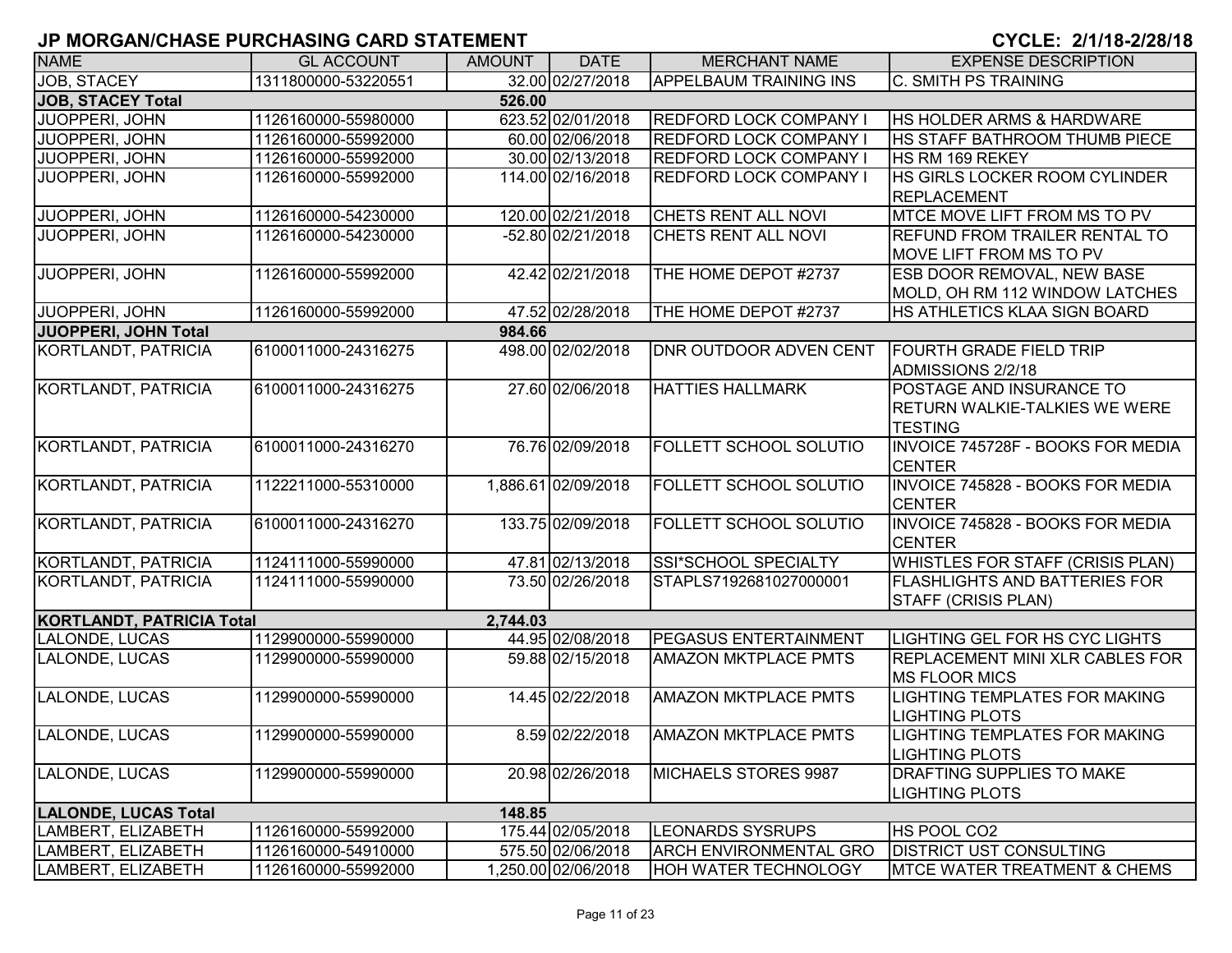| <b>NAME</b>        | <b>GL ACCOUNT</b>   | AMOUNT | <b>DATE</b>         | <b>MERCHANT NAME</b>          | <b>EXPENSE DESCRIPTION</b>           |
|--------------------|---------------------|--------|---------------------|-------------------------------|--------------------------------------|
| LAMBERT, ELIZABETH | 1126160000-55992000 |        | 277.54 02/06/2018   | <b>HOH WATER TECHNOLOGY</b>   | <b>PV CHEMICALS</b>                  |
| LAMBERT, ELIZABETH | 1126160000-55992000 |        | 656.79 02/06/2018   | <b>HOH WATER TECHNOLOGY</b>   | <b>PV CHEMICALS</b>                  |
| LAMBERT, ELIZABETH | 1126122000-54110000 |        | 140.00 02/06/2018   | INT*IN *AQUATIC SOURCE        | HS POOL MAINTENANCE VISIT            |
| LAMBERT, ELIZABETH | 1126160000-54110000 |        | 6,176.00 02/06/2018 | INT*IN *SECURE DOORS L        | <b>TRANS REPAIRS TO GARAGE DOORS</b> |
| LAMBERT, ELIZABETH | 4126160951-54110000 |        | 500.00 02/06/2018   | MICHIGAN STUMP REMOVAL        | MTCE TREE REMOVAL ON WIXOM           |
|                    |                     |        |                     |                               | <b>ROAD</b>                          |
| LAMBERT, ELIZABETH | 4126122951-54110000 |        | 540.00 02/06/2018   | SQ *SQ *PRECISION CONC        | <b>HS CONCRETE TRIP HAZARDS</b>      |
|                    |                     |        |                     |                               | <b>REMOVAL</b>                       |
| LAMBERT, ELIZABETH | 1126160000-55710000 |        | 847.77 02/06/2018   | <b>SUBURBAN PROPANE</b>       | <b>BOSCO PROPANE</b>                 |
| LAMBERT, ELIZABETH | 1126161000-53840000 |        | 2,260.81 02/06/2018 | <b>WASTE MGMT WM EZPAY</b>    | <b>DISTRICT WASTE REMOVAL</b>        |
| LAMBERT, ELIZABETH | 2326161000-53840000 |        | 753.61 02/06/2018   | WASTE MGMT WM EZPAY           | <b>DISTRICT WASTE REMOVAL - REC</b>  |
| LAMBERT, ELIZABETH | 1126161000-53840000 |        | 215.00 02/06/2018   | <b>WASTE MGMT WM EZPAY</b>    | <b>BOSCO ROLL OFF DUMPSTER</b>       |
| LAMBERT, ELIZABETH | 1126160000-55992000 |        | 18.25 02/06/2018    | <b>WW GRAINGER</b>            | <b>MTCE CONTAINER</b>                |
| LAMBERT, ELIZABETH | 1126160000-55992000 |        | 200.75 02/06/2018   | <b>WW GRAINGER</b>            | <b>IMTCE CONTAINERS FOR SALT IN</b>  |
|                    |                     |        |                     |                               | <b>BUILDINGS</b>                     |
| LAMBERT, ELIZABETH | 1126160000-55710000 |        | 859.03 02/08/2018   | CORRIGAN OIL #2 - BRI         | <b>MTCE FUEL</b>                     |
| LAMBERT, ELIZABETH | 1126122000-54110000 |        | 385.00 02/08/2018   | <b>DE-CAL INC</b>             | HS CF-1 FAN IN ALARM                 |
| LAMBERT, ELIZABETH | 1126118000-54110000 |        | 385.00 02/08/2018   | <b>DE-CAL INC</b>             | NM5 AHU-8 WEST BEARING ASSY          |
| LAMBERT, ELIZABETH | 1126115000-54110000 |        | 2,459.57 02/08/2018 | <b>DE-CAL INC</b>             | DF BOILER #2 FROZEN                  |
| LAMBERT, ELIZABETH | 1126115000-54110000 |        | 1,960.00 02/08/2018 | <b>DE-CAL INC</b>             | DF FROKEN FIRE SUPPRESSION LINE,     |
|                    |                     |        |                     |                               | <b>KWING</b>                         |
| LAMBERT, ELIZABETH | 1126112000-54110000 |        | 285.00 02/08/2018   | <b>DE-CAL INC</b>             | OH ART ROOM COLD DISCHARGE AIR       |
| LAMBERT, ELIZABETH | 4126170951-54110000 |        | 1,521.45 02/08/2018 | <b>DE-CAL INC</b>             | TRANS NO HEAT SF-1, SF-2             |
| LAMBERT, ELIZABETH | 1126114000-54110000 |        | 2,245.00 02/08/2018 | <b>DE-CAL INC</b>             | PV DRAIN GLYCOL & FLUSH SYSTEM IN    |
|                    |                     |        |                     |                               | 400 WING                             |
| LAMBERT, ELIZABETH | 1126114000-54110000 |        | 1,515.00 02/08/2018 | <b>DE-CAL INC</b>             | PV RM 408 COLD                       |
| LAMBERT, ELIZABETH | 1126122000-54110000 |        | 219.15 02/08/2018   | INT*IN *AQUATIC SOURCE        | HS POOL AUTOFILL CHECKED             |
| LAMBERT, ELIZABETH | 1126112000-55991000 |        | 439.99 02/12/2018   | <b>NICHOLS</b>                | OH CUSTODIAL SUPPLIES                |
| LAMBERT, ELIZABETH | 1126118000-55991000 |        | 833.23 02/12/2018   | <b>NICHOLS</b>                | <b>NM6 CUSTODIAL SUPPLIES</b>        |
| LAMBERT, ELIZABETH | 1126111000-55991000 |        | 670.10 02/12/2018   | <b>NICHOLS</b>                | <b>VO CUSTODIAL SUPPLIES</b>         |
| LAMBERT, ELIZABETH | 1126160000-55991000 |        | 547.32 02/12/2018   | <b>NICHOLS</b>                | <b>IMTCE CUSTODIAL SUPPLIES</b>      |
| LAMBERT, ELIZABETH | 1126115000-55991000 |        | 728.38 02/12/2018   | <b>NICHOLS</b>                | <b>DF CUSTODIAL SUPPLIES</b>         |
| LAMBERT, ELIZABETH | 1126122000-55991000 |        | 1,882.60 02/12/2018 | <b>NICHOLS</b>                | <b>HS CUSTODIAL SUPPLIES</b>         |
| LAMBERT, ELIZABETH | 1126114000-55991000 |        | 491.34 02/12/2018   | <b>NICHOLS</b>                | PV CUSTODIAL SUPPLIES                |
| LAMBERT, ELIZABETH | 1126152000-55991000 |        | 715.87 02/12/2018   | <b>NICHOLS</b>                | <b>ECEC CUSTODIAL SUPPLIES</b>       |
| LAMBERT, ELIZABETH | 1126118000-55991000 |        | 1,393.34 02/12/2018 | <b>NICHOLS</b>                | NM5 CUSTODIAL SUPPLIES               |
| LAMBERT, ELIZABETH | 1126113000-55991000 |        | 573.48 02/12/2018   | <b>NICHOLS</b>                | <b>NW CUSTODIAL SUPPLIES</b>         |
| LAMBERT, ELIZABETH | 1126120000-55991000 |        | 1,325.34 02/12/2018 | <b>NICHOLS</b>                | <b>IMS CUSTODIAL SUPPLIES</b>        |
| LAMBERT, ELIZABETH | 1126100000-54910829 |        | 1,507.28 02/15/2018 | <b>ARCH ENVIRONMENTAL GRO</b> | <b>DISTRICT STORMWATER</b>           |
|                    |                     |        |                     |                               | MANAGEMENT                           |
| LAMBERT, ELIZABETH | 1126160000-53220000 |        | 1,750.00 02/15/2018 | INT*IN *AQUATIC SOURCE        | <b>HS POOL AFO TRAINING</b>          |
| LAMBERT, ELIZABETH | 1126122000-54110000 |        | 3,917.63 02/15/2018 | INT*IN *AQUATIC SOURCE        | HS POOL UV UNIT REPAIRS              |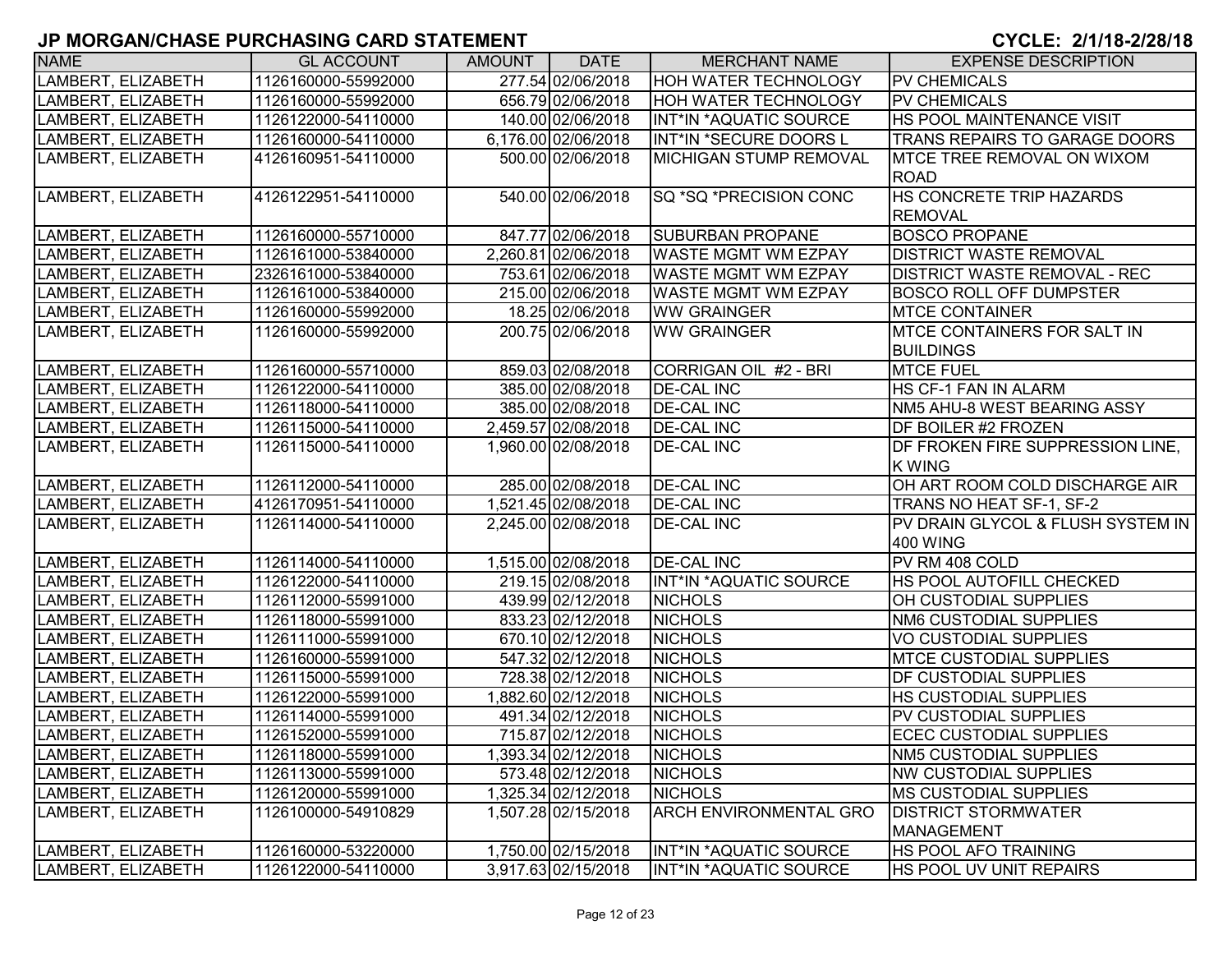| <b>NAME</b>                     | <b>GL ACCOUNT</b>   | <b>AMOUNT</b> | <b>DATE</b>          | <b>MERCHANT NAME</b>          | <b>EXPENSE DESCRIPTION</b>           |
|---------------------------------|---------------------|---------------|----------------------|-------------------------------|--------------------------------------|
| LAMBERT, ELIZABETH              | 1126122000-54110000 |               | 472.65 02/15/2018    | KONE, INC.                    | <b>HS ELEVATOR MAINTENANCE</b>       |
| LAMBERT, ELIZABETH              | 1126160000-55992000 |               | 113.41 02/16/2018    | <b>AIRGASS NORTH</b>          | <b>DIST. WELDING SUPPLIES</b>        |
| LAMBERT, ELIZABETH              | 1126122000-54110000 |               | 512.00 02/16/2018    | <b>BASS</b>                   | HS AHU-26 NOT RUNNING                |
| LAMBERT, ELIZABETH              | 1126160000-55710000 |               | 829.23 02/16/2018    | CORRIGAN OIL #2 - BRI         | <b>MTCE FUEL</b>                     |
| LAMBERT, ELIZABETH              | 1126103000-54110000 |               | 4,555.03 02/16/2018  | <b>DE-CAL INC</b>             | <b>ITC NO HEAT IN WINDOW HALLWAY</b> |
| LAMBERT, ELIZABETH              | 1126160000-55910000 |               | 178.67 02/16/2018    | STAPLS7192293153000001        | <b>MTCE OFFICE SUPPLIES</b>          |
| LAMBERT, ELIZABETH              | 1126160000-54110000 |               | 674.50 02/16/2018    | <b>WESTSIDE FORESTRY SERV</b> | <b>DISTRICT PINE MOTH/BORER,</b>     |
|                                 |                     |               |                      |                               | DOTHISTROMA NEEDLE BLIGHT &          |
|                                 |                     |               |                      |                               | <b>FUNGICIDE SPRAYS</b>              |
| LAMBERT, ELIZABETH              | 1126160000-53450000 |               | 100.00 02/19/2018    | ARC - MI MADISON HGTS         | <b>SKYSITE MONTHLY FEE</b>           |
| LAMBERT, ELIZABETH              | 1127170000-55790000 |               | 1,415.00 02/19/2018  | <b>HYDRO CHEM SYSTEMS INC</b> | <b>TRANS BUS WASH SUPPLIES</b>       |
| LAMBERT, ELIZABETH              | 1126114000-54110000 |               | 563.00 02/19/2018    | INT*IN *BOL HOUSE LLC         | PV AIREDALE COILS                    |
| LAMBERT, ELIZABETH              | 1126118000-54120000 |               | 209.35 02/20/2018    | <b>ACCO BT USA</b>            | <b>NM5 LAMINATOR REPAIRS</b>         |
| LAMBERT, ELIZABETH              | 1126105000-54110000 |               | 31.00 02/20/2018     | <b>PREMIER PEST MANAG</b>     | NATC PEST MANAGEMENT                 |
| LAMBERT, ELIZABETH              | 1126115000-54110000 |               | 28.00 02/20/2018     | <b>PREMIER PEST MANAG</b>     | <b>DF PEST MANAGEMENT</b>            |
| LAMBERT, ELIZABETH              | 1126152000-54110000 |               | 37.00 02/20/2018     | PREMIER PEST MANAG            | <b>ECEC PEST MANAGEMENT</b>          |
| LAMBERT, ELIZABETH              | 1126101000-54110000 |               | 43.00 02/20/2018     | <b>PREMIER PEST MANAG</b>     | <b>ESB PEST MANAGEMENT</b>           |
| LAMBERT, ELIZABETH              | 1126103000-54110000 |               | 28.00 02/20/2018     | <b>PREMIER PEST MANAG</b>     | <b>ITC PEST MANAGEMENT</b>           |
| LAMBERT, ELIZABETH              | 1126122000-54110000 |               | 33.00 02/20/2018     | <b>PREMIER PEST MANAG</b>     | <b>HS PEST MANAGEMENT</b>            |
| LAMBERT, ELIZABETH              | 1126118000-54110000 |               | 28.00 02/20/2018     | <b>PREMIER PEST MANAG</b>     | <b>NM5 PEST MANAGEMENT</b>           |
| LAMBERT, ELIZABETH              | 1126118000-54110000 |               | 28.00 02/20/2018     | <b>PREMIER PEST MANAG</b>     | <b>NM6 PEST MANAGEMENT</b>           |
| LAMBERT, ELIZABETH              | 1126120000-54110000 |               | 37.00 02/20/2018     | <b>PREMIER PEST MANAG</b>     | <b>MS PEST MANAGEMENT</b>            |
| LAMBERT, ELIZABETH              | 1126113000-54110000 |               | 28.00 02/20/2018     | <b>PREMIER PEST MANAG</b>     | <b>NW PEST MANAGEMENT</b>            |
| LAMBERT, ELIZABETH              | 1126112000-54110000 |               | 28.00 02/20/2018     | <b>PREMIER PEST MANAG</b>     | OH PEST MANAGEMENT                   |
| LAMBERT, ELIZABETH              | 1126114000-54110000 |               | 28.00 02/20/2018     | PREMIER PEST MANAG            | <b>PV PEST MANAGEMENT</b>            |
| LAMBERT, ELIZABETH              | 1126111000-54110000 |               | 35.00 02/20/2018     | <b>PREMIER PEST MANAG</b>     | <b>VO PEST MANAGEMENT</b>            |
| LAMBERT, ELIZABETH              | 1126160000-55710000 |               | 749.20 02/20/2018    | <b>SUBURBAN PROPANE</b>       | <b>BOSCO PROPANE</b>                 |
| LAMBERT, ELIZABETH              | 1126161000-53840000 |               | 200.00 02/20/2018    | <b>WASTE MGMT WM EZPAY</b>    | <b>BOSCO ROLL OFF DUMPSTER</b>       |
| LAMBERT, ELIZABETH              | 1126160000-55710000 |               | 747.24 02/21/2018    | CORRIGAN OIL #2 - BRI         | <b>MTCE FUEL</b>                     |
| LAMBERT, ELIZABETH              | 1126122000-54110000 |               | 11,949.20 02/23/2018 | INT*IN *AQUATIC SOURCE        | <b>HS POOL NEW FILTER</b>            |
| LAMBERT, ELIZABETH              | 1126122000-54110000 |               | 786.60 02/23/2018    | INT*IN *AQUATIC SOURCE        | HS POOL CHLORINE PUMP TUBING         |
| LAMBERT, ELIZABETH              | 1126114000-54110000 |               | 6,105.00 02/26/2018  | HOH WATER TECHNOLOGY          | <b>PV GLYCOL</b>                     |
| LAMBERT, ELIZABETH              | 1126111000-54120000 |               | 31.62 02/27/2018     | <b>ACCO BT USA</b>            | <b>VO LAMINATOR REPAIR</b>           |
| LAMBERT, ELIZABETH              | 1126114000-54120000 |               | 545.00 02/27/2018    | <b>NATIONAL TIME</b>          | PV FIRE PANEL TROUBLE                |
| LAMBERT, ELIZABETH Total        |                     | 74,346.26     |                      |                               |                                      |
| LANEY, CHRISTOPHER              | 6100020000-24316247 |               | 64.61 02/02/2018     | <b>THE HOME DEPOT #2737</b>   | <b>CLASS PROJECT SUPPLIES</b>        |
| LANEY, CHRISTOPHER              | 6100020000-24316247 |               | 249.15 02/09/2018    | <b>INDUSTRIAL ARTS SUPPLY</b> | <b>CLASS PROJECT SUPPLIES</b>        |
| LANEY, CHRISTOPHER              | 6100020000-24316247 |               | 105.79 02/21/2018    | <b>STAPLES</b><br>00103465    | <b>CLASS PROJECT SUPPLIES</b>        |
| <b>LANEY, CHRISTOPHER Total</b> |                     | 419.55        |                      |                               |                                      |
| <b>LASH, NANCY</b>              | 1124114000-55910000 |               | 62.70 02/01/2018     | STAPLS7191296539000001        | <b>OFFICE SUPPLY</b>                 |
| LASH, NANCY                     | 6100014000-24316275 |               | 266.00 02/02/2018    | <b>CRANBROOK EDUCATIONAL</b>  | <b>2ND GRADE FIELD TRIP</b>          |
| LASH, NANCY                     | 6100014000-24316275 |               | 300.00 02/05/2018    | <b>CRANBROOK EDUCATIONAL</b>  | 2ND GRADE FIELD TRIP                 |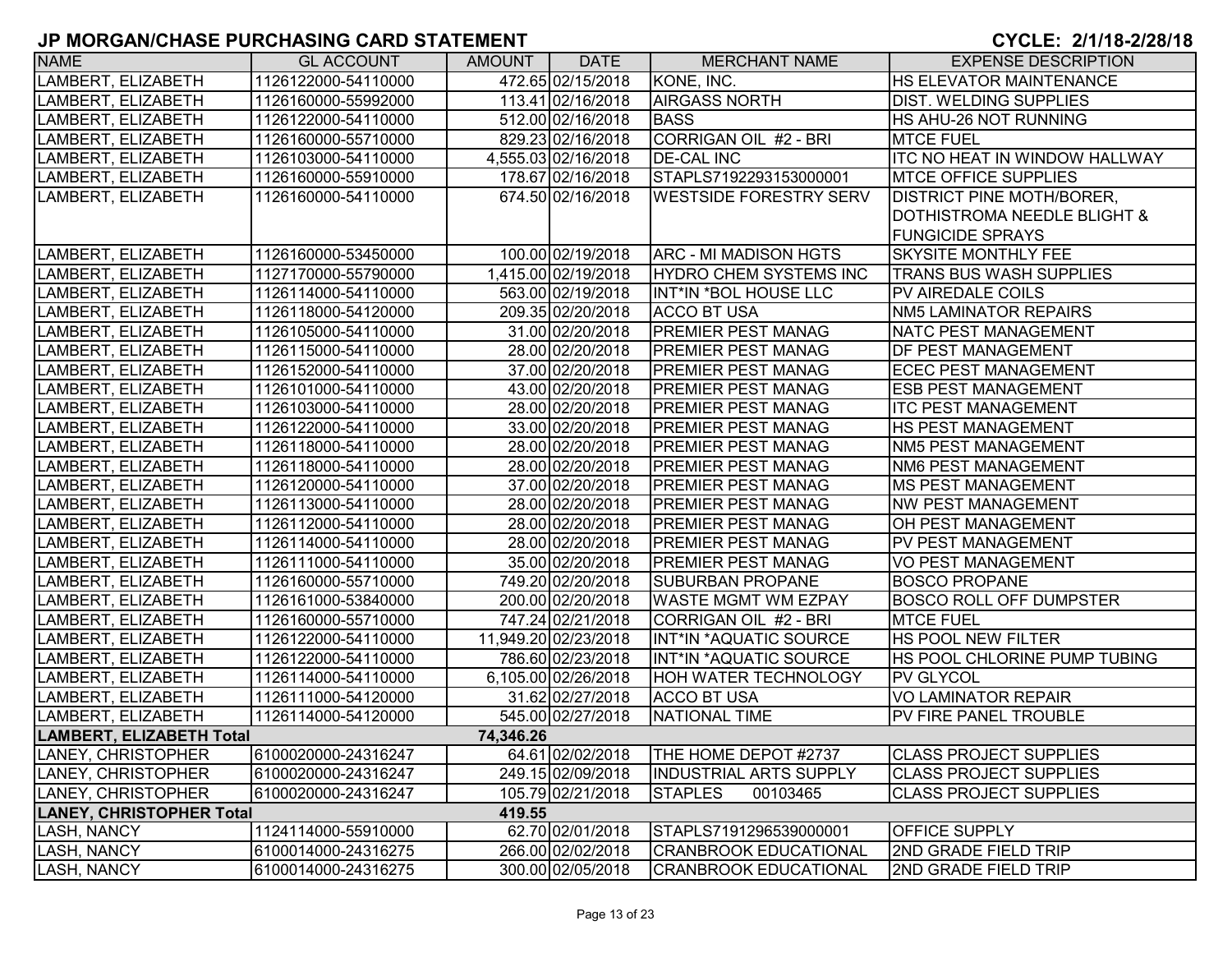| <b>NAME</b>                    | <b>GL ACCOUNT</b>   | AMOUNT   | <b>DATE</b>       | <b>MERCHANT NAME</b>                             | <b>EXPENSE DESCRIPTION</b>                          |
|--------------------------------|---------------------|----------|-------------------|--------------------------------------------------|-----------------------------------------------------|
| <b>LASH, NANCY</b>             | 1124114000-55910000 |          | 14.19 02/05/2018  | STAPLS7191476411000004                           | <b>OFFICE SUPPLY</b>                                |
| <b>LASH, NANCY</b>             | 1111114000-55110708 |          | 49.05 02/05/2018  | STAPLS7191500798000001                           | <b>CLASSROOM SUPPLY SE</b>                          |
| LASH, NANCY                    | 1124114000-55910000 |          | 44.36 02/07/2018  | <b>DISCOUNTRUBSTAMPS</b>                         | <b>OFFICE SUPPLY</b>                                |
| <b>LASH, NANCY</b>             | 6100014000-24316275 |          | 28.97 02/09/2018  | <b>COTTAGE INN PIZZA - NO</b>                    | COT / LEADER IN ME TEACHER                          |
|                                |                     |          |                   |                                                  | <b>MEETING</b>                                      |
| <b>LASH, NANCY</b>             | 1124114000-55910000 |          | 17.99 02/12/2018  | STAPLS7191476411000002                           | <b>OFFICE SUPPLY</b>                                |
| <b>LASH, NANCY</b>             | 1124114000-55910000 |          | 6.99 02/12/2018   | STAPLS7191476411000005                           | OFFICE SUPPLY                                       |
| <b>LASH, NANCY</b>             | 1124114000-53840000 |          | 25.00 02/13/2018  | <b>GFL ENVIROMENTAL USA I</b>                    | <b>RECYCLING</b>                                    |
| <b>LASH, NANCY</b>             | 6100014000-24316275 |          | 41.99 02/14/2018  | AMAZON.COM                                       | <b>NEF DONATION</b>                                 |
| <b>LASH, NANCY</b>             | 6100014000-24316275 |          | 60.00 02/14/2018  | <b>MARIA S ITALIAN BAKERY</b>                    | WIDA TESTING / TEACHER MEETING                      |
| <b>LASH, NANCY</b>             | 1124114000-55910000 |          | 7.43 02/14/2018   | STAPLS7191476411000001                           | OFFICE SUPPLY                                       |
| <b>LASH, NANCY</b>             | 1124114000-55910000 |          | 5.89 02/14/2018   | STAPLS7191476411000003                           | OFFICE SUPPLY                                       |
| <b>LASH, NANCY</b>             | 6100014000-24316275 |          | 148.84 02/15/2018 | <b>AMAZON MKTPLACE PMTS</b>                      | <b>NEF DONATION BASKET</b>                          |
| <b>LASH, NANCY</b>             | 1124114000-55990000 |          | 217.80 02/22/2018 | REI*GREENWOODHEINEMANN BOOKS - PRINCIPAL/TEACHER |                                                     |
| <b>LASH, NANCY</b>             | 1124114000-53840000 |          | 54.65 02/22/2018  | <b>SHRED-IT USA LLC</b>                          | <b>OFFICE SHREDDING</b>                             |
| <b>LASH, NANCY</b>             | 1111114000-55110708 |          | 186.79 02/26/2018 | <b>AMAZON MKTPLACE PMTS</b>                      | <b>BROWN TAPE FOR TEACHERS</b>                      |
| <b>LASH, NANCY</b>             | 1124114000-55910000 |          | 40.74 02/28/2018  | <b>AMAZON MKTPLACE PMTS</b>                      | <b>OFFICE SUPPLY</b>                                |
| <b>LASH, NANCY</b>             | 6100014000-24316501 |          | 432.00 02/28/2018 | THE HENRY FORD                                   | PAID BY PTO                                         |
| <b>LASH, NANCY</b>             | 6100014000-24316275 |          | 668.00 02/28/2018 | THE HENRY FORD                                   | PAID BY S/A                                         |
| <b>LASH, NANCY Total</b>       |                     | 2,679.38 |                   |                                                  |                                                     |
| LUSSENDEN, ASHLEY              | 1311800000-55110551 |          | 15.68 02/16/2018  | MEIJER INC #122 Q01                              | <b>CLASSROOM PROJECTS</b>                           |
| LUSSENDEN, ASHLEY              | 1311800000-55110551 |          | 52.94 02/21/2018  | <b>AMAZON MKTPLACE PMTS</b>                      | <b>CLASSROOM SUPPLIES</b>                           |
| <b>LUSSENDEN, ASHLEY Total</b> |                     | 68.62    |                   |                                                  |                                                     |
| <b>MATSON, MELISSA</b>         | 1612500686-55210000 |          | 65.86 02/01/2018  | <b>AMAZON MKTPLACE PMTS</b>                      | US GOVERNMENT TEXTBOOK (NOVI                        |
|                                |                     |          |                   |                                                  | HIGH SCHOOL) - TITLE III                            |
| <b>MATSON, MELISSA</b>         | 1711322000-53710651 |          | 325.00 02/01/2018 | <b>MICHIGAN VIRTUAL U</b>                        | <b>REGISTRATION FEE FOR MICHIGAN</b>                |
|                                |                     |          |                   |                                                  | <b>VIRTUAL HIGH SCHOOL</b>                          |
| <b>MATSON, MELISSA</b>         | 1722100000-53220611 |          | 30.00 02/01/2018  | OAKLAND SCHOOLS-RC INT                           | OAKLAND SCHOOLS PBIS AND SCHOOL                     |
|                                |                     |          |                   |                                                  | CULTURE WORKSHOP - J. JEUNG AND                     |
|                                |                     |          |                   |                                                  | S. SCOTT                                            |
| <b>MATSON, MELISSA</b>         | 1612500686-55210000 |          | 52.99 02/02/2018  | <b>AMAZON MKTPLACE PMTS</b>                      | US GOVERNMENT TEXTBOOK (NOVI                        |
|                                |                     |          |                   |                                                  | HIGH SCHOOL) - TITLE III                            |
| <b>MATSON, MELISSA</b>         | 1637100776-53220748 |          | 140.00 02/02/2018 | <b>MICHIGAN SCIENCE TEACH</b>                    | <b>MSTA CONFERENCE REGISTRATION</b>                 |
|                                |                     |          |                   |                                                  | EXPENSE (R. MULROONEY - CATHOLIC                    |
|                                |                     |          |                   |                                                  | CENTRAL)                                            |
| <b>MATSON, MELISSA</b>         | 1711322000-53710651 |          | 325.00 02/02/2018 | <b>MICHIGAN VIRTUAL U</b>                        | <b>REGISTRATION FEE FOR MICHIGAN</b>                |
|                                |                     |          |                   |                                                  | <b>VIRTUAL HIGH SCHOOL</b>                          |
| <b>MATSON, MELISSA</b>         | 1722100000-55110630 |          | 435.66 02/02/2018 |                                                  | REI*GREENWOODHEINEMANN OFFICE OF ACADEMICS RESOURCE |
|                                |                     |          |                   |                                                  | <b>BOOKS</b>                                        |
| <b>MATSON, MELISSA</b>         | 1612500686-55210000 |          | 156.39 02/05/2018 | <b>AMAZON MKTPLACE PMTS</b>                      | US GOVERNMENT TEXTBOOKS (NOVI                       |
|                                |                     |          |                   |                                                  | HIGH SCHOOL) - TITLE III                            |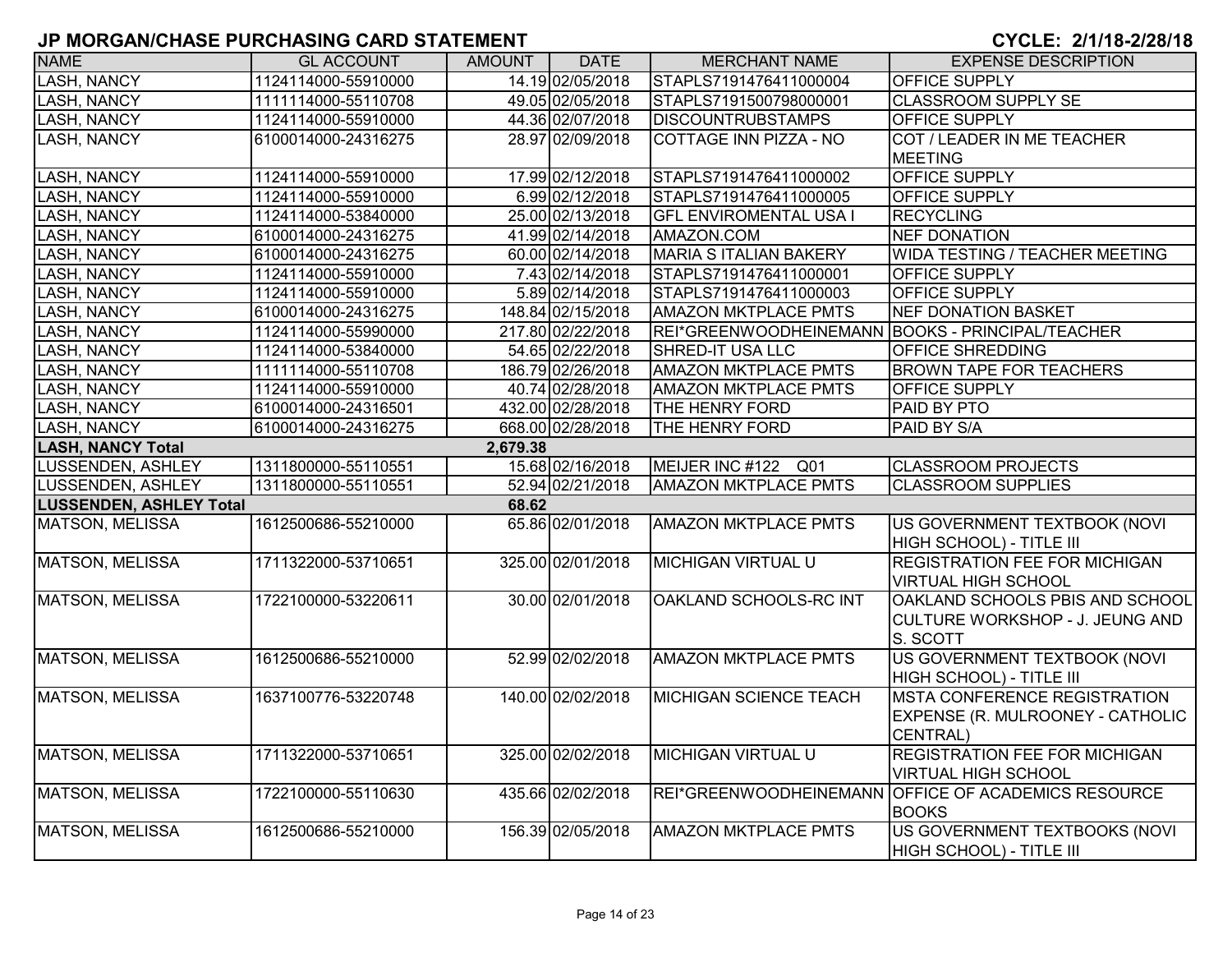| <b>NAME</b>            | <b>GL ACCOUNT</b>   | <b>AMOUNT</b> | <b>DATE</b>         | <b>MERCHANT NAME</b>          | <b>EXPENSE DESCRIPTION</b>              |
|------------------------|---------------------|---------------|---------------------|-------------------------------|-----------------------------------------|
| <b>MATSON, MELISSA</b> | 1711322000-53710651 |               | 975.00 02/05/2018   | <b>MICHIGAN VIRTUAL U</b>     | <b>REGISTRATION FEES FOR MICHIGAN</b>   |
|                        |                     |               |                     |                               | <b>VIRTUAL HIGH SCHOOL</b>              |
| <b>MATSON, MELISSA</b> | 1711112000-55110611 |               | 221.93 02/05/2018   | <b>ROBERT BOSCH TOOL CORP</b> | <b>FILAMENT FOR 3D PRINTERS</b>         |
| <b>MATSON, MELISSA</b> | 1711220000-55110611 |               | 29.15 02/07/2018    | AMAZON.COM                    | MIDDLE SCHOOL SCIENCE -                 |
|                        |                     |               |                     |                               | <b>VOLLYBALL PURCHASES FOR</b>          |
|                        |                     |               |                     |                               | <b>EXPERIMENTS</b>                      |
| MATSON, MELISSA        | 1711220000-55110611 |               | 599.39 02/07/2018   | <b>BATTERY JUNCTION</b>       | MIDDLE SCHOOL SCIENCE SUPPLIES -        |
|                        |                     |               |                     |                               | <b>FLASHLIGHTS AND BATTERIES</b>        |
| MATSON, MELISSA        | 1722100000-57410611 |               | 149.00 02/08/2018   | A4LEARNENVIRONMENTS           | <b>LEARNING ENVIRONMENT</b>             |
|                        |                     |               |                     |                               | MEMBERSHIP FEES (DR. RJ WEBBER,         |
|                        |                     |               |                     |                               | <b>DR. STEVE MATTHEWS)</b>              |
| MATSON, MELISSA        | 1612500686-55110000 |               | 6.89 02/08/2018     | <b>AMAZON MKTPLACE PMTS</b>   | <b>NOVI HIGH SCHOOL BOOK PURCHASE</b>   |
|                        |                     |               |                     |                               | (TITLE III)                             |
| MATSON, MELISSA        | 1711220000-55110611 |               | 335.88 02/08/2018   | AMAZON.COM                    | MIDDLE SCHOOL SCIENCE SUPPLY -          |
|                        |                     |               |                     |                               | <b>FAN PURCHASE</b>                     |
| <b>MATSON, MELISSA</b> | 6100022000-24316097 |               | 6,692.00 02/08/2018 | HOWELL CONFERENCE AND         | NOVI HIGH SCHOOL COMMUNICATION          |
|                        |                     |               |                     |                               | <b>CAMP EXPENSES</b>                    |
| <b>MATSON, MELISSA</b> | 1612500686-55210000 |               | 22.94 02/09/2018    | <b>AMAZON MKTPLACE PMTS</b>   | <b>NOVI HIGH SCHOOL BOOK PURCHASE</b>   |
|                        |                     |               |                     |                               | (TITLE III)                             |
| <b>MATSON, MELISSA</b> | 1711220000-55110611 |               | 33.00 02/09/2018    | <b>AMAZON MKTPLACE PMTS</b>   | MIDDLE SCHOOL SCIENCE SUPPLY -          |
|                        | 1722100000-53220611 |               |                     | <b>DEPRESSION CENTER</b>      | <b>WOODEN DOWEL RODS</b>                |
| <b>MATSON, MELISSA</b> |                     |               | 190.00 02/09/2018   |                               | UNIVERSITY OF MICHIGAN                  |
|                        |                     |               |                     |                               | DEPRESSION ON COLLEGE CAMPUSES          |
|                        |                     |               |                     |                               | <b>WORKSHOP REGISTRATION - D. TAGAI</b> |
| <b>MATSON, MELISSA</b> | 1722100000-53220611 |               | 190.00 02/09/2018   | <b>DEPRESSION CENTER</b>      | UNIVERSITY OF MICHIGAN                  |
|                        |                     |               |                     |                               | DEPRESSION ON COLLEGE CAMPUSES          |
|                        |                     |               |                     |                               | <b>WORKSHOP REGISTRATION - K.</b>       |
|                        |                     |               |                     |                               | LORENZ                                  |
| <b>MATSON, MELISSA</b> | 1711322000-53710651 |               | 325.00 02/09/2018   | <b>MICHIGAN VIRTUAL U</b>     | <b>REGISTRATION FEES FOR MICHIGAN</b>   |
|                        |                     |               |                     |                               | <b>VIRTUAL HIGH SCHOOL</b>              |
| <b>MATSON, MELISSA</b> | 1711322000-53710651 |               | -325.00 02/12/2018  | <b>MICHIGAN VIRTUAL U</b>     | <b>REFUND FOR DROPPED MICHIGAN</b>      |
|                        |                     |               |                     |                               | <b>VIRTUAL HIGH SCHOOL CLASS</b>        |
| MATSON, MELISSA        | 1711322000-53710651 |               | -325.00 02/12/2018  | <b>MICHIGAN VIRTUAL U</b>     | <b>REFUND FOR DROPPED MICHIGAN</b>      |
|                        |                     |               |                     |                               | <b>VIRTUAL HIGH SCHOOL CLASS</b>        |
| <b>MATSON, MELISSA</b> | 1722100000-53220611 |               | 149.00 02/14/2018   | <b>TCD*CENGAGE LEARNING</b>   | MEDICAL MATH (ONLINE SELF-PACED         |
|                        |                     |               |                     |                               | TUTORIAL) - B. POHLONSKI                |
| <b>MATSON, MELISSA</b> | 1711322000-53710651 |               | 650.00 02/15/2018   | <b>MICHIGAN VIRTUAL U</b>     | <b>REGISTRATION FEES FOR MICHIGAN</b>   |
|                        |                     |               |                     |                               | <b>VIRTUAL HIGH SCHOOL</b>              |
| <b>MATSON, MELISSA</b> | 1637100776-53220748 |               | 140.00 02/16/2018   | MICHIGAN SCIENCE TEACH        | <b>MSTA CONFERENCE REGISTRATION</b>     |
|                        |                     |               |                     |                               | EXPENSE (V. KRAMER - CATHOLIC           |
|                        |                     |               |                     |                               | CENTRAL)                                |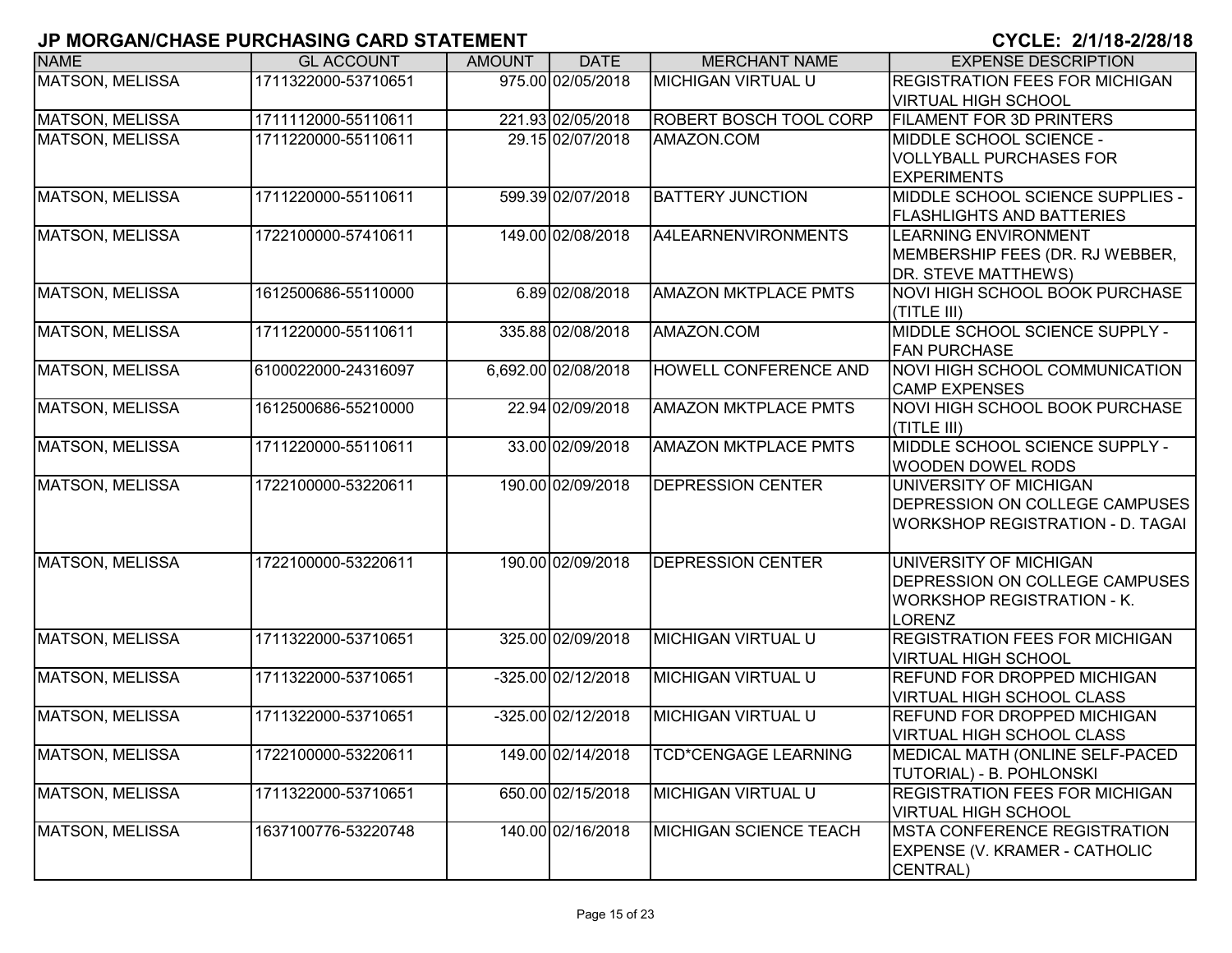| <b>NAME</b>                   | <b>GL ACCOUNT</b>   | <b>AMOUNT</b> | <b>DATE</b>         | <b>MERCHANT NAME</b>          | <b>EXPENSE DESCRIPTION</b>            |
|-------------------------------|---------------------|---------------|---------------------|-------------------------------|---------------------------------------|
| <b>MATSON, MELISSA</b>        | 1612500686-55110000 |               | 350.00 02/22/2018   | AMAZON.COM                    | PURCHASE OF SIOP BOOKS FOR            |
|                               |                     |               |                     |                               | <b>TEACHERS (TITLE III)</b>           |
| <b>MATSON, MELISSA</b>        | 1711220000-55110611 |               | 50.78 02/23/2018    | STAPLS7191838452000001        | MIDDLE SCHOOL SCIENCE                 |
|                               |                     |               |                     |                               | <b>PROTRACTORS</b>                    |
| <b>MATSON, MELISSA</b>        | 1222600000-55990000 |               | 39.16 02/26/2018    | JETS PIZZA - MI-046           | LUNCH FOR SPECIAL EDUCATION           |
|                               |                     |               |                     |                               | <b>WORKING MEETING</b>                |
| MATSON, MELISSA               | 1711322000-53710651 |               | -975.00 02/26/2018  | <b>MICHIGAN VIRTUAL U</b>     | <b>REFUNDS FOR DROPPED MICHIGAN</b>   |
|                               |                     |               |                     |                               | <b>VIRTUAL HIGH SCHOOL CLASSES</b>    |
| <b>MATSON, MELISSA</b>        | 1722100000-55910611 |               | 17.99 02/28/2018    | <b>AMAZON MKTPLACE PMTS</b>   | <b>RISER FOR DESKTOP SCANNER</b>      |
| <b>MATSON, MELISSA Total</b>  |                     | 11,073.01     |                     |                               |                                       |
| <b>MATTHEWS, STEVEN</b>       | 1123200000-53229000 |               | 25.90 02/19/2018    | <b>HILTON TRATTORIA MULNO</b> | AASA CONFERENCE NASHVILLE, TN         |
|                               |                     |               |                     |                               | 2/14-19/2018, MEAL                    |
| <b>MATTHEWS, STEVEN</b>       | 1123200000-53229000 |               | 17.88 02/19/2018    | <b>WHISKEY ROW NASHVILLE</b>  | AASA CONFERENCE NASHVILLE, TN         |
|                               |                     |               |                     |                               | 2/14-19/2018, MEAL                    |
| <b>MATTHEWS, STEVEN</b>       | 1123200000-53229000 |               | 8.00 02/20/2018     | <b>HILTON</b>                 | AASA CONFERENCE NASHVILLE, TN         |
|                               |                     |               |                     |                               | 2/14-19/2018, MEAL                    |
| <b>MATTHEWS, STEVEN</b>       | 1123200000-53229000 |               | 1,153.08 02/20/2018 | <b>HILTON</b>                 | AASA CONFERENCE NASHVILLE, TN         |
|                               |                     |               |                     |                               | 2/14-19/2018, LODGING                 |
| <b>MATTHEWS, STEVEN</b>       | 1123200000-53229000 |               | 138.00 02/20/2018   | <b>METRO AIRPORT PARKING</b>  | AASA CONFERENCE NASHVILLE, TN         |
|                               |                     |               |                     |                               | 2/14-19/2018, PARKING                 |
| <b>MATTHEWS, STEVEN</b>       | 1123200000-53229000 |               | 324.05 02/21/2018   | <b>HILTON</b>                 | AASA CONFERENCE NASHVILLE, TN         |
|                               |                     |               |                     |                               | 2/14-19/2018, LODGING                 |
| <b>MATTHEWS, STEVEN Total</b> |                     | 1,666.91      |                     |                               |                                       |
| MCDOUGALL, BARBARA            | 6100061000-24316104 |               | 142.20 02/07/2018   | <b>MARIA S ITALIAN BAKERY</b> | <b>HOSPITATLITY SUITE</b>             |
| MCDOUGALL, BARBARA            | 6100061000-24316104 |               | 7.41 02/08/2018     | BUSCH'S #1205                 | <b>PLATES FOR HOSPITATLITY SUITE</b>  |
| MCDOUGALL, BARBARA            | 6100061000-24316104 |               | 107.91 02/08/2018   | SAMS CLUB #6657               | <b>WATER, PLATES, CUPCAKES FOR</b>    |
|                               |                     |               |                     |                               | <b>COLLEGIATE SIGNING</b>             |
| MCDOUGALL, BARBARA            | 6100061000-24316104 |               | 53.27 02/08/2018    | <b>STAPLES</b><br>00115659    | SUPPLIES FOR WRESTLING DISTRICT       |
| MCDOUGALL, BARBARA            | 6100061000-24316104 |               | 124.00 02/09/2018   | ERFFMEYER AND SON CO I        | NAME PLATES FOR TROPHIES FOR VB       |
|                               |                     |               |                     |                               |                                       |
| MCDOUGALL, BARBARA            | 6100061000-24316104 |               | 50.85 02/12/2018    | <b>BENITOS PIZZA-NOVI</b>     | PIZZA FOR WRESTLING HOSPITALITY       |
|                               |                     |               |                     |                               | <b>SUITE</b>                          |
| MCDOUGALL, BARBARA            | 6100061000-24316104 |               | 122.70 02/12/2018   | <b>BENITOS PIZZA-NOVI</b>     | PIZZA FOR WRESTLING HOSPITATLITY      |
|                               |                     |               |                     |                               | <b>SUITE</b>                          |
| MCDOUGALL, BARBARA            | 6100061000-24316104 |               | 100.00 02/12/2018   | <b>BENITOS PIZZA-NOVI</b>     | PIZZA FOR WRESTLING SEED MEETING      |
|                               |                     |               |                     |                               |                                       |
| MCDOUGALL, BARBARA            | 6100061000-24316104 |               | 122.11 02/12/2018   | PENN STATION 205              | <b>SUBS FOR WRESTLING HOSPITALITY</b> |
|                               |                     |               |                     |                               | <b>SUITE</b>                          |
| MCDOUGALL, BARBARA            | 6100061000-24316116 |               | 250.00 02/13/2018   | LAUREL MANOR BANQUET &        | <b>BANQUET DEPOSIT</b>                |
| MCDOUGALL, BARBARA            | 1429300000-55990000 |               | 458.47 02/14/2018   | INT*IN *WORLD CUP SUPP        | <b>SKI EQUIPTMENT</b>                 |
| MCDOUGALL, BARBARA            | 6100061000-24316104 |               | 194.51 02/15/2018   | FEDEXOFFICE 00004754          | <b>PROGRAMS FOR REGIONAL SKI</b>      |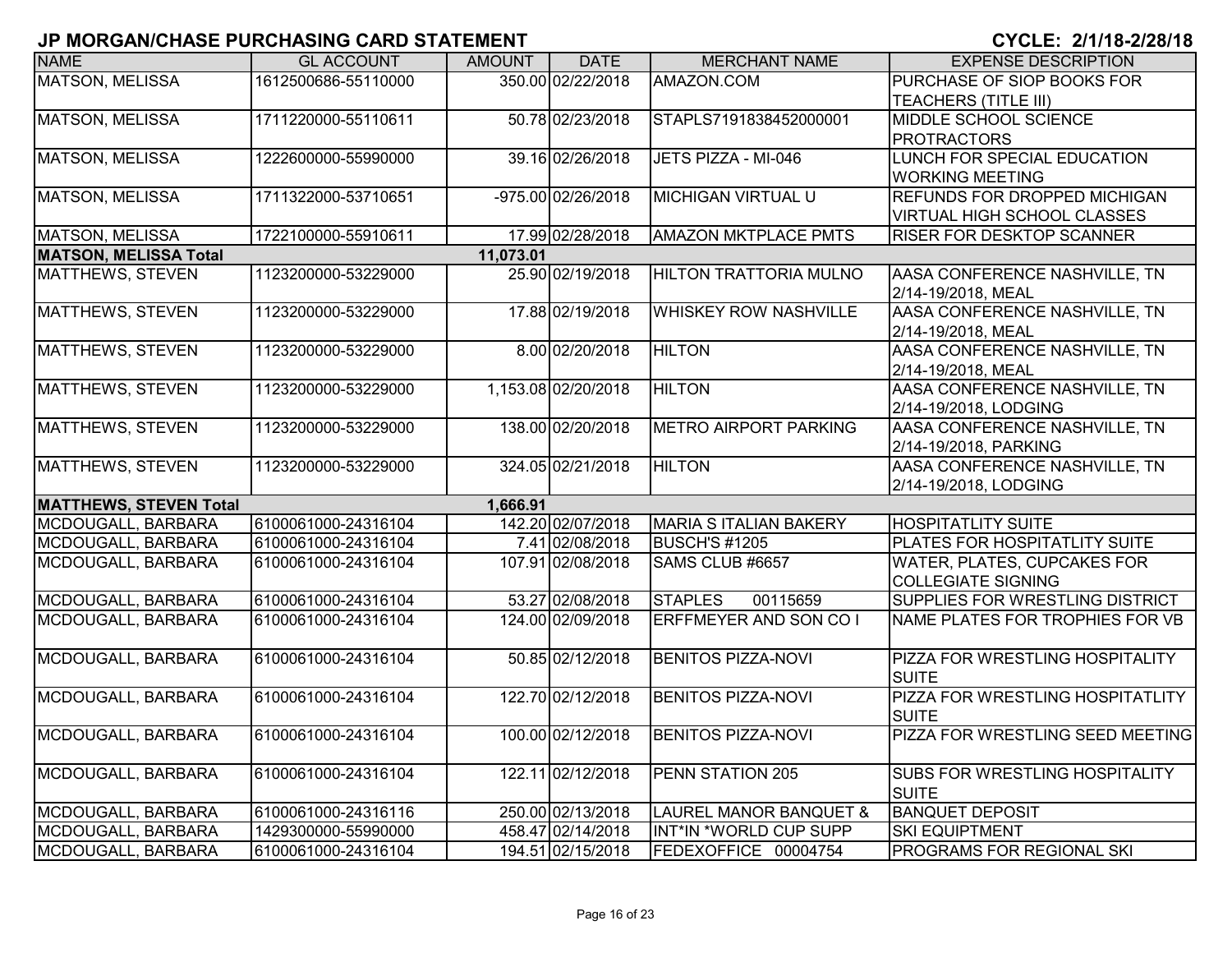| <b>NAME</b>                     | <b>GL ACCOUNT</b>   | <b>AMOUNT</b> | <b>DATE</b>       | <b>MERCHANT NAME</b>          | <b>EXPENSE DESCRIPTION</b>           |
|---------------------------------|---------------------|---------------|-------------------|-------------------------------|--------------------------------------|
| MCDOUGALL, BARBARA              | 6100061000-24316104 |               | 62.50 02/19/2018  | <b>BENITOS PIZZA-NOVI</b>     | PIZZA FOR CHEERLEADING               |
|                                 |                     |               |                   |                               | <b>REGIONALS</b>                     |
| MCDOUGALL, BARBARA              | 6100061000-24316116 |               | 259.96 02/21/2018 | <b>AMAZON MKTPLACE PMTS</b>   | <b>CHEERLEADING SUPPLIES</b>         |
| MCDOUGALL, BARBARA              | 6100061000-24316116 |               | 190.14 02/21/2018 | AMAZON.COM                    | <b>CHEERLEADING SUPPLIES</b>         |
| <b>MCDOUGALL, BARBARA Total</b> |                     | 2,246.03      |                   |                               |                                      |
| MILLER, HELEN                   | 1128300000-55990000 |               | 72.98 02/15/2018  | SAMSCLUB #6657                | <b>GIFT CARDS/STAFF OF THE YEAR</b>  |
|                                 |                     |               |                   |                               | <b>AWARDS</b>                        |
| MILLER, HELEN                   | 6100001000-24316770 |               | 60.00 02/16/2018  | <b>TLF*VANESSAS FLOWERS</b>   | <b>GET WELL FLOWERS/ASCHER</b>       |
| MILLER, HELEN                   | 1128300000-55910000 |               | 45.97 02/28/2018  | STAPLS7192945056000001        | <b>OFFICE SUPPLIES</b>               |
| <b>MILLER, HELEN Total</b>      |                     | 178.95        |                   |                               |                                      |
| MINNICK, JILL                   | 1125200000-55910000 |               | -14.81 02/02/2018 | <b>CONTAINERSTORENOVI</b>     | <b>OFFICE SUPPLY CREDIT</b>          |
| MINNICK, JILL                   | 1125200000-55910000 |               | 4.21 02/26/2018   | MENARDS ANN ARBOR MI          | OFFICE SUPPLY                        |
| <b>MINNICK, JILL Total</b>      |                     | $-10.60$      |                   |                               |                                      |
| NESMITH, RUSSELL                | 1126160000-54220000 |               | 67.20 02/05/2018  | <b>CHETS RENT ALL NOVI</b>    | IMTCE LIFT MOVED FROM HS TO MS       |
| NESMITH, RUSSELL                | 1126160000-55992000 |               | 70.50 02/08/2018  | <b>BEST PLUMBING SPECIALT</b> | <b>HS RM 222 WATER FILTER</b>        |
| NESMITH, RUSSELL                | 1126160000-55993000 |               | 898.00 02/12/2018 | HAROLDS FRAME SHOP INC        | <b>MTCE SNOW PLOW CUTTING EDGES</b>  |
| NESMITH, RUSSELL                | 1126160000-53220000 |               | 112.50 02/14/2018 | <b>MICHIGAN GREEN INDUSTR</b> | <b>MTCE CONFERENCE</b>               |
| NESMITH, RUSSELL                | 1126160000-55993000 |               | 99.68 02/15/2018  | NAPA PARTS M-2                | <b>MTCE JOHN DEERE TRACTOR PARTS</b> |
| NESMITH, RUSSELL                | 1126160000-55992000 |               | 43.92 02/19/2018  | <b>BEST PLUMBING SPECIALT</b> | <b>HS KITCHEN SINK HANDLE</b>        |
| NESMITH, RUSSELL                | 1126160000-54220000 |               | 67.20 02/23/2018  | <b>CHETS RENT ALL NOVI</b>    | MTCE MOVE LIFT FROM PV TO HS         |
| <b>NESMITH, RUSSELL</b>         | 1126120000-54120000 |               | 716.42 02/26/2018 | <b>BADER AND SONS CO.</b>     | <b>MS GATOR REPAIRS</b>              |
| <b>NESMITH, RUSSELL Total</b>   |                     | 2,075.42      |                   |                               |                                      |
| <b>OCONNOR, GAIL</b>            | 6100041000-24316355 |               | 54.91 02/01/2018  | <b>AMAZON MKTPLACE PMTS</b>   | <b>TEACHING SUPPLIES</b>             |
| OCONNOR, GAIL                   | 1311800000-55110551 |               | 67.33 02/01/2018  | STAPLS7191283813000001        | <b>TEACHING SUPPLIES</b>             |
| OCONNOR, GAIL                   | 1311800000-55110551 |               | 52.52 02/01/2018  | STAPLS7191315218000001        | <b>TEACHING SUPPLIES</b>             |
| OCONNOR, GAIL                   | 1311800000-55110551 |               | 8.76 02/01/2018   | STAPLS7191315218000002        | <b>TEACHING SUPPLIES</b>             |
| OCONNOR, GAIL                   | 1311800000-55110551 |               | 11.00 02/01/2018  | STAPLS7191315218000003        | <b>TEACHING SUPPLIES</b>             |
| OCONNOR, GAIL                   | 1311800000-55110551 |               | 92.88 02/01/2018  | STAPLS7191315905000001        | <b>TEACHING SUPPLIES</b>             |
| <b>OCONNOR, GAIL</b>            | 1311800000-55110551 |               | 213.23 02/01/2018 | STAPLS7191318176000001        | <b>TEACHING SUPPLIES</b>             |
| <b>OCONNOR, GAIL</b>            | 6100041000-24316355 |               | 7.99 02/06/2018   | <b>AMAZON MKTPLACE PMTS</b>   | <b>TEACHING SUPPLIES</b>             |
| OCONNOR, GAIL                   | 1311800000-55110551 |               | 28.76 02/07/2018  | STAPLS7191315905000002        | <b>TEACHING SUPPLIES</b>             |
| OCONNOR, GAIL                   | 1311800000-55110551 |               | 25.38 02/09/2018  | KROGER #632                   | <b>TEACHING SUPPLIES</b>             |
| OCONNOR, GAIL                   | 1335100000-55110553 |               | 43.96 02/13/2018  | AMAZON.COM                    | <b>TEACHING SUPPLIES</b>             |
| OCONNOR, GAIL                   | 1311800000-55110551 |               | 9.87 02/14/2018   | STAPLS7191971608000001        | <b>TEACHING SUPPLIES</b>             |
| OCONNOR, GAIL                   | 1311800000-55110551 |               | 50.36 02/19/2018  | STAPLS7192350407000001        | <b>TEACHING SUPPLIES</b>             |
| OCONNOR, GAIL                   | 1335100000-55110553 |               | 123.80 02/20/2018 | SSI*SCHOOL SPECIALTY          | <b>TEACHING SUPPLIES</b>             |
| OCONNOR, GAIL                   | 1311800000-55110551 |               | 20.49 02/21/2018  | STAPLS7191971608000003        | <b>TEACHING SUPPLIES</b>             |
| OCONNOR, GAIL                   | 1311800000-55110551 |               | 41.58 02/22/2018  | STAPLS7191971608000004        | <b>TEACHING SUPPLIES</b>             |
| OCONNOR, GAIL                   | 1311800000-55110551 |               | 9.34 02/23/2018   | STAPLS7191971608000002        | <b>TEACHING SUPPLIES</b>             |
| OCONNOR, GAIL                   | 6100041000-24316355 |               | 8.30 02/26/2018   | DISCOUNT SCHOOL SUPPLY        | <b>TEACHING SUPPLIES</b>             |
| OCONNOR, GAIL                   | 1311800000-55110551 |               | -50.36 02/26/2018 | STAPLS7192350407001001        | <b>TEACHING SUPPLIES</b>             |
| OCONNOR, GAIL                   | 1311800000-55110551 |               | 235.06 02/27/2018 | <b>DISCOUNT SCHOOL SUPPLY</b> | <b>TEACHING SUPPLIES</b>             |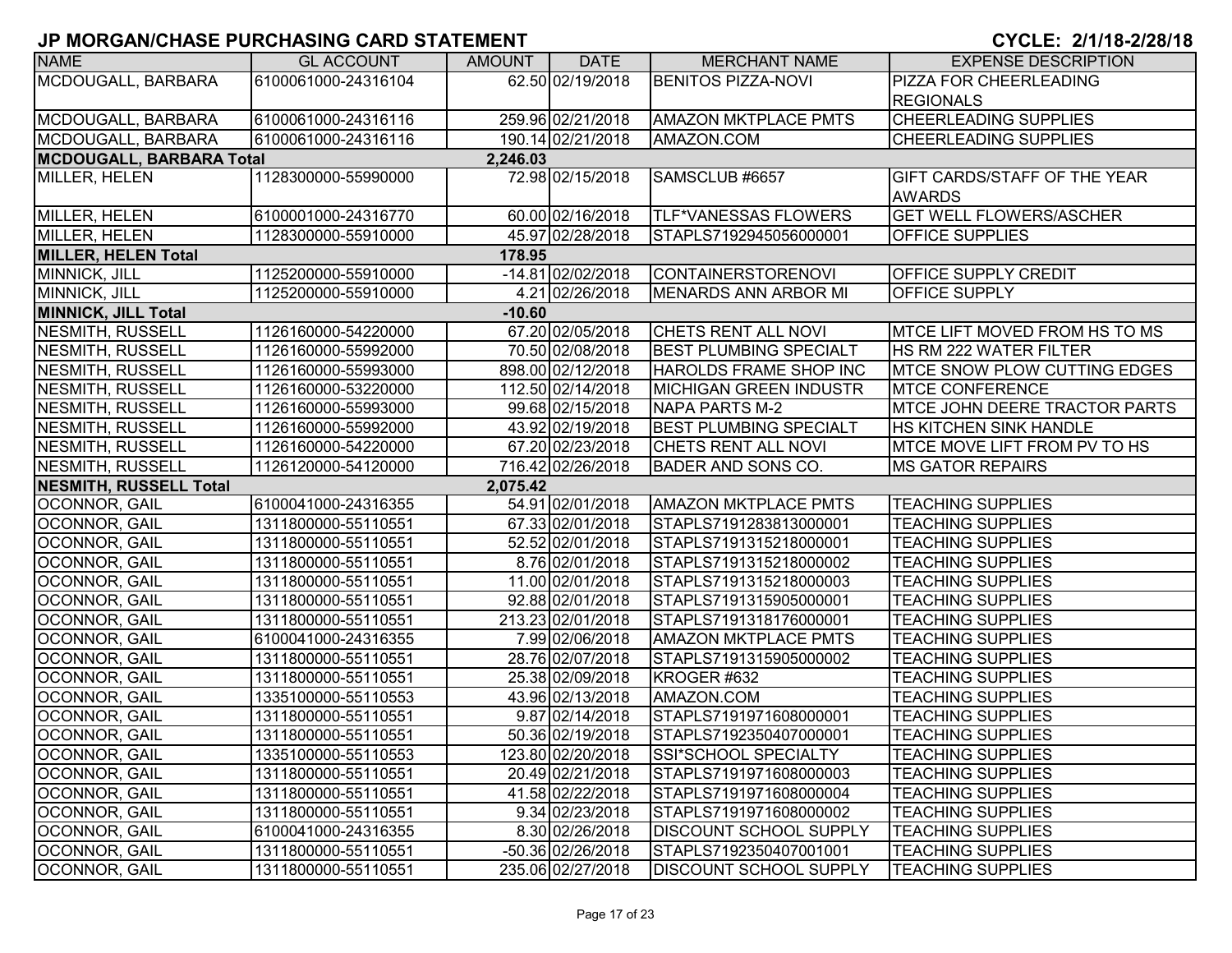| <b>NAME</b>                   | <b>GL ACCOUNT</b>   | <b>AMOUNT</b> | <b>DATE</b>         | <b>MERCHANT NAME</b>          | <b>EXPENSE DESCRIPTION</b>                                                                                                                   |
|-------------------------------|---------------------|---------------|---------------------|-------------------------------|----------------------------------------------------------------------------------------------------------------------------------------------|
| <b>OCONNOR, GAIL Total</b>    |                     | 1.055.16      |                     |                               |                                                                                                                                              |
| OFILI, ALEXANDER              | 6100011000-24316275 |               | 150.00 02/19/2018   | <b>GG *NOVI EDUCATIONAL F</b> | <b>GREEN GALA TICKETS FOR 2</b><br><b>TEACHERS</b>                                                                                           |
| <b>OFILI, ALEXANDER</b>       | 1124111000-55990000 |               | 239.26 02/27/2018   | SQU*SQ *OAKLAND SCHOOL        | <b>SCHOOL SIGNS</b>                                                                                                                          |
| <b>OFILI, ALEXANDER Total</b> |                     | 389.26        |                     |                               |                                                                                                                                              |
| PATEL, SHAILEE                | 1222600000-53220000 |               | 32.03 02/15/2018    | <b>BORDEAUX</b>               | <b>MAASE CONF MEALS</b>                                                                                                                      |
| <b>PATEL, SHAILEE Total</b>   |                     | 32.03         |                     |                               |                                                                                                                                              |
| PINGEL, CYNTHIA               | 1221600000-55110041 |               | -35.50 02/12/2018   | <b>NCS PEARSON</b>            | <b>BASC-2 PROTOCOLS RETURNED</b>                                                                                                             |
| PINGEL, CYNTHIA               | 1221800063-55110000 |               | 136.00 02/13/2018   | <b>NCS PEARSON</b>            | DAYC-2 ADAPTIVE BEH., COGNITIVE,<br>AND SOC/EMOT. SCORING FORMS                                                                              |
| PINGEL, CYNTHIA               | 1221800063-55110021 |               | 116.00 02/26/2018   | <b>NCS PEARSON</b>            | TEST OF EARLY WRITTEN LANGUAGE:<br>ADMIN. BOOKLETS/RECORD<br><b>BOOKLETS AND STUDENT</b><br><b>WORKBOOKS</b>                                 |
| PINGEL, CYNTHIA Total         |                     | 216.50        |                     |                               |                                                                                                                                              |
| <b>QUITIQUIT, PAMELA</b>      | 6100012000-24316275 |               | 24.98 02/01/2018    | WALGREENS #10777              | CANDY FOR STAFF MEETING                                                                                                                      |
| QUITIQUIT, PAMELA             | 6100012000-24316275 |               | 9.23 02/26/2018     | <b>BUSCH'S #1205</b>          | COOKIES FOR PIZZA PARTY. MS.<br><b>CAMILLERI'S AND MRS. DAMON'S</b><br><b>CLASSROOMS</b>                                                     |
| QUITIQUIT, PAMELA Total       |                     | 34.21         |                     |                               |                                                                                                                                              |
| <b>REICHLEY, CARRIE</b>       | 6100018000-24316275 |               | 253.53 02/05/2018   | STAPLS7191504156000001        | <b>GLUE STICKS FOR SCIENCE-J. DIAL</b>                                                                                                       |
| <b>REICHLEY, CARRIE</b>       | 1111118000-53840000 |               | 40.00 02/14/2018    | <b>SAFEWAY SHREDDING</b>      | SHREDDING FOR FEBRUARY, 2018                                                                                                                 |
| <b>REICHLEY, CARRIE</b>       | 6100018000-24316275 |               | 450.00 02/16/2018   | <b>GG *NOVI EDUCATIONAL F</b> | <b>GREEN GALA TICKETS FOR NOVI</b><br>MEADOWS-6                                                                                              |
| <b>REICHLEY, CARRIE</b>       | 6100018000-24316275 |               | 450.00 02/16/2018   | <b>GG *NOVI EDUCATIONAL F</b> | <b>GREEN GALA TICKETS FOR NOVI</b><br>MEADOWS-5                                                                                              |
| <b>REICHLEY, CARRIE</b>       | 1122118000-53220000 |               | 1,500.00 02/16/2018 | OAKLAND SCHOOLS-RC INT        | <b>REGISTRATION FEE FOR CULTURES</b><br>OF THINKING (AKCASU, BISHOP,<br>FENCHEL, JENKINS, KOZLOWSKI,<br><b>TROOST, TURCHI &amp; VOLLMER)</b> |
| <b>REICHLEY, CARRIE</b>       | 6100018000-24316275 |               | 38.60 02/19/2018    | LITTLE CAESARS #0057          | <b>PIZZA PARTY FOR CAMPOS/BURNSIDE-</b><br>WON CANNED FOOD DRIVE                                                                             |
| <b>REICHLEY, CARRIE</b>       | 1111118000-55110708 |               | 1,992.00 02/19/2018 | <b>VERITIV</b>                | COPY PAPER-NM-5                                                                                                                              |
| <b>REICHLEY, CARRIE</b>       | 1111118000-55110708 |               | 996.00 02/19/2018   | <b>VERITIV</b>                | COPY PAPER-NM-6                                                                                                                              |
| <b>REICHLEY, CARRIE</b>       | 1111118000-55110708 |               | 36.95 02/23/2018    | <b>EAI EDUCATION</b>          | COURTNEY KIDON-CLASSROOM<br><b>SUPPLIES</b>                                                                                                  |
| <b>REICHLEY, CARRIE</b>       | 6100018000-24316275 |               | 102.00 02/26/2018   | HUNGRY HOWIES 544             | PIZZA PARTY FOR ERICKSON/BURRY<br>CLASSROOM-WON CANNED FOOD<br><b>DRIVE FOR 6TH GRADE</b>                                                    |
| <b>REICHLEY, CARRIE</b>       | 1111118000-55110708 |               | 45.75 02/27/2018    | SSI*SCHOOL SPECIALTY          | ANDREA ALSPAUGH-CLASSROOM<br><b>SUPPLIES</b>                                                                                                 |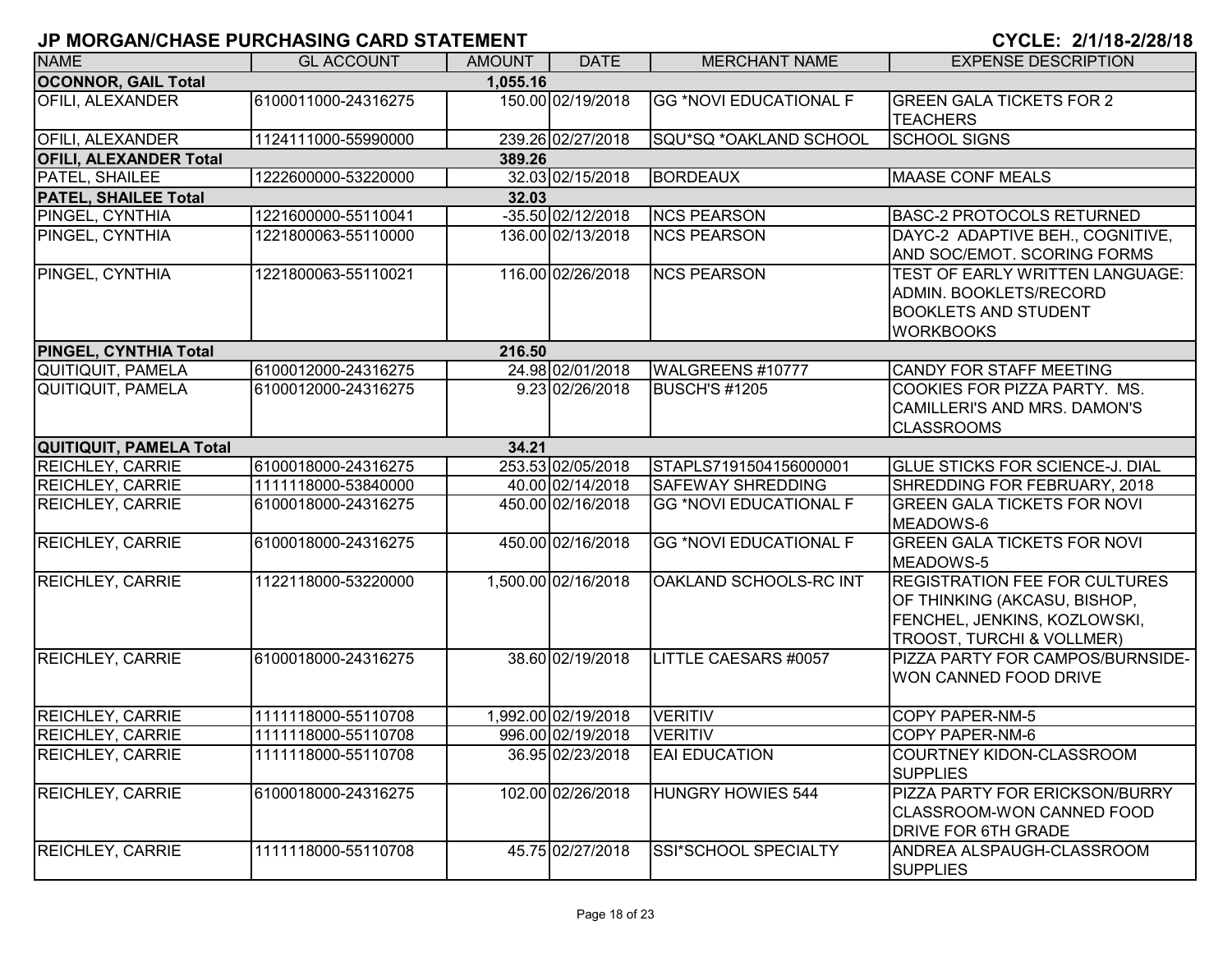| CYCLE: 2/1/18-2/28/18 |  |  |
|-----------------------|--|--|
|-----------------------|--|--|

| <b>NAME</b>                      | <b>GL ACCOUNT</b>   | <b>AMOUNT</b> | <b>DATE</b>         | <b>MERCHANT NAME</b>             | <b>EXPENSE DESCRIPTION</b>                                                        |
|----------------------------------|---------------------|---------------|---------------------|----------------------------------|-----------------------------------------------------------------------------------|
| <b>REICHLEY, CARRIE Total</b>    |                     | 5,904.83      |                     |                                  |                                                                                   |
| RODRIGUEZ, SANDRA                | 1111113000-55110708 |               | 984.00 02/02/2018   | <b>VERITIV</b>                   | SCHOOL COPY PAPER - 1 PALLET                                                      |
| <b>RODRIGUEZ, SANDRA</b>         | 6100013000-24316275 |               | 120.00 02/26/2018   | <b>MATTHAEI BOTANICAL</b>        | 2ND GRADE FIELD TRIP DEPOSIT                                                      |
| RODRIGUEZ, SANDRA                | 1111113000-55110708 |               | 60.08 02/28/2018    | STAPLS7192938220000001           | SCHOOL COLORED FOLDERS/STAPLES<br><b>FOR BUILDING</b>                             |
| <b>RODRIGUEZ, SANDRA Total</b>   |                     | 1,164.08      |                     |                                  |                                                                                   |
| ROOSE, WILLIAM                   | 1128200000-55990000 |               | 269.95 02/06/2018   | <b>B&amp;H PHOTO 800-606-696</b> | HIGH-CAPACITY JUMP DRIVE FOR ESB<br><b>LOBBY TV</b>                               |
| <b>ROOSE, WILLIAM Total</b>      |                     | 269.95        |                     |                                  |                                                                                   |
| ROSS, NICOLE                     | 6100022000-24316129 |               | 40.00 02/13/2018    | RAINBOW DANCE COMPETIT           | DANCER OF THE YEAR ADDITION FOR<br><b>NDC SOLO DANCER</b>                         |
| <b>ROSS, NICOLE</b>              | 6100022000-24316129 |               | 156.00 02/13/2018   | RAINBOW DANCE COMPETIT           | NDC COMPETITION PICTURES AND<br><b>VIDEOS</b>                                     |
| ROSS, NICOLE                     | 1111322000-55110720 |               | 138.00 02/22/2018   | SQU*SQ *OAKLAND SCHOOL           | WINTER CONCERT PROGRAMS                                                           |
| ROSS, NICOLE                     | 6100022000-24316131 |               | 180.00 02/26/2018   | <b>WAYNE STATE UNIV THEAT</b>    | WAYNE STATE FIELD TRIP TICKETS                                                    |
| <b>ROSS, NICOLE Total</b>        |                     | 514.00        |                     |                                  |                                                                                   |
| <b>SCHRINER, STEPHANIE</b>       | 6100020000-24316770 |               | 251.20 02/02/2018   | TM *THE SOUND OF MUSIC           | <b>GREEN GALA CONTRIBUTION</b>                                                    |
| <b>SCHRINER, STEPHANIE</b>       | 1111220000-55110000 |               | 261.77 02/08/2018   | <b>AMAZON MKTPLACE PMTS</b>      | <b>HEADPHONES FOR MSTEP</b>                                                       |
| <b>SCHRINER, STEPHANIE</b>       | 6100020000-24316770 |               | 29.99 02/13/2018    | CHERYL&CO                        | THANK YOU GIFT FOR OFFICE<br><b>SUPPORT</b>                                       |
| <b>SCHRINER, STEPHANIE Total</b> |                     | 542.96        |                     |                                  |                                                                                   |
| <b>SCHURIG, CLAIRE</b>           | 1111322724-55110000 |               | 21.42 02/15/2018    | <b>CUSTOMINK LLC</b>             | T-SHIRT FOR ONE NEW MEMBER OF<br><b>GROUP</b>                                     |
| <b>SCHURIG, CLAIRE</b>           | 1111322724-55110000 |               | 88.30 02/15/2018    | FOREVER 21 INC                   | <b>NECKLACES FOR BELLA VOCE, AS</b><br>PART OF UNIFORM                            |
| <b>SCHURIG, CLAIRE</b>           | 1111322724-55110000 |               | 93.49 02/15/2018    | FOREVER 21 INC                   | NECKLACES FOR BELLA VOCE, AS<br>PART OF UNIFORM                                   |
| <b>SCHURIG, CLAIRE Total</b>     |                     | 203.21        |                     |                                  |                                                                                   |
| <b>SHAFER, RACHELLE</b>          | 6100012000-24316501 |               | 122.95 02/07/2018   | <b>AMAZON MKTPLACE PMTS</b>      | PTO EXPENSE - MARCH READING<br>MONTH- MINI FLASHLIGHTS FOR THE<br><b>STUDENTS</b> |
| <b>SHAFER, RACHELLE</b>          | 6100012000-24316272 |               | 883.87 02/09/2018   | <b>MACIE PUBLISHING COMPA</b>    | MUSIC TEACHER. FUNDS COLLECTED<br><b>FOR RECORDERS</b>                            |
| <b>SHAFER, RACHELLE</b>          | 1111112000-53220000 |               | 1,500.00 02/12/2018 | OAKLAND SCHOOLS-RC INT           | <b>CULTURES OF THINKING COHORT II</b><br>CONFERENCE/WORKSHOP                      |
| <b>SHAFER, RACHELLE</b>          | 6100012000-24316271 |               | 64.94 02/14/2018    | THE FLOWER ALLEY                 | SOCIAL COMMITTEE - FLOWERS FOR<br><b>MICHELLE</b>                                 |
| <b>SHAFER, RACHELLE</b>          | 6100012000-24316271 |               | 53.87 02/15/2018    | <b>AMAZON MKTPLACE PMTS</b>      | SOCIAL COMMITTEE - JEREMY BON'S<br><b>SPRINKLE SHOWER GIFTS</b>                   |
| <b>SHAFER, RACHELLE</b>          | 1111112000-55110708 |               | 34.43 02/19/2018    | <b>STEPS TO LITERACY</b>         | ELLA MACARTHUR/CLASSROOM<br><b>BUDGET</b>                                         |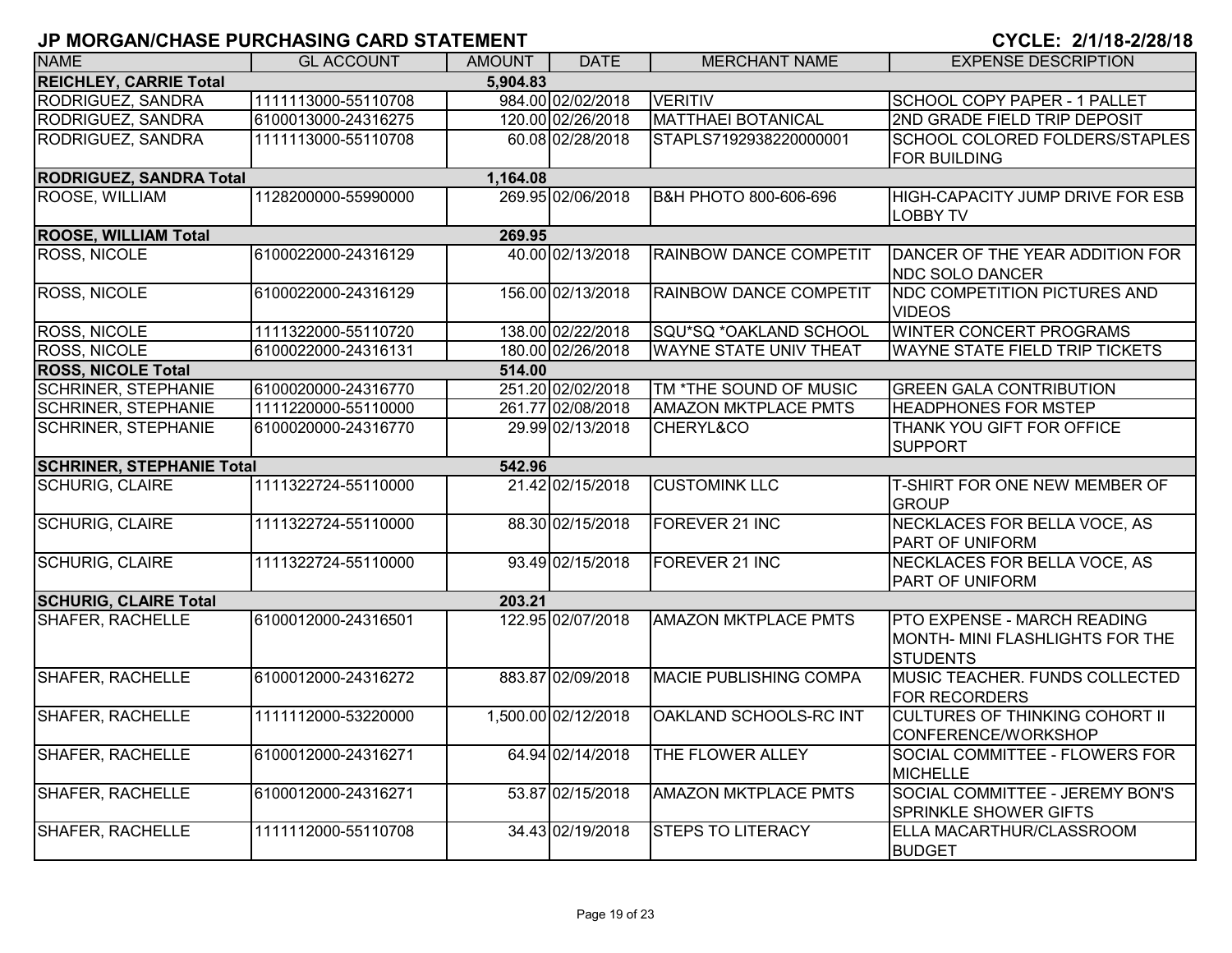| <b>NAME</b>                      | <b>GL ACCOUNT</b>   | AMOUNT   | <b>DATE</b>         | <b>MERCHANT NAME</b>               | <b>EXPENSE DESCRIPTION</b>             |
|----------------------------------|---------------------|----------|---------------------|------------------------------------|----------------------------------------|
| <b>SHAFER, RACHELLE</b>          | 1111112000-55110708 |          | 36.28 02/21/2018    | <b>SCHOLASTIC EDUCATION</b>        | ELLA MACARTHUR/ CLASSROOM              |
|                                  |                     |          |                     |                                    | <b>BUDGET</b>                          |
| <b>SHAFER, RACHELLE</b>          | 6100012000-24316272 |          | 43.00 02/23/2018    | <b>MACIE PUBLISHING COMPA</b>      | <b>MUSIC TEACHER. RECORDERS</b>        |
|                                  |                     |          |                     |                                    | ORDERED WITH FUNDS COLLECTED           |
| <b>SHAFER, RACHELLE</b>          | 6100012000-24316275 |          | 165.68 02/26/2018   | 1010 DOMINOS PIZZA                 | PIZZA PARTY FOR MS. CAMILLERI AND      |
|                                  |                     |          |                     |                                    | MRS. DAMON'S CLASSROOM.                |
|                                  |                     |          |                     |                                    | COLLECTED THE MOST MAC AND             |
|                                  |                     |          |                     |                                    | CHEESE FOR THE FOOD PANTRY             |
| <b>SHAFER, RACHELLE</b>          | 1111112000-55110708 |          | 139.20 02/26/2018   | STAPLS7192670994000001             | <b>BIRTHDAY PENCILS/TISSUES/CLOROX</b> |
|                                  |                     |          |                     |                                    | <b>WIPES</b>                           |
| <b>SHAFER, RACHELLE</b>          | 6100012000-24316501 |          | 162.20 02/28/2018   | MEIJER INC #054 Q01                | PTO EXPENSE- BATTLE OF THE BOOKS       |
|                                  |                     |          |                     |                                    | -SMORES TREATS                         |
| <b>SHAFER, RACHELLE Total</b>    |                     | 3,206.42 |                     |                                    |                                        |
| SHOEMAKER, DEANNA                | 1125200000-53220000 |          | 300.00 02/15/2018   | <b>MSBO</b>                        | <b>MSBO CONFERENCE</b>                 |
| <b>SHOEMAKER, DEANNA Total</b>   |                     | 300.00   |                     |                                    |                                        |
| SMITH, CHRISTIN                  | 1311800000-55110551 |          | 34.00 02/02/2018    | <b>DOLLAR TREE</b>                 | <b>PRESCHOOL SUPPLIES</b>              |
| <b>SMITH, CHRISTIN</b>           | 1311800000-55110551 |          | 16.44 02/06/2018    | MEIJER INC #109<br>Q <sub>01</sub> | <b>PRESCHOOL SUPPLIES</b>              |
| <b>SMITH, CHRISTIN Total</b>     |                     | 50.44    |                     |                                    |                                        |
| SOVEL, SHEILA                    | 6100041000-24316355 |          | 64.24 02/05/2018    | HOBBY-LOBBY #645                   | <b>CLASSROOM EXPENSES</b>              |
| <b>SOVEL, SHEILA Total</b>       |                     | 64.24    |                     |                                    |                                        |
| <b>STEEH, ROBERT</b>             | 6100025000-24316301 |          | 30.91 02/08/2018    | TST* NOVI COFFEE AND T             | <b>REFRESHMENT FOR</b>                 |
|                                  |                     |          |                     |                                    | <b>SCHOOL/BUSINESS COUNCIL</b>         |
|                                  |                     |          |                     |                                    | <b>MONTHLY MEETING</b>                 |
| <b>STEEH, ROBERT Total</b>       |                     | 30.91    |                     |                                    |                                        |
| <b>STRICKER, CHRISTINE</b>       | 1335100000-55110553 |          | 46.99 02/05/2018    | HOMEGOODS #0206                    | TRAIN SET AND PUZZLE FOR CARE          |
|                                  |                     |          |                     |                                    | <b>ROOM</b>                            |
| <b>STRICKER, CHRISTINE Total</b> |                     | 46.99    |                     |                                    |                                        |
| <b>TURNER, NANCY</b>             | 1212222000-53220000 |          | 100.00 02/06/2018   | <b>EB BEHAVIOR ANALYSIS</b>        | CONFERENCE BAA OF MI FOR J             |
|                                  |                     |          |                     |                                    | <b>MIENTKIEWICZ</b>                    |
| TURNER, NANCY                    | 1221400000-53130021 |          | 1,750.00 02/07/2018 | <b>NEW OAKLAND CHILD ADOL</b>      | PSYCHOLOGICAL SERVICES                 |
| <b>TURNER, NANCY</b>             | 1222600000-53220000 |          | 15.00 02/07/2018    | OAKLAND SCHOOLS-RC INT             | A CONVERSATION WITH PERRY ZIRKEL       |
|                                  |                     |          |                     |                                    | <b>PATEL</b>                           |
| <b>TURNER, NANCY</b>             | 1222600000-53220000 |          | 115.00 02/07/2018   | PAYPAL *MAASE                      | CROWNE PLAZA - PATEL - MAASE           |
| TURNER, NANCY                    | 6100000000-24316736 |          | 1,518.67 02/07/2018 | <b>PRINTNOLOGY INC</b>             | NOVI 4 ALL T SHIRTS FUNDRAISER         |
| TURNER, NANCY                    | 1222600000-53220000 |          | -30.00 02/08/2018   | PAYPAL *MAASE                      | <b>REFUND MAASE MI LEGISLATIVE</b>     |
|                                  |                     |          |                     |                                    | <b>ACTION</b>                          |
| TURNER, NANCY                    | 1221800063-53220000 |          | 135.00 02/13/2018   | PAYPAL *MAASE                      | <b>MAASE - FOR PINGEL</b>              |
| <b>TURNER, NANCY</b>             | 1221400000-53130021 |          | 1,400.00 02/15/2018 | NEW OAKLAND CHILD ADOL             | <b>PSYCHOLOGICAL SERVICES</b>          |
| <b>TURNER, NANCY</b>             | 1212214000-53220000 |          | 15.00 02/15/2018    | OAKLAND SCHOOLS-RC INT             | MATH SDI GARNER                        |
| <b>TURNER, NANCY</b>             | 1212218194-53220000 |          | 15.00 02/15/2018    | OAKLAND SCHOOLS-RC INT             | <b>MATH SDI HODGE</b>                  |
| <b>TURNER, NANCY</b>             | 1212215194-53220000 |          | 15.00 02/15/2018    | OAKLAND SCHOOLS-RC INT             | <b>MATH SDI PRUCHNIK</b>               |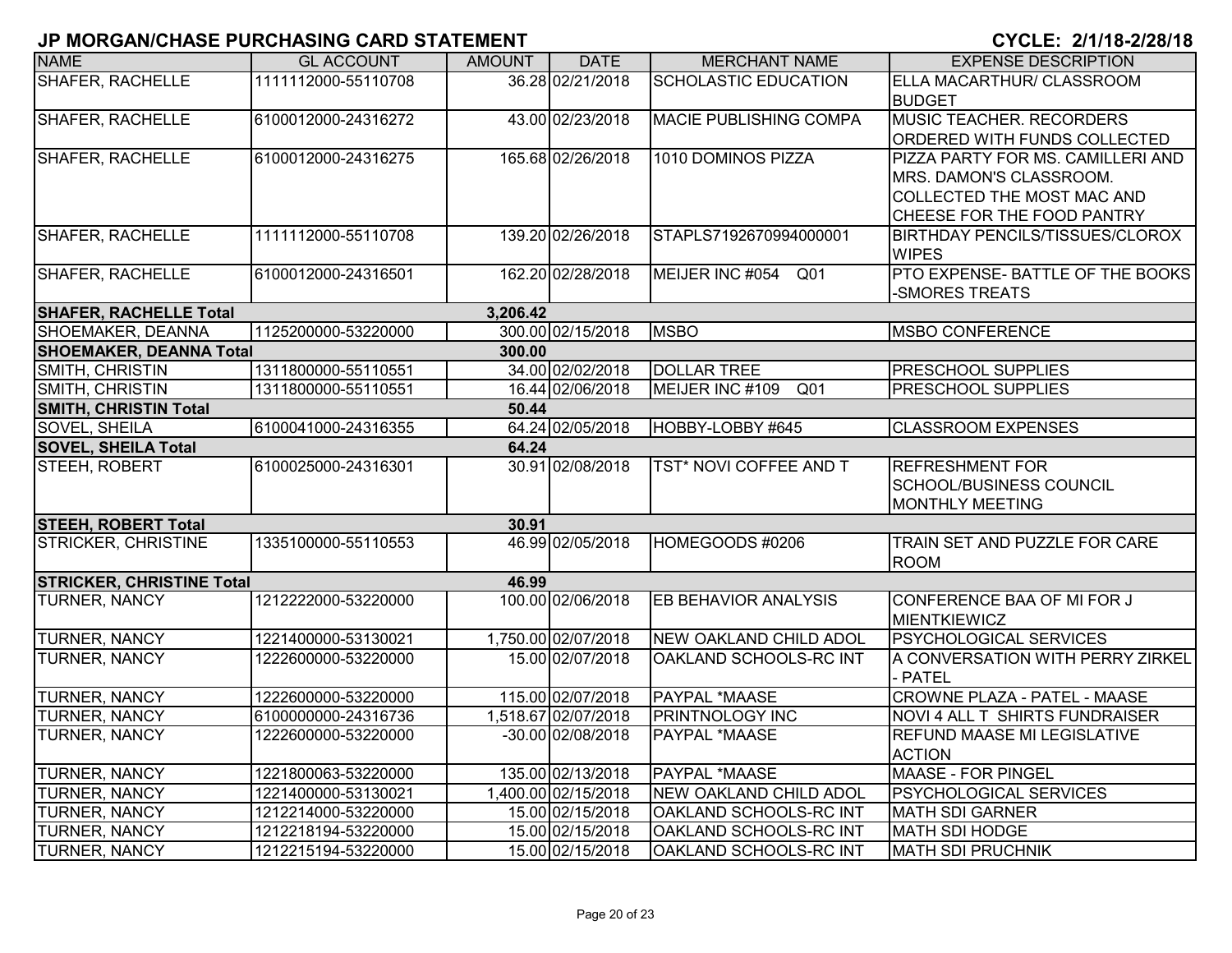|                                 | ו וושווש וואס שוואס טוושמווס וואס וואס וואס וואס ווא |               |                   |                               | <u>91922. ZIII0-ZIZ0I 19</u>                                                                                           |
|---------------------------------|------------------------------------------------------|---------------|-------------------|-------------------------------|------------------------------------------------------------------------------------------------------------------------|
| <b>NAME</b>                     | <b>GL ACCOUNT</b>                                    | <b>AMOUNT</b> | <b>DATE</b>       | <b>MERCHANT NAME</b>          | <b>EXPENSE DESCRIPTION</b>                                                                                             |
| <b>TURNER, NANCY</b>            | 1222600000-55910000                                  |               | 24.39 02/19/2018  | <b>CEC</b>                    | <b>GREAT INSTRUCTION GREAT</b>                                                                                         |
|                                 |                                                      |               |                   |                               | <b>ACHIEVEMENT FOR STUDENTS WITH</b>                                                                                   |
|                                 |                                                      |               |                   |                               | <b>DISB - FOR PATEL</b>                                                                                                |
| <b>TURNER, NANCY Total</b>      |                                                      | 5,073.06      |                   |                               |                                                                                                                        |
| <b>VALENTINE, CYNTHIA</b>       | 1127170000-55990000                                  |               | 11.00 02/01/2018  | <b>DOLLAR TREE</b>            | <b>SUPPLIES FOR SPECIAL NEEDS BUS</b>                                                                                  |
| <b>VALENTINE, CYNTHIA</b>       | 1127170000-55910000                                  |               | 31.37 02/02/2018  | STAPLS7191392280000001        | <b>PAPER</b>                                                                                                           |
| <b>VALENTINE, CYNTHIA</b>       | 1127170000-55910000                                  |               | 71.96 02/05/2018  | STAPLS7191392280000002        | MEMORY CARDS FOR BUS CAMERAS                                                                                           |
| <b>VALENTINE, CYNTHIA</b>       | 1127170000-53220000                                  |               | 460.00 02/19/2018 | <b>MSBO</b>                   | <b>CONF REGISTRATION</b>                                                                                               |
| <b>VALENTINE, CYNTHIA Total</b> |                                                      | 574.33        |                   |                               |                                                                                                                        |
| VANEIZENGA, JAMES               | 6100022000-24316533                                  |               | 372.00 02/14/2018 | <b>DETROIT SYMPHONY ORCHE</b> | <b>STUDENT TICKETS FOR DSO FIELD</b><br><b>TRIP</b>                                                                    |
| VANEIZENGA, JAMES               | 1111322725-55110000                                  |               | 42.30 02/27/2018  | <b>LUCKS MUSIC LIBRARY IN</b> | <b>SCORES FOR FESTIVAL</b>                                                                                             |
| <b>VANEIZENGA, JAMES Total</b>  |                                                      | 414.30        |                   |                               |                                                                                                                        |
| <b>VUICHARD, TATIANA</b>        | 6100025000-24316301                                  |               | 68.45 02/06/2018  | KROGER #632                   | PAASN MEETING REFRESHMENTS.<br>IGIFT CARD PURCHASED FOT ADULT<br><b>EDUCATION PER REQUEST OF BOB</b><br><b>STEEH</b>   |
| <b>VUICHARD, TATIANA</b>        | 2331100000-55910000                                  |               | 147.48 02/08/2018 | STAPLS7191604569000001        | CENTRAL ENROLLMENT AND<br>COMMUNITY EDUCATION OFFICE<br><b>SUPPLIES</b>                                                |
| <b>VUICHARD, TATIANA</b>        | 2331100000-55910000                                  |               | -13.64 02/12/2018 | STAPLS7191604569001001        | REFUND OF RETURNED OFFICE<br><b>SUPPLY ITEM</b>                                                                        |
| <b>VUICHARD, TATIANA</b>        | 1311800000-53610000                                  |               | 160.00 02/14/2018 | <b>PRINTNOLOGY INC</b>        | <b>PRESCHOOL/CARE BUSINESS CARD</b><br><b>ORDER</b>                                                                    |
| <b>VUICHARD, TATIANA</b>        | 2331100000-53840000                                  |               | 80.00 02/16/2018  | <b>SAFEWAY SHREDDING</b>      | COMMUNITY EDUCATION/ PRESCHOOL<br><b>OFFICE PAPER SHREDDING SERVICE</b>                                                |
| <b>VUICHARD, TATIANA</b>        | 2331100000-55910000                                  |               | 137.85 02/22/2018 | STAPLS7192583283000001        | COMMUNITY EDUCATION OFFICE<br>SUPPLIES AND COLOR PAPER FOR<br><b>CENTRAL ENROLLMENT</b><br><b>REGISTRATION PACKETS</b> |
| <b>VUICHARD, TATIANA</b>        | 6100000000-24316770                                  |               | 41.96 02/26/2018  | MEIJER INC #122 Q01           | <b>PRESCHOOL/COMMUNITY ED STAFF</b><br><b>KITCHEN SUPPLIES</b>                                                         |
| <b>VUICHARD, TATIANA Total</b>  |                                                      | 622.10        |                   |                               |                                                                                                                        |
| <b>WARECK, MICHELE</b>          | 1112722354-55110716                                  |               | 86.00 02/01/2018  | <b>STUDICA INC</b>            | <b>CTE CLASSROOM SUPPLIES</b>                                                                                          |
| <b>WARECK, MICHELE</b>          | 1111322730-55110000                                  |               | 74.13 02/02/2018  | <b>AMAZON MKTPLACE PMTS</b>   | <b>SCIENCE CLASSROOM SUPPLIES</b>                                                                                      |
| <b>WARECK, MICHELE</b>          | 6100022000-24316152                                  |               | 207.10 02/02/2018 | THE NEFF COMPANY              | <b>GRAPHIC CLUB VARSITY LETTERS</b>                                                                                    |
| <b>WARECK, MICHELE</b>          | 6100022000-24316770                                  |               | 58.30 02/05/2018  | <b>BAKMAN FLORAL DESIGN</b>   | <b>GET WELL FLOWERS FOR STAFF</b><br>MEMBER - SHEILA EBEL                                                              |
| <b>WARECK, MICHELE</b>          | 1111322704-55110000                                  |               | 329.25 02/05/2018 | <b>EMC/PARADIGM PUBLISHIN</b> | <b>BUSINESS CLASS SUPPLIES</b>                                                                                         |
| <b>WARECK, MICHELE</b>          | 6100022000-24316158                                  |               | 158.20 02/07/2018 | <b>CUSTOMINK LLC</b>          | <b>T-SHIRTS FOR INTERACT</b>                                                                                           |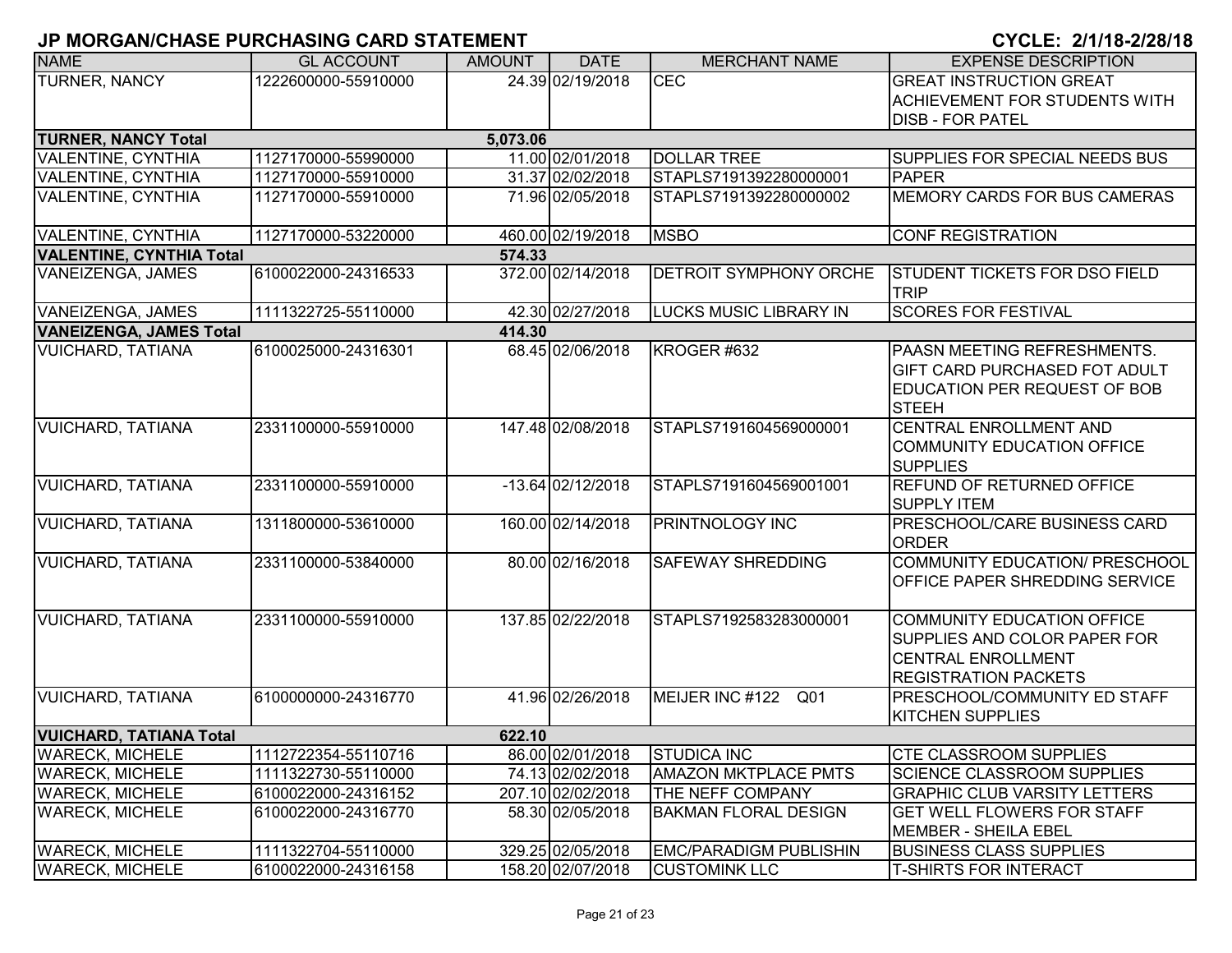| <b>NAME</b>                    | <b>GL ACCOUNT</b>   | <b>AMOUNT</b> | <b>DATE</b>         | <b>MERCHANT NAME</b>             | <b>EXPENSE DESCRIPTION</b>                                       |
|--------------------------------|---------------------|---------------|---------------------|----------------------------------|------------------------------------------------------------------|
| <b>WARECK, MICHELE</b>         | 1111322000-55110726 |               | 1,968.00 02/07/2018 | <b>VERITIV</b>                   | COPY PAPER FOR BUILDING COPY<br><b>MACHINES</b>                  |
| <b>WARECK, MICHELE</b>         | 6100022000-24316186 |               | 44.38 02/07/2018    | WM SUPERCENTER #5893             | <b>BEVERAGES FOR STUDENT COUNCIL</b><br><b>MEETING</b>           |
| <b>WARECK, MICHELE</b>         | 6100022000-24316770 |               | 100.00 02/09/2018   | BONEFISH 8303                    | <b>GREEN GALA DINNER GIFT CARD</b>                               |
| <b>WARECK, MICHELE</b>         | 1111322000-57410709 |               | 200.00 02/13/2018   | PAYPAL *MICHIGANINT              | THEATRE STATES COMPETITION<br><b>ENTRY FEE</b>                   |
| <b>WARECK, MICHELE</b>         | 1111322000-55210799 |               | 35.63 02/15/2018    | AMAZON.COM                       | <b>CLASSROOM TEXTBOOK</b>                                        |
| <b>WARECK, MICHELE</b>         | 6100022000-24316175 |               | 154.94 02/16/2018   | <b>WASTE MGMT WM EZPAY</b>       | HIGH SCHOOL RECYCLING CHARGES                                    |
| <b>WARECK, MICHELE</b>         | 6100022000-24316135 |               | 632.00 02/19/2018   | <b>BIG FROG OF NOVI</b>          | <b>GSA T-SHIRTS</b>                                              |
| <b>WARECK, MICHELE</b>         | 6100022000-24316174 |               | 28.77 02/19/2018    | PANERA BREAD #608009             | <b>BREAKFAST SNACKS FOR PSAT-PLAN</b><br><b>TESTING PROCTORS</b> |
| <b>WARECK, MICHELE</b>         | 6100022000-24316175 |               | 180.00 02/19/2018   | <b>SAFEWAY SHREDDING</b>         | <b>HIGH SCHOOL SHREDDING PAYMENT</b>                             |
| <b>WARECK, MICHELE</b>         | 1111322736-55110000 |               | 438.06 02/20/2018   | <b>AMAZON MKTPLACE PMTS</b>      | SUPPLIES FOR JOURNALISM CLASS                                    |
| <b>WARECK, MICHELE</b>         | 6100022000-24316108 |               | 132.50 02/20/2018   | SAMS CLUB #6657                  | <b>STAFF MEETING BEVERAGES</b>                                   |
| <b>WARECK, MICHELE</b>         | 6100022000-24316222 |               | 688.81 02/28/2018   | <b>CHAIR COVERS &amp; LINENS</b> | <b>DEPOSIT FOR PROM DECORATIONS</b>                              |
| <b>WARECK, MICHELE</b>         | 1111322000-55110708 |               | 960.00 02/28/2018   | <b>INDIEFLIX</b>                 | <b>CLASSROOM SPECIAL DVD PROGRAM</b>                             |
| <b>WARECK, MICHELE Total</b>   |                     | 6,476.07      |                     |                                  |                                                                  |
| <b>WEBBER, RONALD</b>          | 1722100000-53220611 |               | 75.00 02/01/2018    | DETROIT ECONOMIC CLUB            | <b>DETROIT ECONOMIC CLUB</b><br><b>CONFERENCE</b>                |
| <b>WEBBER, RONALD</b>          | 1722100000-53220611 |               | 99.00 02/07/2018    | EDX, INC.                        | ONLINE CLASS - DR. RJ WEBBER                                     |
| <b>WEBBER, RONALD</b>          | 1722100000-55910611 |               | 37.37 02/19/2018    | 00115659<br><b>STAPLES</b>       | OFFICE SUPPLIES FOR M. RUTKOWSKI                                 |
| <b>WEBBER, RONALD</b>          | 1722100000-53450000 |               | 4.99 02/20/2018     | <b>GOPRO PLUS</b>                | MONTHLY SUBSCRIPTION FOR GOPRO<br><b>PLUS</b>                    |
| <b>WEBBER, RONALD Total</b>    |                     | 216.36        |                     |                                  |                                                                  |
| <b>WESNER, KIMBERLY</b>        | 1122220000-55310000 |               | 102.00 02/06/2018   | <b>BUFFER AWESOME YEARLY</b>     | <b>BUFFER FOR SCHEDULED FEEDS</b>                                |
| <b>WESNER, KIMBERLY</b>        | 1122220000-55990000 |               | 28.74 02/14/2018    | AMAZON.COM                       | <b>PRIZES FOR MARCH IS READING</b><br><b>MONTH BASKET</b>        |
| <b>WESNER, KIMBERLY</b>        | 1122220000-55310000 |               | 1,062.05 02/20/2018 | AMAZON.COM                       | 8TH GRADE ELA LITERATURE CIRCLE<br><b>BOOKS</b>                  |
| <b>WESNER, KIMBERLY</b>        | 1122220000-55310000 |               | 20.86 02/26/2018    | <b>AMAZON MKTPLACE PMTS</b>      | <b>LOCKS FOR BREAKOUT EDU</b><br><b>MATERIALS</b>                |
| <b>WESNER, KIMBERLY Total</b>  |                     | 1,213.65      |                     |                                  |                                                                  |
| <b>WHEELER, MICHAELA</b>       | 6100041000-24316355 |               | 45.24 02/01/2018    | HOBBY LOBBY #417                 | <b>CLASSROOM ART SUPPLIES</b>                                    |
| <b>WHEELER, MICHAELA</b>       | 6100041000-24316355 |               | 11.00 02/14/2018    | <b>DOLLAR TREE</b>               | <b>CLASSROOM ART SUPPLIES</b>                                    |
| <b>WHEELER, MICHAELA</b>       | 6100041000-24316355 |               | 41.50 02/21/2018    | WM SUPERCENTER #5761             | <b>CLASSROOM SUPPLIES</b>                                        |
| <b>WHEELER, MICHAELA Total</b> |                     | 97.74         |                     |                                  |                                                                  |
| <b>WILSON, KAREN</b>           | 1311800000-55110551 |               | 44.80 02/05/2018    | OTC BRANDS, INC.                 | <b>CLASS MATERIALS</b>                                           |
| <b>WILSON, KAREN</b>           | 1311800000-55110551 |               | 6.94 02/07/2018     | JOANN STORES #1933               | <b>CLASS MATERIALS</b>                                           |
| <b>WILSON, KAREN</b>           | 1311800000-55110551 |               | 4.57 02/08/2018     | CVS/PHARMACY #08161              | <b>CLASS MATERIALS</b>                                           |